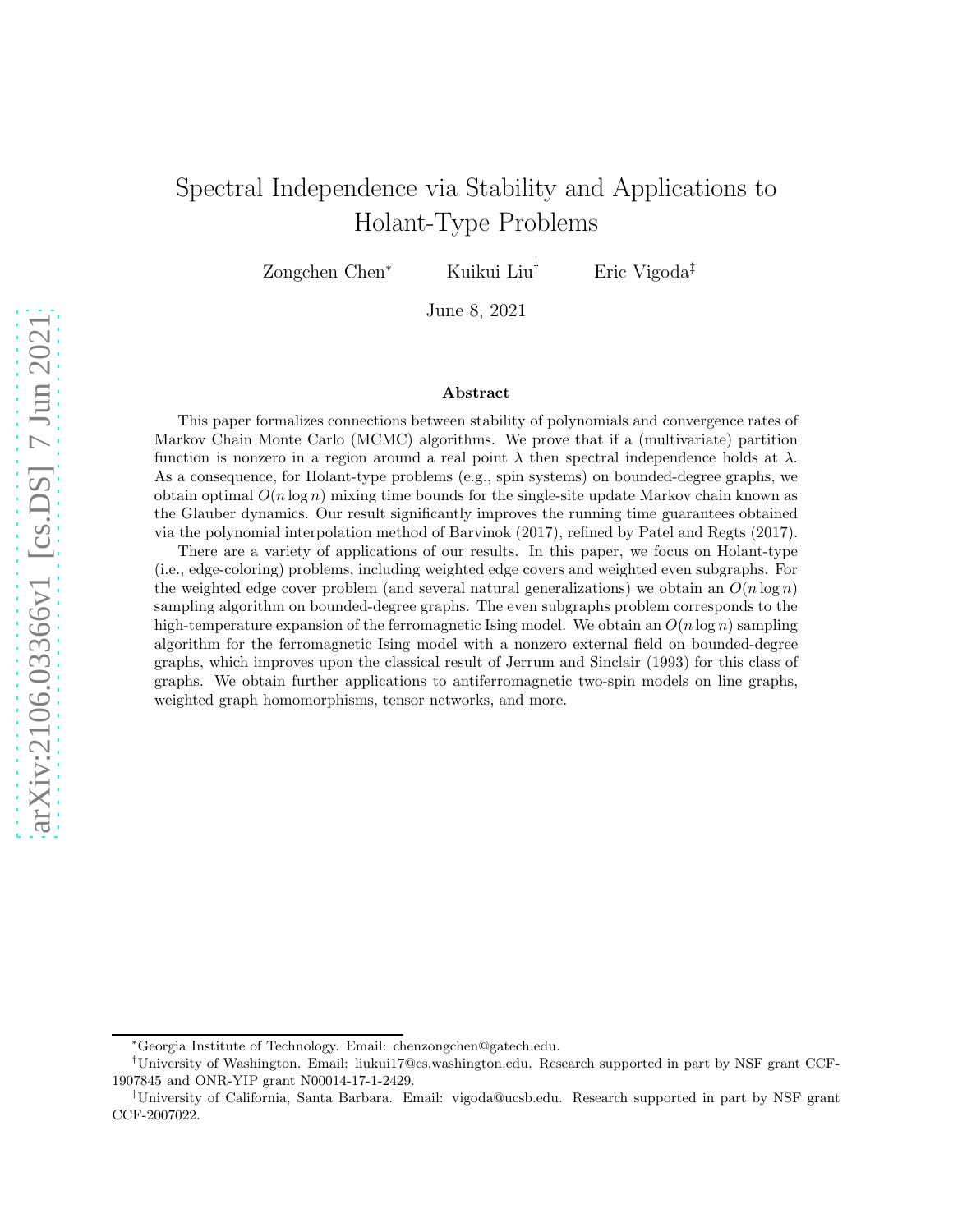# 1 Introduction

A fundamental problem in a variety of settings, such as the study of spin systems in statistical physics or Bayesian inference in undirected graphical models, is the counting problem of estimating a partition function or the sampling problem of generating a random sample from the associated Gibbs distribution. The classical tool for approximate counting/sampling problems is the Markov Chain Monte Carlo (MCMC) method. There are now several alternative algorithmic approaches, most notably the correlation decay approach presented by Weitz [\[Wei06\]](#page-35-0) and the polynomial interpolation method presented by Barvinok [\[Bar16a\]](#page-33-0) and refined by Patel and Regts [\[PR17\]](#page-35-1).

Anari et al. [\[ALO20\]](#page-33-1) presented a powerful new tool for analyzing MCMC methods known as spectral independence. Spectral independence yields optimal mixing time bounds for the Glauber dynamics (which updates a randomly chosen vertex in each step) [\[CLV21\]](#page-34-0), and more generally yields optimal mixing time bounds for any block dynamics and the Swendsen-Wang dynamics [\[BCC](#page-33-2)+21].

Spectral independence serves as an important technical bridge: for many results established with different approaches, their proofs also imply spectral independence and as a consequence we obtain much stronger running time guarantees. In particular, in [\[CLV20\]](#page-34-1) it was shown that potential function techniques used for analyzing correlation decay algorithms also imply spectral indepen-dence; see also [\[CGSV21](#page-34-2), [FGYZ21\]](#page-34-3). Very recent works [\[BCC](#page-33-2)+21, [Liu21\]](#page-35-2) prove that path coupling arguments for a broad class of chains, including any local chain, yields spectral independence.

In this paper we prove, in an almost black-box fashion, that methods for establishing large zero-free regions needed for the polynomial interpolation method also yield spectral independence. The polynomial interpolation method is a mathematically elegant approach which works in the following manner. To approximate a partition function at a positive real value  $\lambda$ , one needs to prove there is a zero-free region around  $\lambda$  in the complex plane which means that the partition function has no roots in an open region (in the complex plane) containing the point  $\lambda$ . This implies that one can approximate the Taylor series of a simple transformation of the partition function using a logarithmic number of terms, which yields a polynomial-time algorithm to approximate the partition function at  $\lambda$ .

We prove that a zero-free region implies spectral independence. This immediately yields several new rapid mixing results for MCMC methods. We also obtain significantly improved running times in many instances. For a spin system on a graph with n vertices and constant maximum degree  $\Delta$ , the polynomial interpolation method [\[PR17\]](#page-35-1) yields a running time of  $O(n^C)$  where the constant C depends on  $\Delta$  and parameters of the model. In contrast, spectral independence implies an optimal mixing time bound of  $O(n \log n)$  for the Glauber dynamics [\[CLV21\]](#page-34-0) (and more generally optimal mixing for the block dynamics  $[BCC^+21]$ .

The study of zero-free regions has a long and rich history in the analysis of phase transitions in statistical physics models. The well-known work of Lee and Yang [\[LY52\]](#page-35-3) utilizes zeros of the partition function to study phase transitions for the ferromagnetic Ising model; see [Remark 10](#page-5-0) for a discussion of the Lee-Yang Theorem.

Before stating our results we formally define the Glauber dynamics, also known as the Gibbs sampler. Let V be a finite set and let Q be a finite label/spin set. Consider a distribution  $\mu$  over  $Q^V$ containing all labelings of elements in  $V$ . Note that this includes spin systems and Holant problems as special cases: for spin systems  $\mu$  is the distribution over all spin assignments of vertices of the underlying graph, and for Holant problems  $\mu$  is the distribution over all subsets of edges  $({0, 1}$ . labelings of edges). A transition of the Glauber dynamics chooses a random element  $x \in V$ , and then resamples the label of x from the marginal distribution at x conditional on the configuration outside x. The mixing time is the number of steps, from the worst initial state, which is guaranteed to be close (in total variation distance) to the desired distribution  $\mu$ .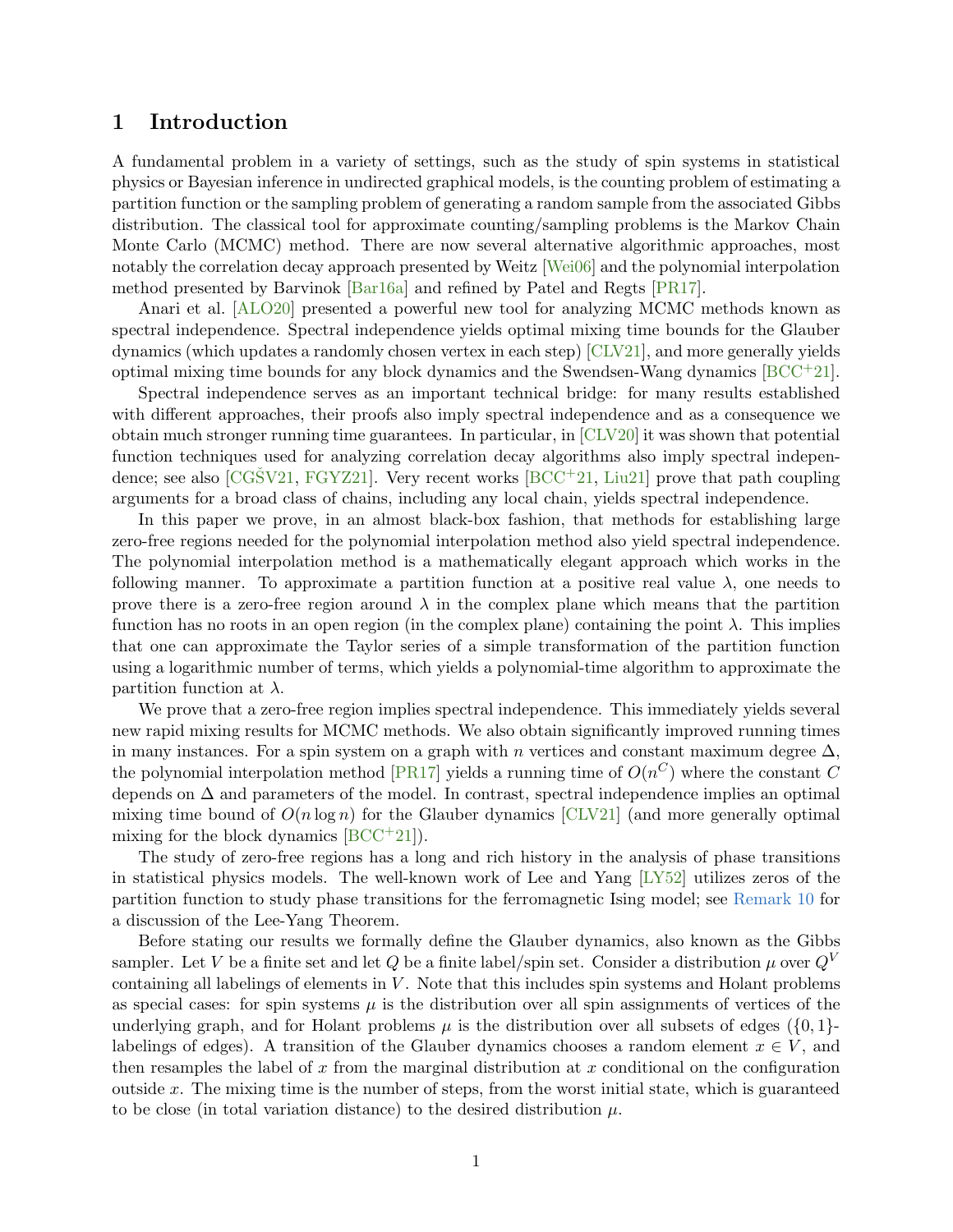# 1.1 Applications

We state here three sample applications of our techniques; further applications are stated later in the paper.

For a graph  $G = (V, E)$ , we say a vertex v is covered by a subset  $S \subseteq E$  of edges if v is incident to at least one edge in S. The subset  $S \subseteq E$  is called an *edge cover* if all vertices are covered by S. Note there is always a trivial edge cover by setting  $S = E$ . An FPRAS (fully polynomial randomized approximation scheme) was presented for counting the number of edge covers for 3 regular graphs [\[BR09\]](#page-34-4). In [\[LLL14\]](#page-35-4) an FPTAS (deterministic analog of an FPRAS) for counting edge covers was presented for all graphs using the correlation decay approach, and the running time was  $O(m^{1+\log_2 6}n^2)$  where m is the number of edges and n is the number of vertices. An FPRAS for all graphs using MCMC was presented in [\[HLZ16\]](#page-34-5).

The correlation decay algorithm of [\[LLL14\]](#page-35-4) was extended to weighted (partial) edge covers (with worse running time guarantees) in [\[LLZ14\]](#page-35-5). In the weighted version, each edge has a weight  $\lambda > 0$ and each vertex receives a penalty  $\rho \in [0,1]$  for being uncovered. Every subset  $S \subseteq E$  is associated with the weight  $w(S) = \rho^{|{\text{unc}(S)|}} \lambda^{|S|}$ , where  ${\text{unc}(S)}$  denotes the set of vertices that are not covered by S. The Gibbs distribution over all subsets of edges is given by  $\mu(S) \propto w(S)$ . Note, the case  $\lambda = 1$  and  $\rho = 0$  corresponds to uniformly random exact edge covers.

Finally, an FPTAS using the polynomial interpolation algorithm was presented for graphs with constant maximum degree [\[GLLZ21\]](#page-34-6), see also [\[BCR20\]](#page-33-3). Using the zero-free results in [\[GLLZ21\]](#page-34-6) with our new technical contributions we immediately obtain an FPRAS using a simple MCMC algorithm and with significantly faster running time guarantees.

<span id="page-2-0"></span>**Theorem 1** (Weighted Edge Covers). Let  $\Delta \geq 3$  be an integer and let  $\lambda > 0$ ,  $\rho \in [0,1]$  be reals. Then for any n-vertex graph  $G = (V, E)$  of maximum degree  $\Delta$ , the Glauber dynamics for sampling random weighted edge covers of G with parameters  $\lambda$ ,  $\rho$  mixes in Cn log n steps where  $C = C(\Delta, \lambda, \rho)$ is a constant independent of n.

One of the seminal results in the field of approximate counting is the work of Jerrum and Sinclair [\[JS93\]](#page-35-6) presenting an FPRAS for the partition function of the ferromagnetic Ising model on any graph. The Ising model on a graph  $G = (V, E)$  is described by two parameters, the edge activity  $\beta_{\text{Ising}} > 0$  and the vertex activity  $\lambda_{\text{Ising}} > 0$ . The Gibbs distribution of the Ising model is over all  $\{+,-\}$  spin assignments to vertices. Every configuration  $\sigma: V \to \{+,-\}$  has density  $\mu_{\text{Ising}}(\sigma) \propto \beta_{\text{Ising}}^{m(\sigma)} \lambda_{\text{Ising}}^{|\sigma^{-1}(+)|}$  where  $m(\sigma)$  denotes the number of monochromatic edges in  $\sigma$  and  $\sigma^{-1}(+)$ is the set of vertices assigned spin +. The model is ferromagnetic when  $\beta_{\text{Ising}} > 1$ , in which case neighboring vertices are more likely to have the same spin.

The central task of the Jerrum-Sinclair algorithm is sampling from the Gibbs distribution for the high-temperature expansion of the Ising model which is defined on all subsets of edges weighted to prefer subgraphs with more even degree vertices. For a graph  $G = (V, E)$ , an edge weight  $\lambda > 0$ , and a vertex penalty  $\rho \in [0, 1]$ , the Gibbs distribution  $\mu$  for weighted (partial) even subgraphs is defined on all subsets of edges; a subset  $S \subseteq E$  has weight  $w(S) = \rho^{|\text{odd}(S)|} \lambda^{|S|}$  where  $\text{odd}(S)$  is the set of odd-degree vertices in the subgraph  $(V, S)$ , and  $\mu(S) \propto w(S)$ . The weighted even subgraphs model is related to the ferromagnetic Ising model by  $\beta_{\text{Ising}} = \frac{1+\lambda}{1-\lambda}$  $\frac{1+\lambda}{1-\lambda}$  and  $\lambda_{\text{Ising}} = \frac{1+\rho}{1-\rho}$  $\frac{1+\rho}{1-\rho}$ , for which one can easily transform a subset of edges from  $\mu$  to a sample from  $\mu_{\text{Ising}}$  [\[GJ09\]](#page-34-7). Note that if  $\rho = 0$  then  $\mu$  is the distribution over all weighted exact even subgraphs, corresponding to the ferromagnetic Ising model without external fields (i.e.,  $\lambda_{\text{Ising}} = 1$ ).

In [\[JS93\]](#page-35-6), an MCMC algorithm is presented to sample weighted even subgraphs of an arbitrary (unbounded-degree) graph in time  $O(m^3 \text{poly}(1/\rho))$  where m is the number of edges. In another direction, [\[LSS19\]](#page-35-7) presents an FPTAS for approximating the partition function of the ferromagnetic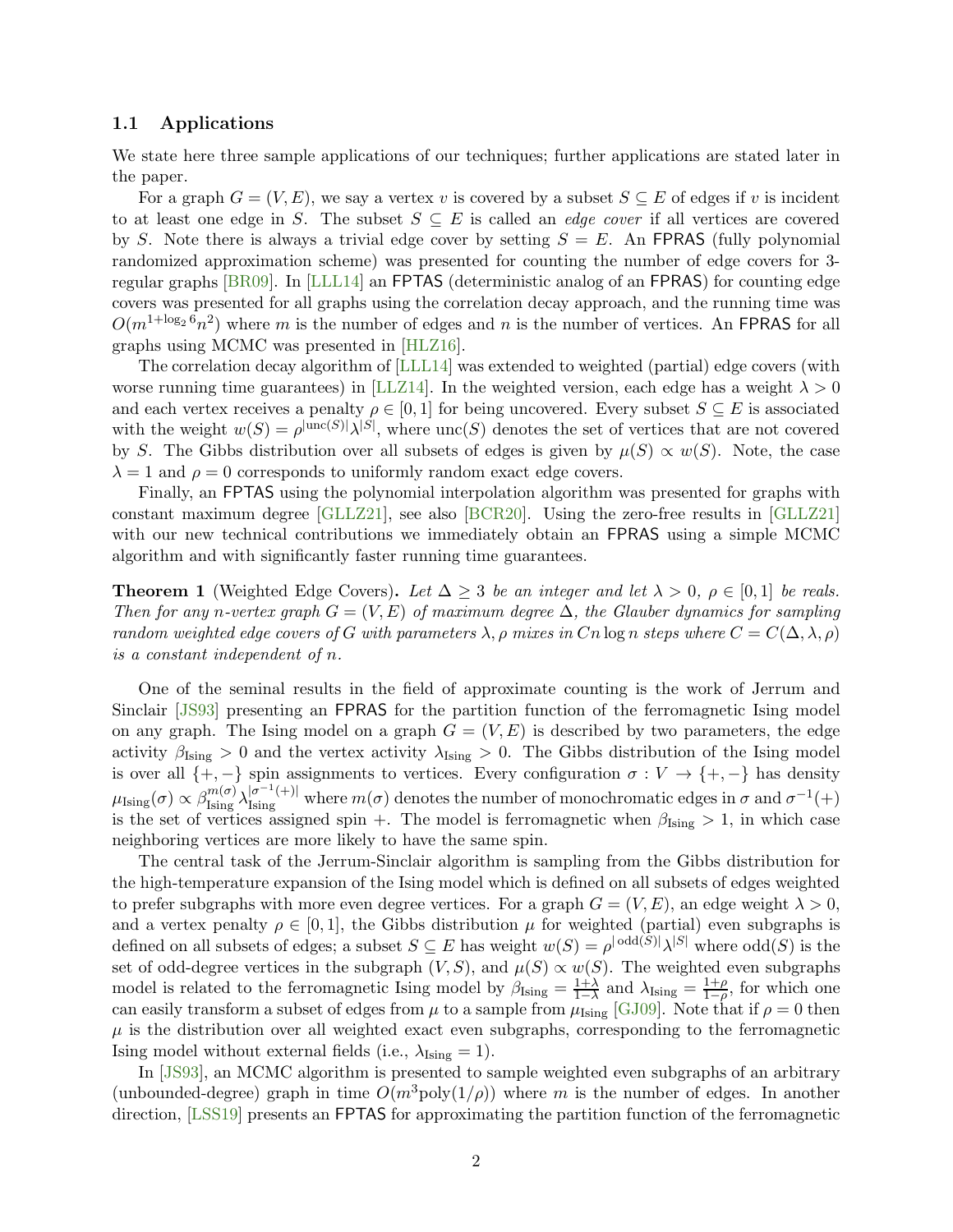Ising model with nonzero fields on bounded-degree graphs, using Barvinok's polynomial interpolation method and the Lee-Yang theory. As is common for this type of approach, the running time of [\[LSS19\]](#page-35-7) is  $n^C$  for a constant C depending on the maximum degree of the graph and the parameters of the Ising model.

<span id="page-3-0"></span>Here we use our results relating zero-free regions and spectral independence to obtain a faster MCMC algorithm for bounded-degree graphs when  $\rho > 0$ .

**Theorem 2** (Weighted Even Subgraphs). Let  $\Delta \geq 3$  be an integer and let  $\lambda > 0$ ,  $\rho \in (0,1]$  be reals. Then for any n-vertex graph  $G = (V, E)$  of maximum degree  $\Delta$ , the Glauber dynamics for sampling random weighted even subgraphs of G with parameters  $\lambda$ ,  $\rho$  mixes in Cn log n steps where  $C = C(\Delta, \lambda, \rho)$  is a constant independent of n.

In particular, this gives an approximate sampling algorithm with running time  $O(n \log n)$  for the ferromagnetic Ising model with edge activity  $\beta_{\text{Ising}} = \frac{1+\lambda}{1-\lambda}$  $\frac{1+\lambda}{1-\lambda}$  and vertex activity  $\lambda_{\text{Ising}} = \frac{1+\rho}{1-\rho}$  $\frac{1+\rho}{1-\rho}$ .

Remark 3. In [\[JS93\]](#page-35-6), the MCMC method can actually be used to obtain a sampler for  $\rho = 0$ corresponding to weighted exact even subgraphs. This is achieved by taking  $\rho = 1/n$  and using rejection sampling. Notice that the running time of [\[JS93\]](#page-35-6) is polynomial in  $1/\rho$ , and therefore this gives a  $poly(n)$  time algorithm for sampling weighted exact even subgraphs and hence for the ferromagnetic Ising model without fields. Unfortunately, [Theorem 2](#page-3-0) cannot be used to obtain a sampler for  $\rho = 0$ , since our bound on the mixing time of the Glauber dynamics (the constant C from [Theorem 2\)](#page-3-0) depends exponentially on  $1/\rho$ .

Finally, we simultaneously generalize [\[JS89,](#page-34-8) [DHJM21,](#page-34-9) [BCR20\]](#page-33-3) to all antiferromagnetic twospin edge models, i.e., antiferromagnetic two-spin models on the class of line graphs. Again, in the bounded-degree regime we obtain optimal mixing times. Before we state the result, let us define the model more precisely. For a graph  $G = (V, E)$  and fixed parameters  $\beta \geq 0$ ,  $\gamma > 0$ ,  $\lambda > 0$ , the Gibbs distribution of the corresponding two-spin edge model on  $G$  is given by

$$
\mu(\sigma) \propto \beta^{m_1(\sigma)} \gamma^{m_0(\sigma)} \lambda^{|\sigma^{-1}(1)|}, \quad \forall \sigma \in \{0, 1\}^E
$$
 (1)

where  $m_i(\sigma)$  denotes the number of pairs of edges e, f sharing a single endpoint such that  $\sigma(e)$  $\sigma(f) = i$ , for each  $i = 0, 1$ . We say the system is antiferromagnetic if  $\beta \gamma < 1$  and ferromagnetic if  $\beta\gamma > 1$  (note that  $\beta\gamma = 1$  corresponds to a trivial product measure). The case  $\beta = 0$  and  $\gamma = 1$ recovers the monomer-dimer model for matchings weighted by  $\lambda$ , and the case  $\beta = \gamma$  recovers the Ising model on the line graph of G.

<span id="page-3-1"></span>**Theorem 4** (Antiferromagnetic Two-Spin Edge Models). Let  $\Delta \geq 3$  be an integer and let  $\beta \geq 0$ ,  $\gamma > 0$ ,  $\lambda > 0$  be reals such that  $\beta \gamma < 1$ . Then for any n-vertex graph  $G = (V, E)$  of maximum degree  $\Delta$ , the Glauber dynamics for sampling from the antiferromagnetic two-spin edge model on G with parameters  $\beta, \gamma, \lambda$  mixes in Cn log n steps where  $C = C(\Delta, \beta, \gamma, \lambda)$  is a constant independent of n.

We present further applications of our methods in [Sections 5](#page-28-0) and [6.](#page-31-0)

# 1.2 Spectral Independence via Stability of the Partition Function

We need a few preliminary definitions before formally stating our technical results. Our results hold for an arbitrary distribution on a discrete product space; this general setup contains spin systems as a special case. Let  $V$  be a finite set and we refer to the elements in  $V$  as vertices. For an integer  $q \geq 2$ , the set of spins is  $Q = \{0\} \cup Q_1$  where  $Q_1 = \{1, \ldots, q-1\}$  and we treat 0 as a special spin. The state space is  $\Omega = Q^V$ , the collection of all spin assignments of vertices. Finally, let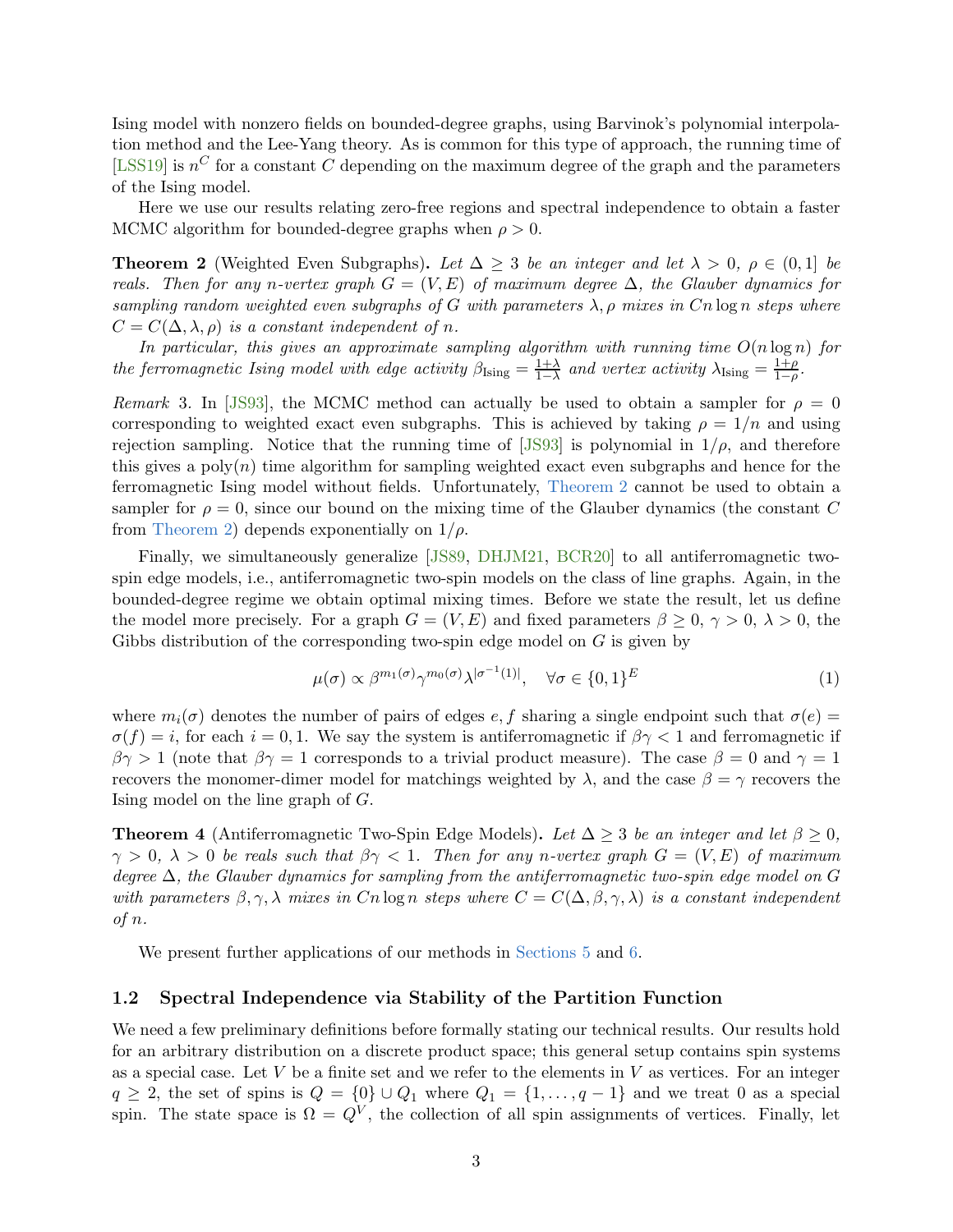$w: \Omega \to \mathbb{R}_{\geq 0}$  be a nonnegative weight function that is not always zero; i.e.,  $w(\sigma) > 0$  for at least one  $\sigma \in \Omega$ .

Let  $\lambda: V \times Q_1 \to \mathbb{C}$  be a vector of (complex) external fields; each  $\lambda_{v,k}$  represents the weight of vertex v receiving spin k. Spin 0 has no external field. Given w, the partition function is a multivariate polynomial of  $\lambda$  defined as:

<span id="page-4-1"></span>
$$
Z_w(\boldsymbol{\lambda}) = \sum_{\sigma \in \Omega} w(\sigma) \boldsymbol{\lambda}^{\sigma}, \quad \text{where} \quad \boldsymbol{\lambda}^{\sigma} = \prod_{v \in V : \sigma_v \neq 0} \lambda_{v, \sigma_v}.
$$
 (2)

If  $\lambda$  is real and positive (i.e., every  $\lambda_{v,k} \in \mathbb{R}_+$ ), then the Gibbs distribution  $\mu = \mu_{w,\lambda}$  is given by:

<span id="page-4-2"></span>
$$
\mu(\sigma) = \frac{w(\sigma)\lambda^{\sigma}}{Z_w(\lambda)}, \quad \forall \sigma \in \Omega.
$$
\n(3)

Note that  $Z_w(\lambda) > 0$  since w is not identically zero.

To establish spectral independence we need to consider the model with an arbitrary "pinning" which is a fixed configuration on an arbitrary subset of vertices. We formally define pinnings and the associated notions in [Section 2.1,](#page-7-0) and introduce the relevant notation here.

A configuration  $\sigma \in \Omega$  is said to be valid or feasible if  $w(\sigma) > 0$ . For  $\Lambda \subseteq V$ , let  $\Omega_{\Lambda}$  denote the set of pinnings on  $\Lambda$ ; this is the set of configurations on  $\Lambda$  which have a valid extension to the remaining vertices  $V \setminus \Lambda$ . For  $\Lambda \subseteq V$  and  $\tau \in \Omega_{\Lambda}$ , let  $V^{\tau} = V \setminus \Lambda$  denote the set of unpinned vertices, let  $Z_w^{\tau}(\lambda)$  be the multivariate conditional partition function under the pinning  $\tau$ , and let  $\mu^{\tau}$  be the corresponding conditional distribution.

We can now define the notion of spectral independence. Let  $\mathcal{T} = \bigcup_{\Lambda \subseteq V} \Omega_{\Lambda}$  be the collection of all pinnings. For  $\tau \in \mathcal{T}$  let  $\mathcal{P}^{\tau} = \{(v, k) \in V \times Q : v \in V^{\tau}, k \in \Omega_v^{\tau}\}\)$  be the collection of feasible vertex-spin pairs under  $\tau$ , where  $\Omega_v^{\tau}$  represents the set of feasible spins at v conditioned on  $\tau$ . The following definition is taken from  $[CGSV21]$ ; see also  $[ALO20, FGYZ21]$  $[ALO20, FGYZ21]$ .

**Definition 5** (Influence Matrix). Let  $\tau \in \mathcal{T}$  be an arbitrary pinning. For every  $(u, j), (v, k) \in \mathcal{P}^{\tau}$ , the (pairwise) influence of  $(u, j)$  on  $(v, k)$  under the pinning  $\tau$  is given by  $\Psi_{\mu}^{\tau}(u, j; v, k) = 0$  for  $u = v$  and

$$
\Psi_{\mu}^{\tau}(u,j;v,k) = \mu(\sigma_v = k \mid \sigma_u = j, \sigma_\Lambda = \tau) - \mu(\sigma_v = k \mid \sigma_\Lambda = \tau) \quad \text{for } u \neq v.
$$

The (pairwise) influence matrix  $\Psi_{\mu}^{\tau}$  is a  $|\mathcal{P}^{\tau}| \times |\mathcal{P}^{\tau}|$  matrix with entries given above.

All eigenvalues of the influence matrix  $\Psi_{\mu}^{\tau}$  are real; see [\[ALO20,](#page-33-1) CGŠV21, [FGYZ21\]](#page-34-3). For a square matrix M with real eigenvalues, let  $\text{EigMax}(M)$  denote the maximum eigenvalue of M.

**Definition 6** (Spectral Independence). We say  $\mu$  is spectrally independent with constant  $\eta$  if for every pinning  $\tau \in \mathcal{T}$  one has

$$
\mathsf{EigMax}(\Psi_{\mu}^{\tau}) \leq \eta.
$$

<span id="page-4-0"></span>For a non-empty region  $\Gamma$  of the complex plane, we say a multivariate polynomial  $P(z_1, \ldots, z_n)$ is  $\Gamma\text{-}stable$  if  $P(z_1,\ldots,z_n)\neq 0$  whenever  $z_i \in \Gamma$  for all j, see [Definition 14.](#page-8-0) We present a sequence of results connecting spectral independence of the distribution with stability of the partition function. Our first result holds when the zero-free region of the partition function is sufficiently "large", e.g., containing the whole positive real axis. Below for  $\Gamma \subseteq \mathbb{C}$  let  $\overline{\Gamma}$  denote the closure of  $\Gamma$  and let  $\partial \Gamma$ be the boundary of Γ; for  $\lambda \in \mathbb{C}$  let  $dist(\lambda, \partial \Gamma) = inf_{z \in \partial \Gamma} |z - \lambda|$ ; see [Section 2.4.](#page-8-1)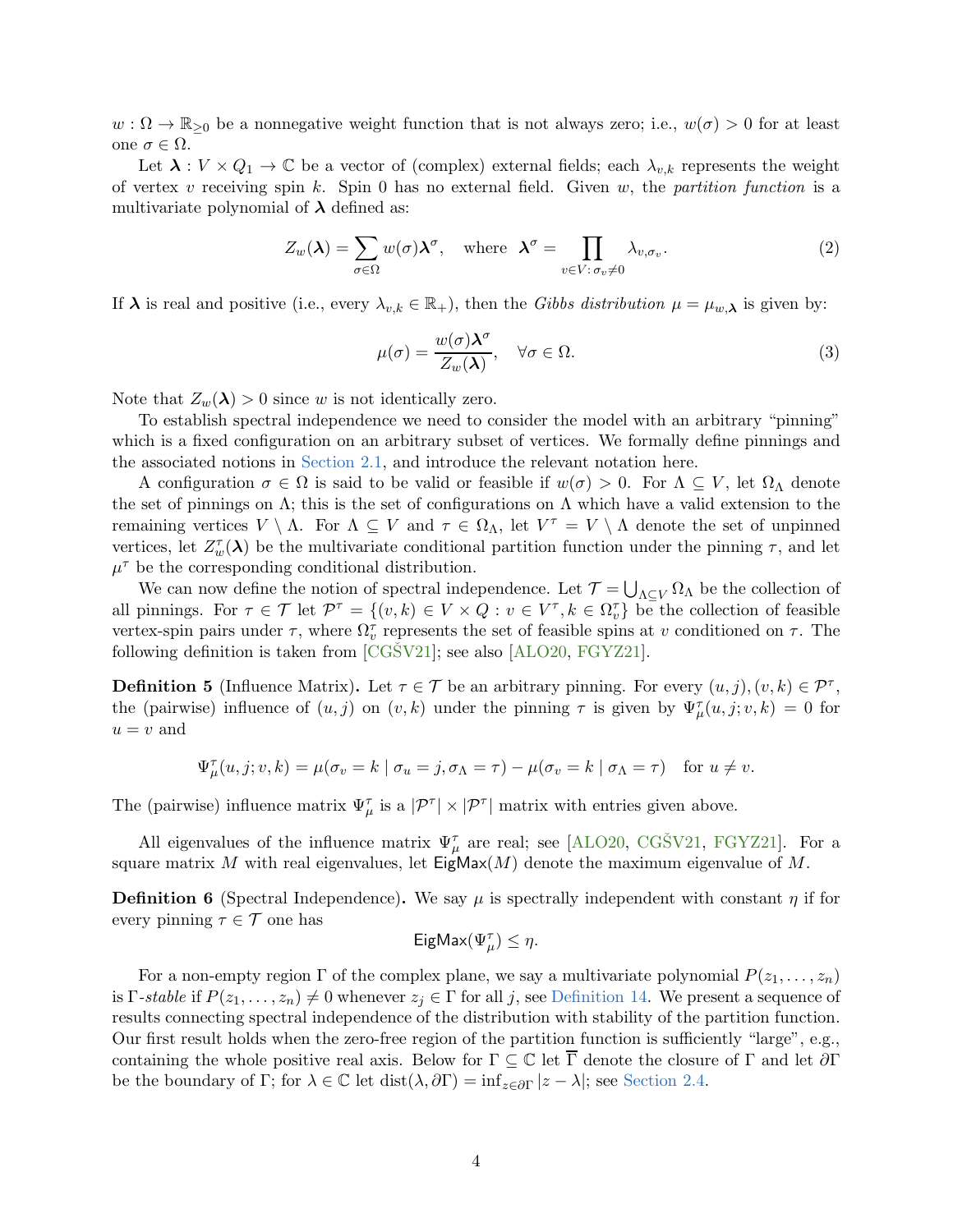**Theorem 7.** Let  $\Gamma \subseteq \mathbb{C}$  be a non-empty open connected region such that  $\Gamma$  is unbounded and  $0 \in \overline{\Gamma}$ . If the multivariate partition function  $Z_w$  is Γ-stable, then for any  $\lambda \in \mathbb{R}_+ \cap \Gamma$  the Gibbs distribution  $\mu = \mu_{w,\lambda}$  with the uniform external field  $\lambda$  is spectrally independent with constant

$$
\eta=\frac{8}{\delta}
$$

where  $\delta = \frac{1}{\lambda}$  $\frac{1}{\lambda}$ dist $(\lambda, \partial \Gamma)$ .

In particular, the statement is true when  $\Gamma$  is a non-empty open connected region containing the positive real axis; i.e.,  $\mathbb{R}_+ \subseteq \Gamma$ .

If we only know that a part of the positive real axis is contained in Γ, then we need to further assume that all conditional partition functions under pinnings are stable. In this case our bound on spectral independence depends on the marginal bound of the distribution  $\mu$ , which is defined as

$$
b = \min_{\substack{\tau \in \mathcal{T} \\ (v,k) \in \mathcal{P}^{\tau}}} \mu^{\tau}(\sigma_v = k).
$$

<span id="page-5-1"></span>Note that  $b > 0$  since  $\mathcal{P}^{\tau}$  contains only feasible vertex-spin pairs.

**Theorem 8.** Let  $\lambda^* \in \mathbb{R}_+$  and let  $\Gamma \subseteq \mathbb{C}$  be a non-empty open connected region such that  $(0, \lambda^*) \subseteq \Gamma$ (respectively,  $(\lambda^*, \infty) \subseteq \Gamma$ ). If for every pinning  $\tau \in \mathcal{T}$  the multivariate conditional partition function  $Z_w^{\tau}$  is  $\Gamma$ -stable, then for any  $\lambda \in (0, \lambda^*)$  (respectively,  $\lambda \in (\lambda^*, \infty)$ ) the Gibbs distribution  $\mu = \mu_{w,\lambda}$  with the uniform external field  $\lambda$  is spectrally independent with constant

$$
\eta = \frac{8}{\delta} \min \left\{ \frac{1 - b}{b}, \frac{\lambda}{b(\lambda^* - \lambda)} + 1 \right\}
$$

$$
\left( \text{respectively, } \eta = \frac{8}{\delta} \min \left\{ \frac{1 - b}{b}, \frac{\lambda^*}{b(\lambda - \lambda^*)} + 1 \right\} \right)
$$

where b is the marginal bound for  $\mu$  and  $\delta = \frac{1}{\lambda}$  $\frac{1}{\lambda}$ dist $(\lambda, \partial \Gamma)$ .

<span id="page-5-3"></span>Remark 9. The first term  $(1 - b)/b$  is better when  $\lambda$  is close to  $\lambda^*$ , while the second term is better when  $\lambda$  is close to 0 (respectively,  $\infty$ ), because usually  $b/\lambda$  is bounded from below when  $\lambda \to 0$ (respectively,  $b\lambda$  is bounded from below when  $\lambda \to \infty$ ).

<span id="page-5-0"></span>Remark 10. We point out here that [Theorem 8](#page-5-1) does not apply to the ferromagnetic Ising model. The celebrated Lee-Yang theorem states that the partition function for the ferromagnetic Ising model is  $\mathbb{D}(0,1)$ -stable and  $\overline{\mathbb{D}}(0,1)$ <sup>c</sup>-stable where  $\mathbb{D}(0,1)$  denotes the open unit ball centered at 0 on the complex plane and  $\overline{D}(0,1)^c$  denotes the exterior of  $D(0,1)$ . However, when a pinning is applied, particularly when some vertices are pinned to + and some are −, we do not have either  $\mathbb{D}(0,1)$ -stability or  $\overline{\mathbb{D}}(0,1)$ <sup>c</sup>-stability for the conditional partition function. To see this, notice that such a pinning can result in inconsistent external fields; some fields are  $\lt 1$  (hence in  $\mathbb{D}(0,1)$ ) while others are  $> 1$  (hence in  $\overline{D}(0,1)^c$ ), and the Lee-Yang theorem does not apply.

Meanwhile, one should not expect spectral independence to hold for the ferromagnetic Ising model at all temperatures and for all external fields, since the Glauber dynamics is slow mixing when the parameters lie in the tree non-uniqueness region.

<span id="page-5-2"></span>If limited information about the zero-free region is given, then spectral independence still holds with a worse bound.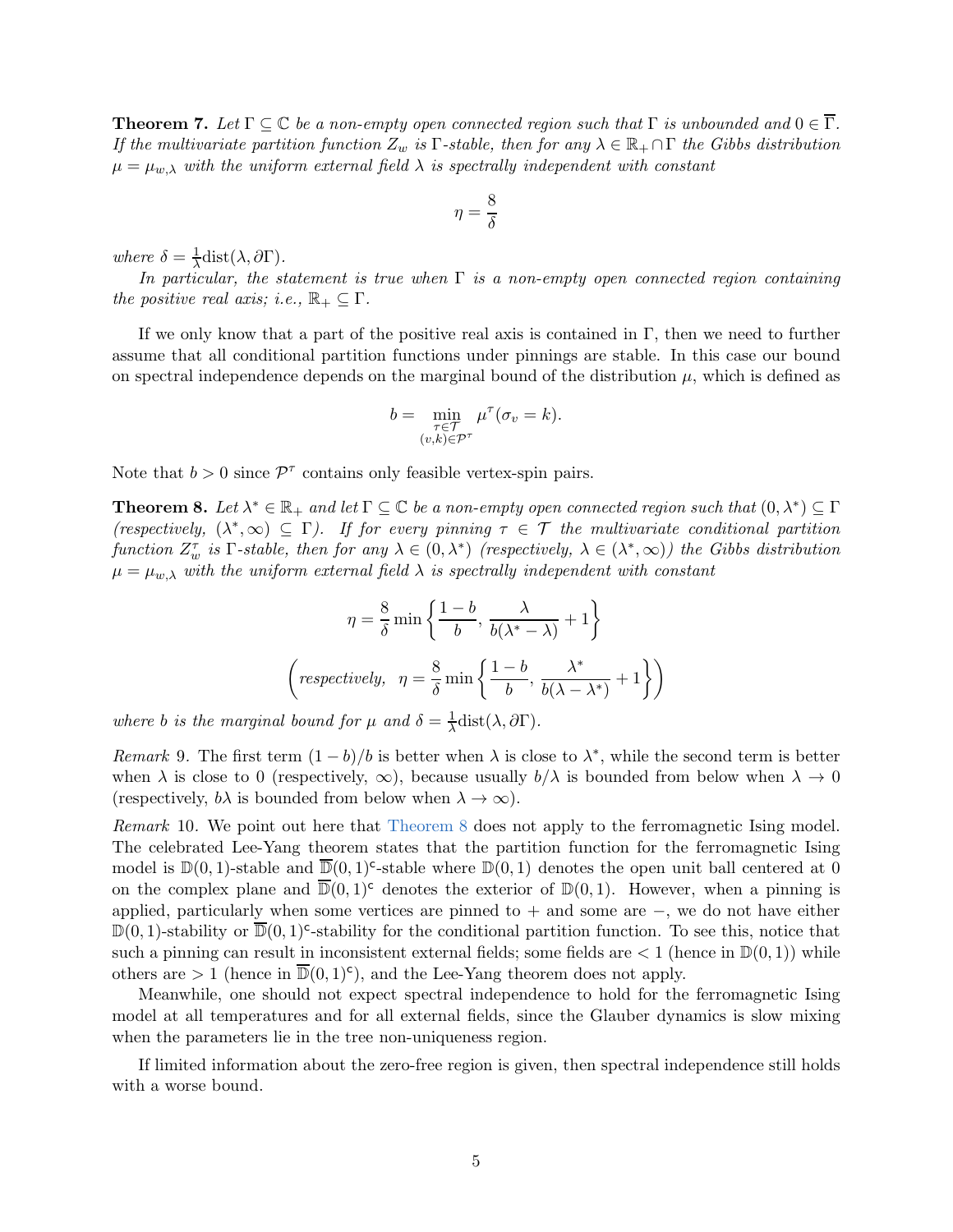**Theorem 11.** Let  $\Gamma \subseteq \mathbb{C}$  be a non-empty open connected region. If for every pinning  $\tau \in \mathcal{T}$ the multivariate conditional partition function  $Z_w^{\tau}$  is  $\Gamma$ -stable, then for any  $\lambda \in \mathbb{R}_+ \cap \Gamma$  the Gibbs distribution  $\mu = \mu_{w,\lambda}$  with the uniform external field  $\lambda$  is spectrally independent with constant

$$
\eta = \frac{2}{b\delta^2}
$$

where b is the marginal bound for  $\mu$  and  $\delta = \frac{1}{\lambda}$  $\frac{1}{\lambda}$ dist $(\lambda, \partial \Gamma)$ .

Our results [Theorems 7,](#page-4-0) [8](#page-5-1) and [11](#page-5-2) also hold for non-uniform external fields, i.e., each pair  $(v, k)$ is assigned a distinct field  $\lambda_{v,k}$ , and the zero-free regions are allowed to be distinct for different pairs. See [Theorem 21](#page-9-0) for a formal statement.

#### 1.3 Relations with Previous Works

Our work builds upon the recent work of Anari et al. [\[AASV21\]](#page-33-4). Theorem 16 of [\[AASV21\]](#page-33-4) established spectral independence for any distribution over  $\{0,1\}^V$  assuming that the generating polynomial is sector-stable (that is, Γ-stable where  $\Gamma = \{z \in \mathbb{C} : |\text{Arg}(z)| \leq \theta\}$  is a sector for some  $\theta \in (0, \pi/2)$ . Our results [Theorems 7,](#page-4-0) [8](#page-5-1) and [11](#page-5-2) strengthen theirs in two ways. First we consider an arbitrary discrete product space  $\Omega = Q^V$  for a finite label set Q, rather than binary domains. Second and more importantly, we do not have any restriction on the zero-free region Γ and the results hold for any open connected region. This allows us to apply our results in a much broader setting. See [Section 3](#page-9-1) for more details.

To establish zero-free regions for our main applications, we utilize the approach in [\[GLLZ21\]](#page-34-6), which reduces the problem via Asano-Ruelle contractions [\[Asa70,](#page-33-5) [Rue71\]](#page-35-8) to showing a sufficiently large zero-free region for a collection of bounded-degree univariate polynomials, one for each vertex of the input graph. These univariate polynomials are referred to as the local polynomials, since they only depend on the configuration restricted to edges incident to the given vertex. We note a very similar idea was also used in [\[Wag09,](#page-35-9) [BCR20\]](#page-33-3) to establish zero-free regions, although their methods do not go through Asano-Ruelle contractions. See [Section 4](#page-23-0) for more details.

It was also shown in a sequence of papers [\[Bar16b,](#page-33-6) [BS16,](#page-34-10) [BS17,](#page-34-11) [Bar17a,](#page-33-7) [Bar17b,](#page-33-8) [Reg18\]](#page-35-10) that one can establish large zero-free regions via an inductive approach based on conditioning the distribution. This method of establishing zero-free regions also works nicely for us, as spectral independence requires a bound on the pairwise influences for all conditional distributions. We show that one can deduce rapid mixing of the Glauber dynamics in a nearly black-box fashion from these zero-free methods for several problems in [Sections 5](#page-28-0) and [6.](#page-31-0)

Algorithmically, our results have several advantages over prior works utilizing zero-free regions. In particular, the polynomial interpolation method pioneered by Barvinok [\[Bar16a\]](#page-33-0) typically only yields quasi-polynomial time algorithms in general, and polynomial time algorithms with exponent depending on the maximum degree for problems arising from graphs [\[PR17\]](#page-35-1). In contrast, we obtain fast algorithms for sampling and counting. Another feature of our approach is that we only need the zero-free region to be sufficiently large. This is in contrast to the polynomial interpolation technique, which needs the zero-free region to also contain a point at which the partition function is easily computable.

Outline of Paper In [Section 3](#page-9-1) we prove our general technical results [Theorems 7,](#page-4-0) [8](#page-5-1) and [11](#page-5-2) connecting zero-free regions with spectral independence. We prove [Theorems 1,](#page-2-0) [2](#page-3-0) and [4](#page-3-1) in [Section 4](#page-23-0) regarding binary symmetric Holant problems. In [Section 5](#page-28-0) we prove results for weighted graph homomorphisms and tensor networks. Finally, in [Section 6](#page-31-0) we study arbitrary measures on the discrete cube as studied in the analysis of Boolean functions.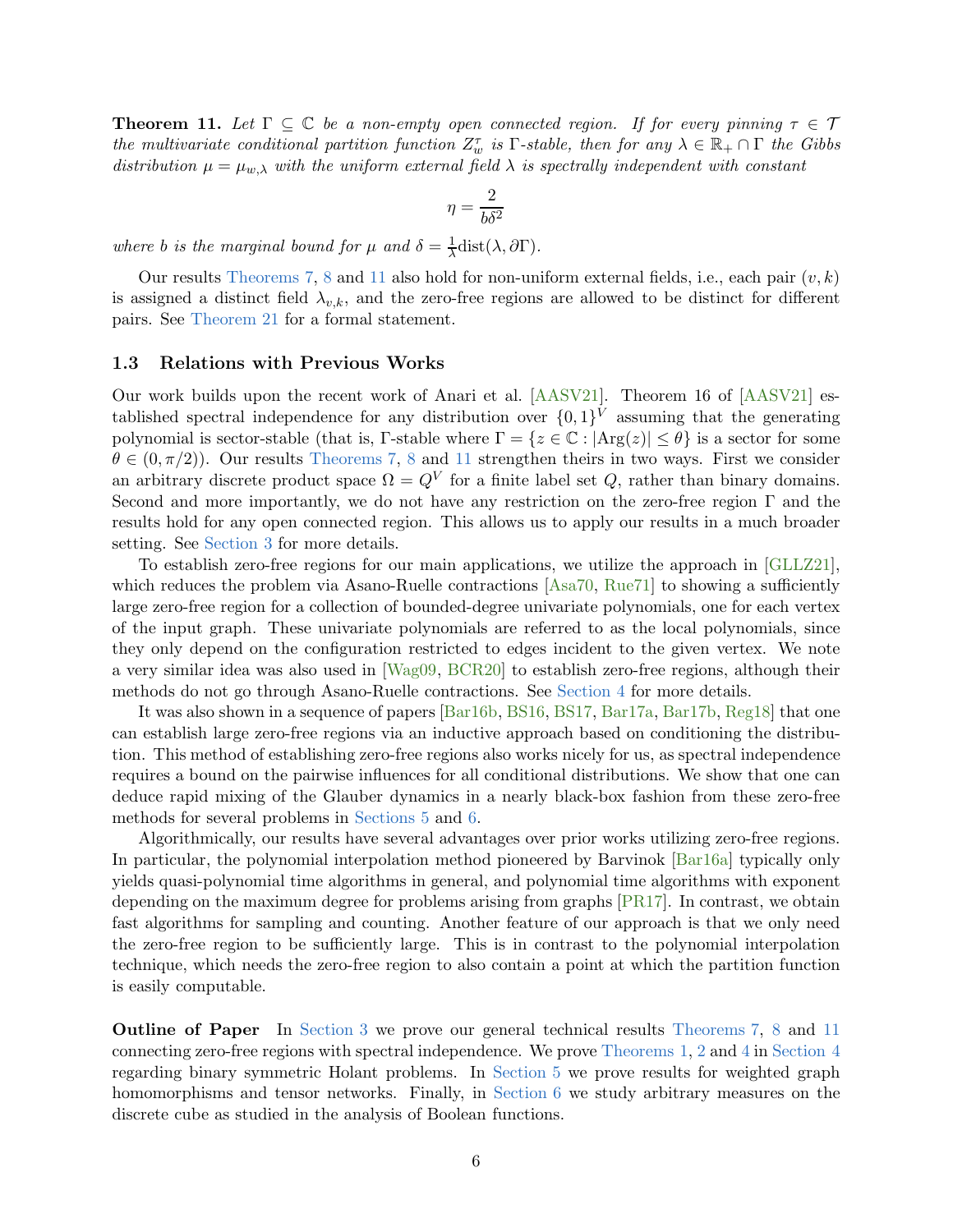# <span id="page-7-0"></span>2 Preliminaries

# 2.1 Pinnings

Let  $q \ge 2$  be an integer and write  $q_1 = q-1$ . Let V be a finite set of vertices and let  $Q = \{0\} \cup Q_1$  be the set of spins where  $Q_1 = \{1, \ldots, q_1\}$ . Every spin assignment  $\sigma : V \to Q$  is called a configuration. The state space  $\Omega = Q^V$  is the collection of all configurations and let  $w : \Omega \to \mathbb{R}_{\geq 0}$  be a nonnegative weight function that is not identically zero. A configuration  $\sigma \in \Omega$  is said to be valid or feasible if  $w(\sigma) > 0$ . For  $\Lambda \subseteq V$ , define set of pinnings on  $\Lambda$  by

$$
\Omega_{\Lambda} = \left\{ \tau \in Q^{\Lambda} : \exists \text{ valid } \sigma \in \Omega \text{ s.t. } \sigma_{\Lambda} = \tau \right\}.
$$

Note  $\Omega_V$  is the set of all valid configurations. Let  $\mathcal{T} = \bigcup_{\Lambda \subseteq V} \Omega_{\Lambda}$  be the collection of all pinnings.

For a pinning  $\tau \in \mathcal{T}$ , let  $V^{\tau}$  denote the set of unpinned vertices; so if  $\tau \in \Omega_{\Lambda}$  then  $V^{\tau} = V \setminus \Lambda$ . For  $v \in V^{\tau}$ , let  $\Omega_{v}^{\tau}$  be the set of valid spins at v under  $\tau$ :

$$
\Omega_v^{\tau} = \{ k \in Q : \exists \text{ valid } \sigma \in \Omega \text{ s.t. } \sigma_{\Lambda} = \tau \text{ and } \sigma_v = k \}.
$$

Define the collection of feasible vertex-spin pairs under  $\tau$  by  $\mathcal{P}^{\tau} = \{(v, k) \in V \times Q : v \in V^{\tau}, k \in \Omega_v^{\tau}\},\$ and the collection of pairs with nonzero spins by  $\mathcal{P}_1^{\tau} = \{(v, k) \in \mathcal{P}^{\tau} : k \neq 0\}$ . We write  $\Omega_v, \mathcal{P}$ , and  $\mathcal{P}_1$  when no pinning is applied.

Let  $\lambda : \mathcal{P}_1 \to \mathbb{C}$  be a vector of complex external fields. Given a pinning  $\tau \in \mathcal{T}$  on  $\Lambda \subseteq V$  with  $U = V^{\tau} = V \setminus \Lambda$ , the conditional partition function  $Z_{w}^{\tau}$  under  $\tau$  is a multivariate polynomial of  $\lambda$ defined as

$$
Z_w^{\tau}(\boldsymbol{\lambda}) = \sum_{\sigma \in \Omega: \sigma_{\Lambda} = \tau} w(\sigma) \boldsymbol{\lambda}^{\sigma_U}, \text{ where } \boldsymbol{\lambda}^{\sigma_U} = \prod_{v \in U: \sigma_v \neq 0} \lambda_{v, \sigma_v}.
$$

When there is no pinning, this matches [Eq. \(2\)](#page-4-1) from the introduction. Observe that  $Z_w^{\tau}$  depends only on the variables  $\{\lambda_{v,k} : (v,k) \in \mathcal{P}_1^{\tau}\}\$ , and that  $Z_w^{\tau}$  is not identically zero since  $\tau$  is a pinning. If  $\lambda$  is real and positive, then  $Z_w^{\tau}(\lambda) > 0$  and we obtain the conditional Gibbs distribution:

$$
\mu^{\tau}(\sigma) = \mu(\sigma \mid \sigma_{\Lambda} = \tau) = \frac{w(\sigma) \lambda^{\sigma_U}}{Z_{w}^{\tau}(\lambda)}, \quad \forall \sigma \in \Omega \text{ s.t. } \sigma_{\Lambda} = \tau.
$$

Again this matches Eq.  $(3)$  when there is no pinning.

### 2.2 Spectral Independence

Let P be the transition matrix of the Glauber dynamics with stationary distribution  $\mu$ , and let  $P^t(X_0, \cdot)$  denote the distribution of the chain after t steps starting from  $X_0 \in \Omega_V$ . The mixing time of the Glauber dynamics is defined as

$$
T_{\text{mix}}(P) = \max_{X_0 \in \Omega_V} \min\{t \ge 0 : ||P^t(X_0, \cdot) - \mu||_{\text{TV}} \le 1/4\},\
$$

where  $\|\cdot\|_{TV}$  denotes the total variation distance. Throughout this paper, we assume that the Glauber dynamics is ergodic for every conditional distribution  $\mu^{\tau}$  where  $\tau \in \mathcal{T}$  is a pinning (such distribution  $\mu$  is called totally-connected in [\[CLV21,](#page-34-0) [BCC](#page-33-2)<sup>+</sup>21]).

<span id="page-7-1"></span>**Theorem 12** ([\[AL20,](#page-33-9) [ALO20\]](#page-33-1)). Let  $\mu$  be an arbitrary distribution over  $Q^V$  where  $|V| = n$ . If  $\mu$ is spectrally independent with constant  $\eta$ , then the Glauber dynamics mixes in  $O(n^{\eta+1} \log(1/\mu_{\min}))$ steps where  $\mu_{\min} = \min_{\sigma \in \Omega_V} \mu(\sigma)$ .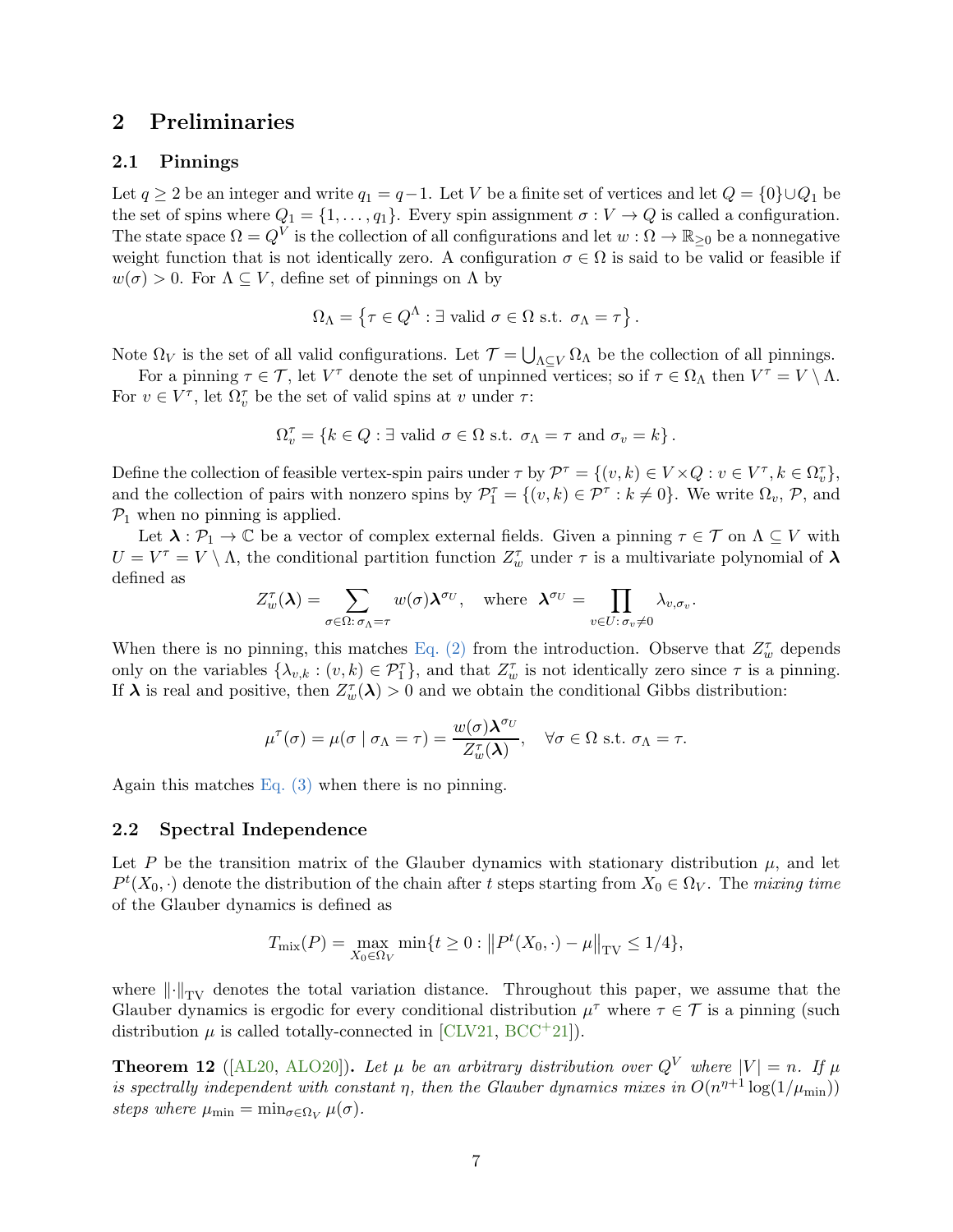The following mixing result for the Glauber dynamics is known for spin systems with nearestneighbor interactions; it holds for Holant problems and tensor network contractions (see [Sections 4](#page-23-0) and [5](#page-28-0) for definitions) as well since one can view these as spin systems defined on hypergraphs (also known as Markov random fields) and the proof approach of  $\text{[CLV21, BCC}^+21]$  $\text{[CLV21, BCC}^+21]$  $\text{[CLV21, BCC}^+21]$  still works when the underlying graph has bounded maximum degree.

<span id="page-8-3"></span>**Theorem 13** ([\[CLV21,](#page-34-0) [BCC](#page-33-2)<sup>+</sup>21]). Let  $\mu$  be the Gibbs distribution of a spin system or a Holant problem or a tensor network contraction defined on an n-vertex graph of maximum degree  $\Delta$ . If  $\mu$  is spectrally independent with constant  $\eta$  and the marginal bound for  $\mu$  is b, then the Glauber dynamics mixes in Cn log n steps where  $C = C(\Delta, \eta, b)$  is a constant independent of n.

### 2.3 Stability

<span id="page-8-0"></span>For *n* sets  $\Gamma_1, \ldots, \Gamma_n$ , let  $\prod_{\ell=1}^n \Gamma_\ell = \Gamma_1 \times \cdots \times \Gamma_n$  denote the Cartesian product of them.

**Definition 14** (Stability). For an integer  $n \geq 1$  and  $K \subseteq \mathbb{C}^n$ , we say a multivariate polynomial  $P \in \mathbb{C}[z_1,\ldots,z_n]$  is K-stable if  $P(z_1,\ldots,z_n) \neq 0$  whenever  $(z_1,\ldots,z_n) \in \mathcal{K}$ . In particular, if  $\mathcal{K} = \prod_{\ell=1}^n \Gamma$  for some  $\Gamma \subseteq \mathbb{C}$ , then we simply say P is  $\Gamma$ -stable.

<span id="page-8-2"></span>**Theorem 15** (Hurwitz' Theorem). Let  $n \geq 1$  be an integer and  $K \subseteq \mathbb{C}^n$  be an open connected set. Suppose that  $\{f_m\}_{m=1}^{\infty}$  is a sequence of non-vanishing analytic functions on K that converges to f uniformly on compact subsets of  $K$ . Then f is either non-vanishing on  $K$  or else identically zero.

### <span id="page-8-1"></span>2.4 Complex Plane

We refer to subsets of the complex plane as regions. Let  $\Gamma \subseteq \mathbb{C}$  be a region. Denote the complement of  $\Gamma$  by  $\Gamma^c = \mathbb{C}\setminus\Gamma$ , its interior by  $\Gamma^o$ , its closure by  $\overline{\Gamma}$ , and its boundary by  $\partial\Gamma$ . We say  $\Gamma$  is unbounded if for any  $M \in \mathbb{R}_+$  there exists  $z \in \Gamma$  such that  $|z| > M$ ; otherwise it is called bounded. For  $z \in \mathbb{C}$ let dist( $z, \Gamma$ ) = inf<sub>w∈Γ</sub> |w - z| be the distance from z to Γ on the complex plane.

For a region  $\Gamma \subseteq \mathbb{C}$  and  $z \in \mathbb{C}$ , we define  $\Gamma + z = \{w + z : w \in \Gamma\}$ ,  $z\Gamma = \{zw : w \in \Gamma\}$ , and  $\Gamma^{-1} = (\Gamma \setminus \{0\})^{-1} = \{w^{-1} : w \in \Gamma \setminus \{0\}\}.$  For  $\Gamma_1, \Gamma_2 \subseteq \mathbb{C}$ , let  $\Gamma_1 \cdot \Gamma_2 = \{zw : z \in \Gamma_1, w \in \Gamma_2\}$ denote their Minkowski product; in particular, for  $\Gamma \subseteq \mathbb{C}$  let  $\Gamma^2 = \Gamma \cdot \Gamma = \{zw : z, w \in \Gamma\}$  (note that we write  $\prod_{\ell=1}^2 \Gamma = \Gamma \times \Gamma = \{(z,w) : z, w \in \Gamma\}$  for the Cartesian product).

For  $z \in \mathbb{C}$  and  $r \in \mathbb{R}_+$ , let  $\mathbb{D}(z,r) = \{w \in \mathbb{C} : |w - z| < r\}$  denote the open disk centered at z with radius r, and let  $\overline{\mathbb{D}}(z,r) = \{w \in \mathbb{C} : |w - z| \leq r\}$  denote the closed disk. For  $\varepsilon \in \mathbb{R}_+$ , let  $\mathbb{H}_{\varepsilon} = \{x + iy : x < -\varepsilon\}$  and  $\overline{\mathbb{H}}_{\varepsilon} = \{x + iy : x \leq -\varepsilon\}$  be open and closed half-planes.

Let  $\Gamma \subset \mathbb{C}$  be a non-empty open region. We say  $w, z \in \Gamma$  are (path-)connected in  $\Gamma$  if there exists a continuous map  $\gamma : [0,1] \to \Gamma$  such that  $\gamma(0) = w$  and  $\gamma(1) = z$ . Observe that connectivity in  $\Gamma$  is a equivalence relation, and we call each equivalence class a (path-)connected component of Γ. The region Γ is said to be (*path-)connected* if every two points from Γ are connected in Γ; namely,  $\Gamma$  has a unique connected component which is itself. If  $\Gamma$  is open then every connected component of  $\Gamma$  is also open.

A non-empty open connected region  $\Gamma \subseteq \mathbb{C}$  is called *simply connected* if its complement in the Riemann sphere ( $\mathbb{C} \cup \infty$ ) is also connected. A Jordan curve (simple closed curve) is a continuous map  $\gamma : [0,1] \to \mathbb{C}$  such that  $\gamma(0) = \gamma(1)$  and the restriction of  $\gamma$  to  $[0,1]$  is injective. The Jordan curve theorem states that for a Jordan curve  $\gamma$ , the complement of its image on the complex plane consists of exactly two open connected components; one of these components is bounded called the interior and the other is unbounded called the exterior. A non-empty open connected region  $\Gamma \subseteq \mathbb{C}$  is simply connected if and only if for every Jordan curve  $\gamma$  whose image is contained in  $\Gamma$ , the interior of  $\gamma$  is also contained in  $\Gamma$ .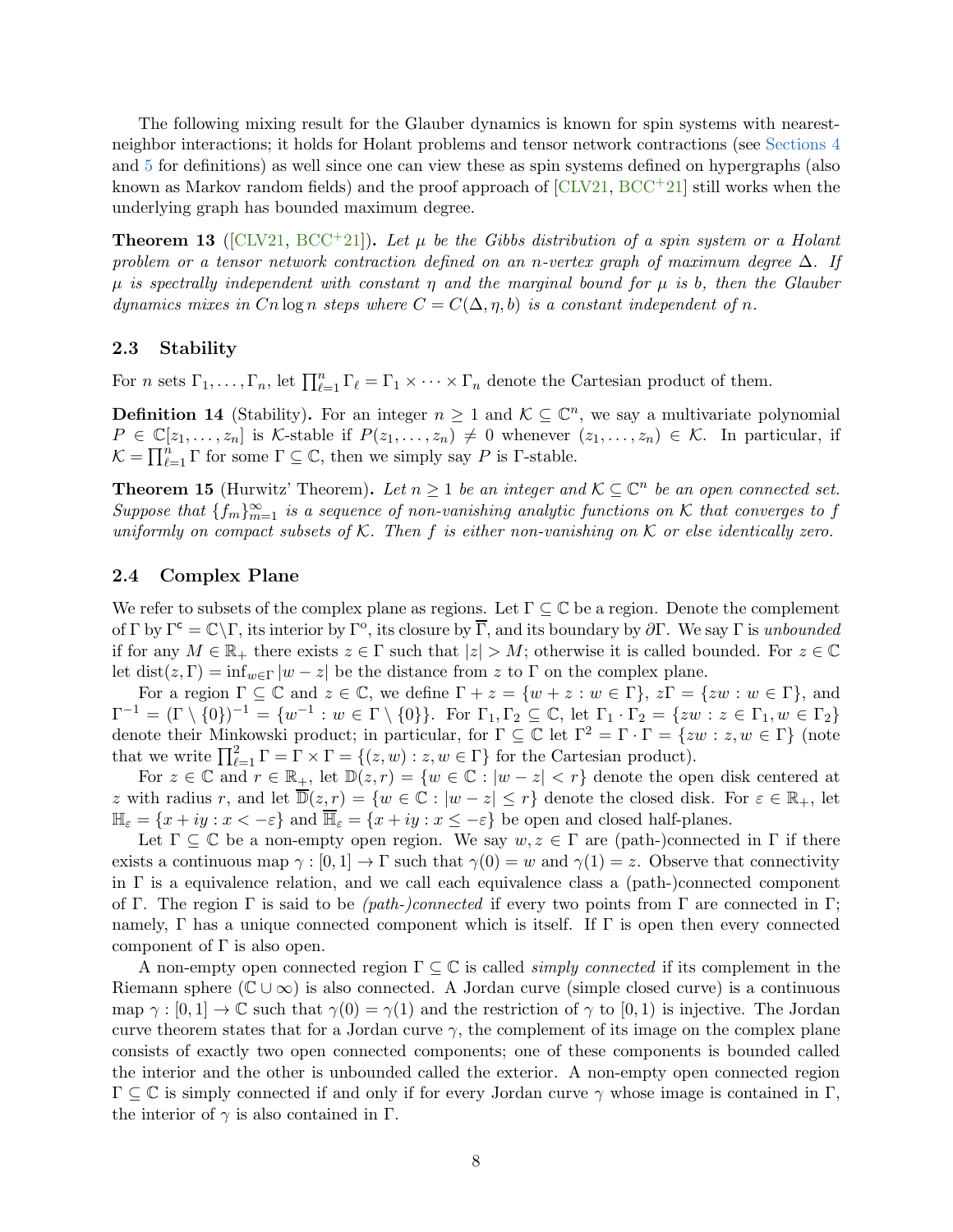### 2.5 Complex Analysis

<span id="page-9-2"></span>Throughout, we select the principal branch for the complex functions  $z \mapsto \log z$  and  $z \mapsto z^{1/d}$ .

**Theorem 16** (Schwarz-Pick Theorem). Let  $f : \mathbb{D}(0,1) \to \mathbb{D}(0,1)$  be a holomorphic function. Then

$$
|f'(0)| \le 1 - |f(0)|^2 \le 1.
$$

<span id="page-9-3"></span>For open regions  $\Gamma_1, \Gamma_2 \subseteq \mathbb{C}$ , a function  $f : \Gamma_1 \to \Gamma_2$  is said to be biholomorphic if f is a bijective holomorphic function whose inverse is also holomorphic.

**Theorem 17** (Riemann Mapping Theorem). Let  $\Gamma \subset \mathbb{C}$  be a non-empty open simply connected region that is not  $\mathbb{C}$ . Then for any  $z \in \Gamma$  there exists a unique biholomorphic mapping  $f : \Gamma \to$  $\mathbb{D}(0,1)$  such that

$$
f(z) = 0 \quad and \quad f'(z) \in \mathbb{R}_+.
$$

<span id="page-9-6"></span>**Theorem 18** (Koebe's One-Quarter Theorem). Let  $\Gamma \subseteq \mathbb{C}$  and let  $f : \mathbb{D}(0,1) \to \Gamma$  be an injective holomorphic function. Then

$$
\mathbb{D}\left(f(0),\frac{1}{4}|f'(0)|\right)\subseteq \Gamma.
$$

<span id="page-9-7"></span>**Theorem 19** (Multivariate Open Mapping Theorem, [\[KW17,](#page-35-11) Theorem 1.8.1]). Let  $n > 1$  be an integer and let  $\mathcal{K} \subseteq \mathbb{C}^n$  be a non-empty open connected subset of  $\mathbb{C}^n$ . Let  $f : \mathcal{K} \to \mathbb{C}$  be a non-constant holomorphic function. Then the image of f is an open connected region.

# <span id="page-9-1"></span>3 Establishing Spectral Independence via Stability

In this section, we deduce spectral independence of a distribution from the stability of the associated partition function, and thus prove [Theorems 7,](#page-4-0) [8](#page-5-1) and [11.](#page-5-2)

We first show that pinning preserves stability of the partition function if the zero-free region is unbounded and contains 0 in its closure. Intuitively, the pinning  $\sigma_v = k$  for  $k \neq 0$  corresponds to taking  $\lambda_{v,k} = \infty$  (which is achieved by taking derivative with respect to  $\lambda_{v,k}$ ), and the pinning  $\sigma_v = 0$ corresponds to taking  $\lambda_{v,k} = 0$  for all  $k \in Q_1$ . Hence, under an arbitrary pinning the conditional partition function is just the original partition function specialized at  $\infty$  and 0 for specific external fields, and the fact that the closure of the zero-free region contains  $\infty$  (i.e., unboundedness) and 0 guarantees that after specialization the resulted partition function is still stable. This is formalized by the following lemma.

<span id="page-9-4"></span>**Lemma 20.** Let  $\{\Gamma_{v,k} \subseteq \mathbb{C} : (v,k) \in \mathcal{P}_1\}$  be a collection of non-empty open connected regions such that for every  $(v, k) \in \mathcal{P}_1$  the region  $\Gamma_{v,k}$  is unbounded and  $0 \subseteq \overline{\Gamma_{v,k}}$ . If the multivariate partition function  $Z_w$  is  $(\prod_{(v,k)\in \mathcal{P}_1} \Gamma_{v,k})$ -stable, then for every pinning  $\tau \in \mathcal{T}$  the multivariate conditional partition function  $Z_{w}^{\tau}$  is  $(\prod_{(v,k)\in \mathcal{P}_{1}^{\tau}} \Gamma_{v,k})$ -stable.

<span id="page-9-0"></span>Next, we show the following grand theorem in the multivariate setting, from which one can deduce the bounds on spectral independence given in [Theorems 7,](#page-4-0) [8](#page-5-1) and [11.](#page-5-2)

**Theorem 21.** Let  $\{\Gamma_{v,k} \subseteq \mathbb{C} : (v,k) \in \mathcal{P}_1\}$  be a collection of non-empty open connected regions, and let  $\lambda : \mathcal{P}_1 \to \mathbb{R}_+$  such that  $\lambda_{v,k} \in \mathbb{R}_+ \cap \Gamma_{v,k}$  for each  $(v,k) \in \mathcal{P}_1$ . Suppose that for every pinning  $\tau \in \mathcal{T}$  the multivariate conditional partition function  $Z_w^{\tau}$  is  $(\prod_{(v,k)\in \mathcal{P}_1^{\tau}} \Gamma_{v,k})$ -stable. Then the Gibbs distribution  $\mu = \mu_{w,\lambda}$  with external fields  $\lambda$  is spectrally independent with constant

<span id="page-9-5"></span>
$$
\eta = \frac{2}{b\delta^2},\tag{4}
$$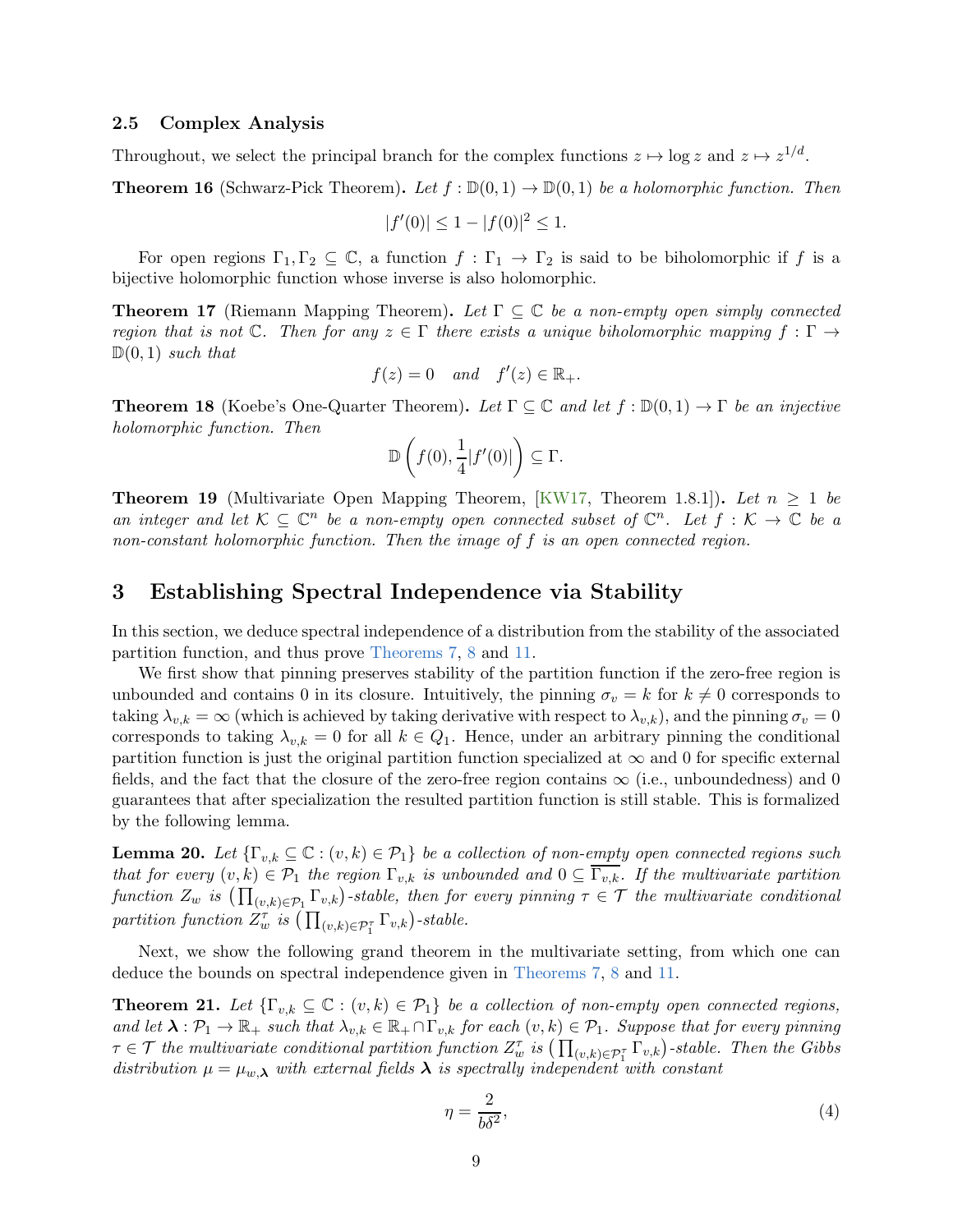where b is the marginal bound for  $\mu$  and

$$
\delta = \min_{(v,k)\in\mathcal{P}_1} \frac{1}{\lambda_{v,k}} \text{dist}(\lambda_{v,k}, \partial \Gamma_{v,k}).
$$

<span id="page-10-0"></span>Furthermore:

1. For each  $v \in V$  let  $\Gamma_v \subseteq \mathbb{C}$  be the connected component of the intersection  $\bigcap_{k \in Q_1} \frac{1}{\lambda_v}$  $\frac{1}{\lambda_{v,k}}\Gamma_{v,k}$ that contains 1 (note that  $1 \in \frac{1}{\lambda_v}$  $\frac{1}{\lambda_{v,k}}\Gamma_{v,k}$  for all  $(v,k)$ ). If for every  $v \in V$  the region  $\Gamma_v$  is unbounded and  $0 \in \overline{\Gamma_v}$ , then spectral independence holds with constant

$$
\eta = \frac{8}{\delta}.
$$

In particular, the statement is true if  $\mathbb{R}_+ \subseteq \Gamma_{v,k}$  for each  $(v,k) \in \mathcal{P}_1$ .

<span id="page-10-1"></span>2. If there exists  $\lambda^* \in \mathbb{R}_+$  such that  $\lambda_{v,k} \in (0,\lambda^*) \subseteq \Gamma_{v,k}$  for every  $(v,k) \in \mathcal{P}_1$ , then spectral independence holds with constant

$$
\eta = \frac{8}{\delta} \min \left\{ \frac{1 - b}{b}, \frac{\lambda_{\max}}{b(\lambda^* - \lambda_{\max})} + 1 \right\},\,
$$

where  $\lambda_{\max} = \max_{(v,k)\in\mathcal{P}_1} \lambda_{v,k}$ .

<span id="page-10-2"></span>3. If there exists  $\lambda^* \in \mathbb{R}_+$  such that  $\lambda_{v,k} \in (\lambda^*, \infty) \subseteq \Gamma_{v,k}$  for every  $(v,k) \in \mathcal{P}_1$ , then spectral independence holds with constant

$$
\eta = \frac{8}{\delta} \min \left\{ \frac{1-b}{b}, \frac{\lambda^*}{b(\lambda_{\min} - \lambda^*)} + 1 \right\},\,
$$

where  $\lambda_{\min} = \min_{(v,k)\in\mathcal{P}_1} \lambda_{v,k}$ .

We prove [Theorem 21](#page-9-0) by upper bounding the absolute row sum of the influence matrix  $\Psi_{\mu}^{\tau}$ for any pinning  $\tau \in \mathcal{T}$ ; namely, for each  $(u, j) \in \mathcal{P}^{\tau}$  we bound the sum of absolute values of the influences from  $(u, j)$  to all other pairs  $(v, k) \in \mathcal{P}^{\tau}$ , see [Lemma 23.](#page-12-0) We accomplish this by greatly strengthening and generalizing the proof strategy in [\[AASV21\]](#page-33-4).

At a high level, the work [\[AASV21\]](#page-33-4) views the sum of absolute influences as the derivative of some function f produced by the conditional partition functions. The variables of f are just the external fields of the partition function which lie in some zero-free region Γ and the stability of the conditional partition functions guarantees that the image of f is contained in some nice region  $\Gamma'$ . In [\[AASV21\]](#page-33-4), the authors study sector-stability of the partition function for the binary state space  $\{0,1\}^V$ ; in particular, both the zero-free region  $\Gamma$  and the region  $\Gamma'$  containing the image are sectors for their choice of f. Then, by applying conformal mappings between the sector and the unit disk, the derivative of  $f$  can be upper bounded using the Schwarz-Pick Theorem [\(Theorem 16\)](#page-9-2).

However, here we are facing a more challenging situation since we try to establish spectral independence from an arbitrary zero-free region  $\Gamma$  for any discrete product space  $Q^V$ . In fact, for us the regions  $\Gamma$  and  $\Gamma'$  are in abstract forms and to apply the Schwarz-Pick Theorem we need to design good mappings from Γ and Γ′ to the unit disk. This is achieved by both carefully describing these regions and utilizing tools from complex analysis, especially the Riemann Mapping Theorem [\(Theorem 17\)](#page-9-3). See [Sections 3.3.1](#page-17-0) and [3.3.2](#page-21-0) for details of this part.

We now provide the proofs of [Theorems 7,](#page-4-0) [8](#page-5-1) and [11](#page-5-2) from the introduction.

Proof of [Theorem 7.](#page-4-0) Follows from [Lemma 20](#page-9-4) and [Part 1](#page-10-0) of [Theorem 21.](#page-9-0)

 $\Box$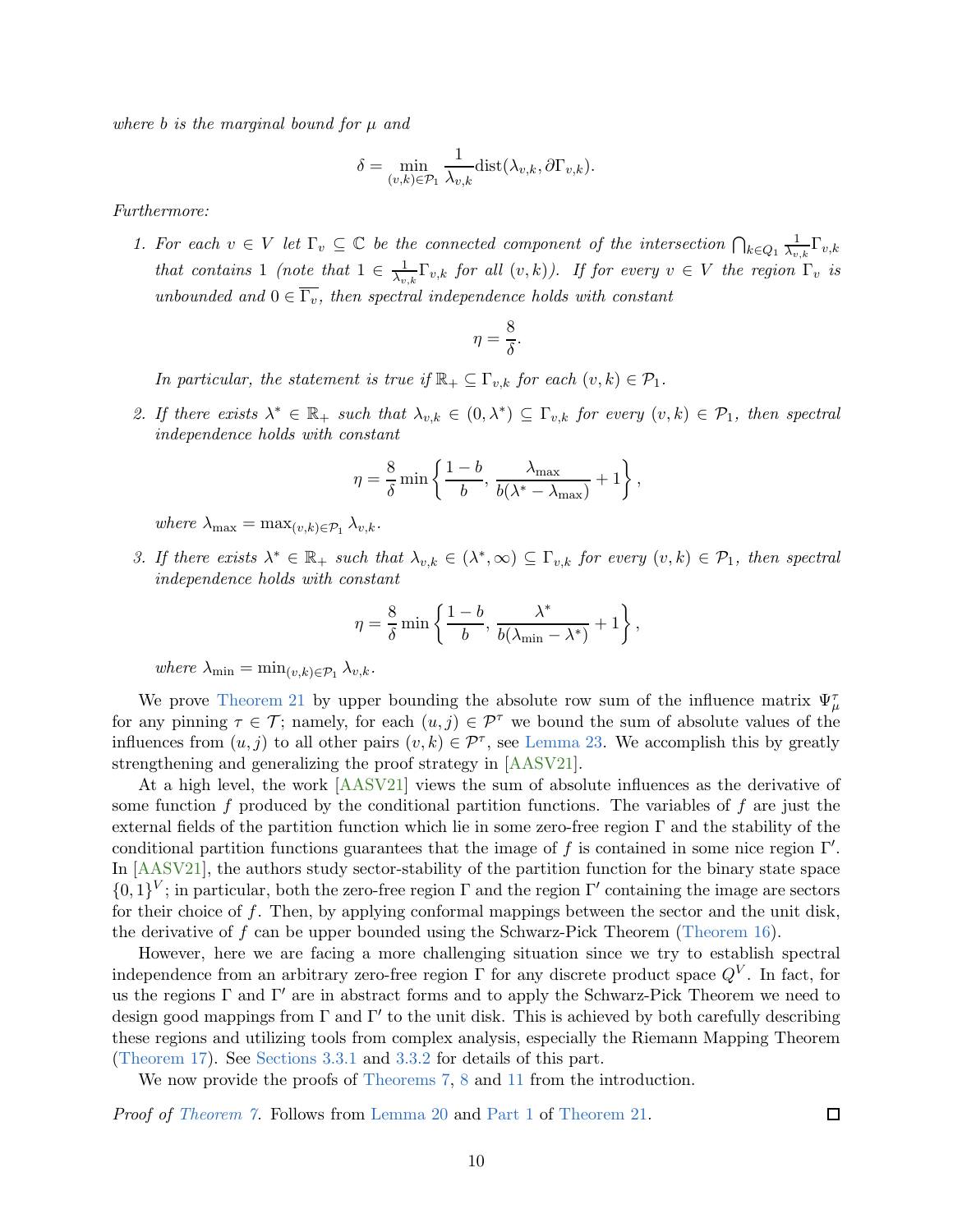Proof of [Theorem 8.](#page-5-1) Follows from [Parts 2](#page-10-1) and [3](#page-10-2) of [Theorem 21.](#page-9-0)

Proof of [Theorem 11.](#page-5-2) Follows from [Eq. \(4\)](#page-9-5) of [Theorem 21.](#page-9-0)

After proving [Lemma 20](#page-9-4) in [Section 3.1,](#page-11-0) we establish [Theorem 21](#page-9-0) in [Section 3.2](#page-12-1) and prove [Lemma 23,](#page-12-0) a central lemma for bounding the absolute sum of influences, in [Section 3.3.](#page-16-0)

# <span id="page-11-0"></span>3.1 Preservation of Stability under Pinnings

In this subsection we present the proof of [Lemma 20.](#page-9-4)

Let  $\tau \in \mathcal{T}$  be an arbitrary pinning on  $\Lambda \subseteq V$  and let  $U = V^{\tau} = V \setminus \Lambda$  be the set of unpinned vertices. We consider the conditional partition function  $Z_w^{\tau}$  under the pinning  $\tau$ . As discussed earlier, one can view  $Z_w^{\tau}$  as obtained from the original partition function  $Z_w$  by specializing at 0 and taking derivatives for certain variables provided by the pinning  $\tau$ . To be more precise, we define  $\Lambda_0 = \{v \in \Lambda : \tau_v = 0\}$  to be the set of vertices pinned to spin 0, and let  $\Lambda_1 = \{v \in \Lambda : \tau_v \neq 0\}$ be those pinned to nonzero spins. We also define  $\tau_1 = \tau_{\Lambda_1}$  to be the pinning restricted to vertices with nonzero spins. The key observation here is that

<span id="page-11-2"></span>
$$
Z_w^{\tau}(\lambda) = \left(\frac{\partial}{\partial \lambda_{\Lambda_1, \tau_1}} Z_w(\lambda)\right)\Big|_{\lambda_{\Lambda_0} = 0} \tag{5}
$$

 $\Box$ 

 $\Box$ 

where  $\lambda_{\Lambda_0} = 0$  represents plugging in  $\lambda_{v,k} = 0$  for all  $v \in \Lambda_0$  and  $k \in Q_1$ , and  $\frac{\partial}{\partial \lambda_{\Lambda_1,\tau_1}}$  represents taking derivatives  $\frac{\partial}{\partial \lambda_{v,\tau_v}}$  for all  $v \in \Lambda_1$ . Hence, to establish [Lemma 20](#page-9-4) it suffices to show that specialization at 0 and differentiation preserves  $\Gamma$ -stability if the zero-free region  $\Gamma$  is unbounded and  $0 \in \overline{\Gamma}$ . This is actually true for any multi-affine polynomial, which is a polynomial whose monomials are all square-free.

<span id="page-11-1"></span>**Lemma 22.** Let  $n \geq 1$  be an integer and let  $\Gamma_1, \ldots, \Gamma_n \subseteq \mathbb{C}$  be non-empty open connected regions. Let  $P \in \mathbb{C}[z_1,\ldots,z_n]$  be a multi-affine polynomial and assume that P is  $(\prod_{\ell=1}^n \Gamma_\ell)$ -stable. Then:

- 1. (Inversion) The polynomial  $P_1(z_1, z_2, \ldots, z_n) = z_1 P(\frac{1}{z_1})$  $\frac{1}{z_1}, z_2, \ldots, z_n)$  is  $(\Gamma_1^{-1} \times \prod_{\ell=2}^n \Gamma_\ell)$ -stable;
- 2. (Specialization) If  $0 \in \overline{\Gamma_1}$ , then the polynomial  $P_2(z_2, \ldots, z_n) = P(0, z_2, \ldots, z_n)$  is either  $(\prod_{\ell=2}^n \Gamma_\ell)$ -stable or identically zero;
- 3. (Differentiation) If  $\Gamma_1$  is unbounded, then the polynomial  $P_3(z_2, \ldots, z_n) = \frac{\partial}{\partial z_1} P(z_1, z_2, \ldots, z_n)$ is either  $(\prod_{\ell=2}^n \Gamma_\ell)$ -stable or identically zero.

*Proof.* Consider first inversion. Suppose for contradiction that  $P_1$  is not  $(\Gamma_1^{-1} \times \prod_{\ell=2}^n \Gamma_\ell)$ -stable. Then there exists  $w_1 \in \Gamma_1^{-1}$  and  $z_\ell \in \Gamma_\ell$  for  $2 \leq \ell \leq n$  such that  $P_1(w_1, z_2, \ldots, z_n) = 0$ . Note that  $w_1 = 1/z_1$  for some  $z_1 \in \Gamma_1 \setminus \{0\}$ . It follows that

$$
0 = z_1 P_1(w_1, z_2, \dots, z_n) = z_1 w_1 P\left(\frac{1}{w_1}, z_2, \dots, z_n\right) = P(z_1, z_2, \dots, z_n),
$$

contradicting to the stability of P. Hence, we have the desired stability for  $P_1$ .

Next consider specialization. Since  $\Gamma_1$  is open and  $0 \in \overline{\Gamma_1}$ , there exists a sequence of complex numbers  $\{\zeta_m\}_{m=1}^{\infty}$  such that  $\zeta_m \in \Gamma_1$  and  $\lim_{m\to\infty} \zeta_m = 0$ . Let  $f_m(z_2,\ldots,z_n) = P(\zeta_m, z_2,\ldots,z_n)$ be a polynomial of degree  $\leq$  deg(P) for each m. Then  $f_m$  is  $(\prod_{\ell=2}^n \Gamma_\ell)$ -stable by the stability assumption of P. Furthermore, the sequence  $\{f_m\}_{m=1}^{\infty}$  converges to  $P_2$  coefficient-wisely, and hence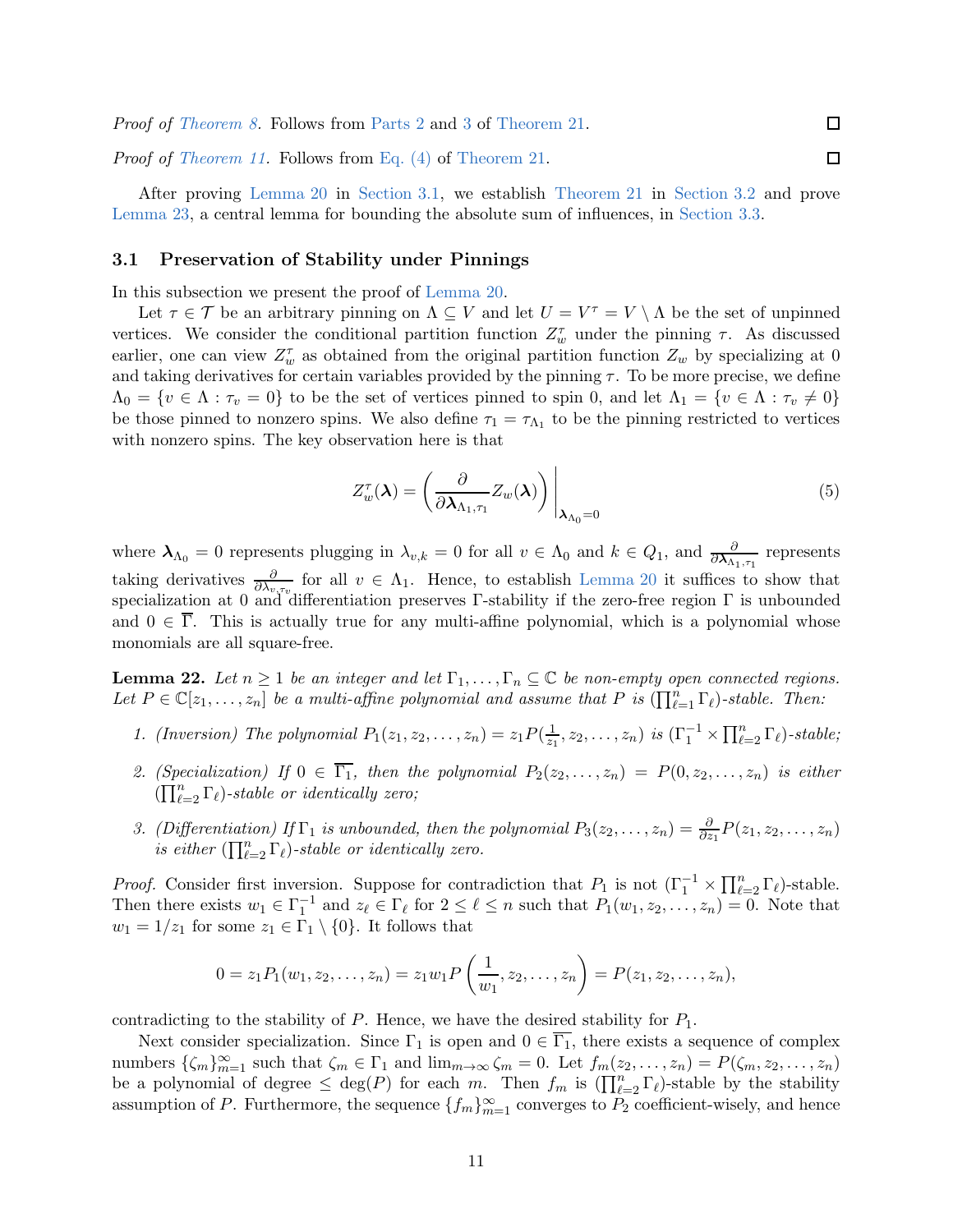uniformly on compact subsets; see, e.g., Lemma 33 in [\[AASV21\]](#page-33-4). Hurwitz' Theorem [\(Theorem 15\)](#page-8-2) then implies that  $P_2$  is either  $(\prod_{\ell=2}^n \Gamma_\ell)$ -stable or identically zero, as claimed.

Last we consider differentiation. Since  $\Gamma_1$  is open and unbounded, we deduce that the region  $\Gamma_1^{-1} = \{1/z : z \in \Gamma_1 \setminus \{0\}\}\$ is open and satisfies  $0 \in \Gamma_1^{-1}$ . Recall that we have shown the inversion 1  $P_1(z_1, z_2, \ldots, z_n) = z_1 P(\frac{1}{z_1})$  $\frac{1}{z_1}, z_2, \ldots, z_n$ ) is  $(\Gamma_1^{-1} \times \prod_{\ell=2}^n \Gamma_\ell)$ -stable. Now observe that, for a multiaffine polynomial P, the derivative  $P_3$  of P with respect to  $z_1$  is the same as the specialization of  $P_1$  at  $z_1 = 0$ :

$$
P_3(z_2,...,z_n) = \frac{\partial}{\partial z_1} P(z_1, z_2,..., z_n) = P_1(0, z_2,..., z_n).
$$

Hence, we immediately conclude from previous results that  $P_3$  is either  $(\prod_{\ell=2}^n \Gamma_\ell)$ -stable or identically zero.  $\Box$ 

[Lemma 20](#page-9-4) is an immediate consequence of [Lemma 22.](#page-11-1)

*Proof of [Lemma 20.](#page-9-4)* Observe that the partition function [Eq. \(2\)](#page-4-1) is multi-affine. The lemma then follows from [Eq. \(5\)](#page-11-2) and [Lemma 22.](#page-11-1) Notice that the conditional partition functions are never identically zero since pinnings are extendable to valid full configurations.  $\Box$ 

# <span id="page-12-1"></span>3.2 Bounds on Spectral Independence

In this subsection we prove [Theorem 21.](#page-9-0)

An important observation is that it is sufficient to assume  $1 \in \Gamma_{v,k}$  for every  $(v,k) \in \mathcal{P}_1$  and consider the Gibbs distribution with the all-one external fields 1. In general, given the external field  $\lambda_{v,k} \in \Gamma_{v,k}$  for each  $(v, k)$ , we may reweight the configurations by

<span id="page-12-2"></span>
$$
\widetilde{w}(\sigma) = w(\sigma) \prod_{v \in V : \sigma_v \neq 0} \lambda_{v, \sigma_v}, \quad \forall \sigma \in \Omega
$$
\n(6)

and the new partition function is

<span id="page-12-3"></span>
$$
Z_{\widetilde{w}}(\lambda) = \sum_{\sigma \in \Omega} \widetilde{w}(\sigma) \lambda^{\sigma}.
$$
 (7)

In particular,  $Z_w(\lambda) = Z_{\tilde{w}}(1)$  and  $\mu_{w,\lambda} = \mu_{\tilde{w},1}$  for the given  $\lambda = (\lambda_{v,k})$ . In other words, we hide the external fields into the weight of configurations and under the new weights we are interested in the all-one external fields. This will simplify the notations. Note that, if for  $\tau \in \mathcal{T}$  the multivariate conditional partition function  $Z_w^{\tau}$  is  $(\prod_{(v,k)\in \mathcal{P}_1^{\tau}} \Gamma_{v,k})$ -stable, then the reweighted conditional partition function  $Z_{\tilde{w}}^{\tau}$  is  $\left(\prod_{(v,k)\in\mathcal{P}_1^{\tau}} \tilde{\Gamma}_{v,k}\right)$ -stable where  $\tilde{\Gamma}_{v,k} = \frac{1}{\lambda_v}$  $\frac{1}{\lambda_{v,k}}\Gamma_{v,k}$  for each  $(v,k)\in\mathcal{P}_1$ .

In the rest of this section, we assume that  $1 \in \Gamma_{v,k}$  and consider the case of all-one external fields. The following lemma is an important step towards deducing [Theorem 21;](#page-9-0) it builds upon the proof strategy of [\[AASV21\]](#page-33-4) while generalizing their result to a great extent.

<span id="page-12-0"></span>**Lemma 23.** Consider the Gibbs distribution  $\mu = \mu_{w,1}$  with the all-one external fields 1. Let  $\tau \in \mathcal{T}$ be a fixed pinning and let  $\{\Gamma_{v,k}\subseteq\mathbb{C}:(v,k)\in\mathcal{P}_1^{\tau}\}$  be a collection of non-empty open connected regions such that  $1 \in \Gamma_{v,k}$  for each  $(v,k) \in \mathcal{P}_1^{\tau}$ . For every  $v \in V^{\tau}$  let  $\Gamma_v \subseteq \mathbb{C}$  be the connected component of the intersection  $\bigcap_{0\neq k\in\Omega_v^{\tau}}\Gamma_{v,k}$  that contains 1. If the multivariate conditional partition function  $Z_w^{\tau}$  is  $(\prod_{(v,k)\in\mathcal{P}_1^{\tau}}\Gamma_{v,k})$ -stable, then the influence matrix  $\Psi_{\mu}^{\tau}$  under the pinning  $\tau$  satisfies

$$
\mathsf{EigMax}(\Psi_{\mu}^{\tau}) \leq \left\|\Psi_{\mu}^{\tau}\right\|_{\infty} \leq \min\left\{\frac{2}{b\delta^2}, \frac{8}{\delta} \max_{\substack{\tau \in \mathcal{T} \\ (v,k) \in \mathcal{P}^{\tau}}}\mathrm{dist}\left(1, \mathcal{C}_{v,k}^{\tau}\right)\right\},
$$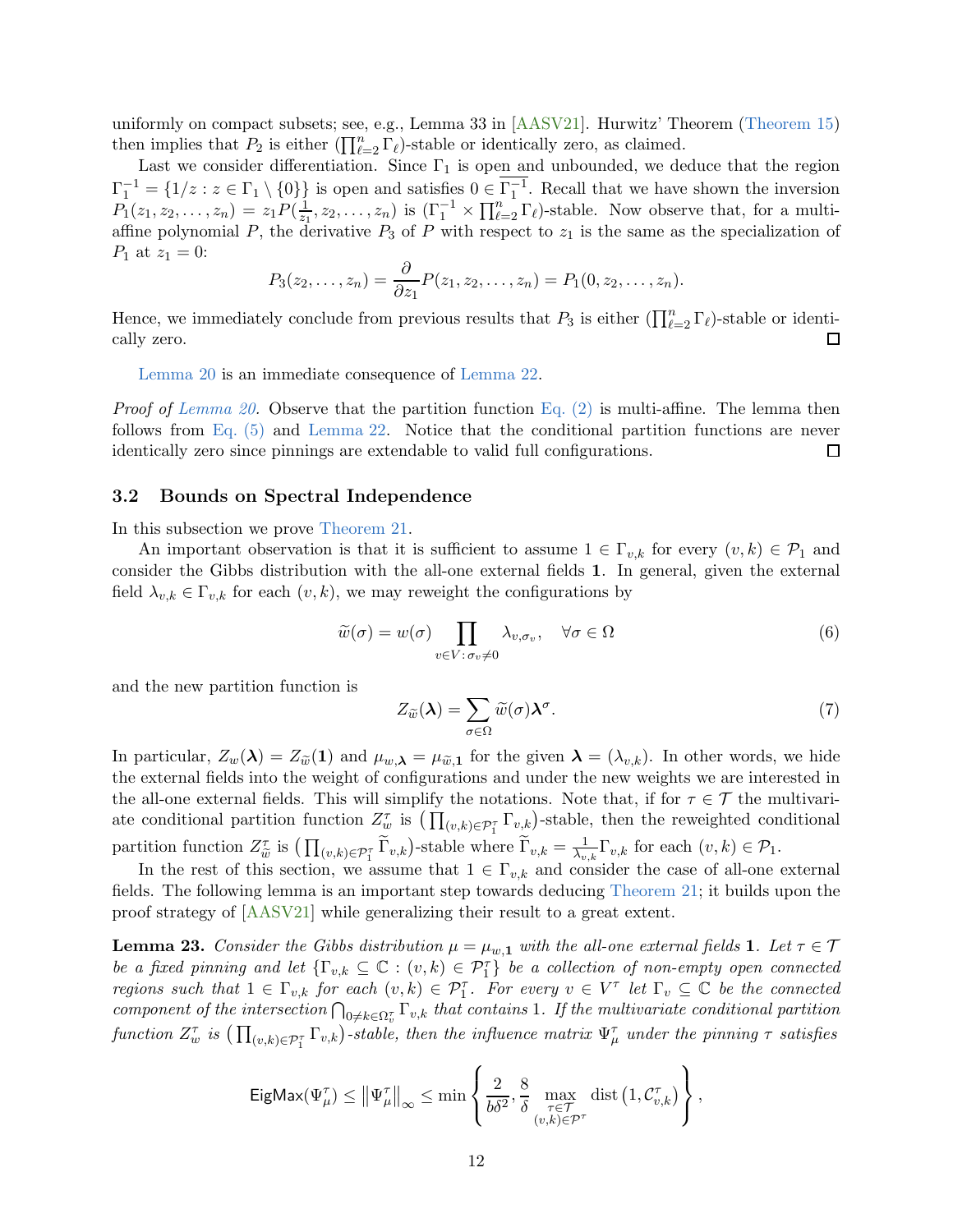where: b is the marginal bound for  $\mu$ ;

$$
\delta = \min_{(v,k)\in\mathcal{P}_1^{\tau}} \text{dist} (1, \partial \Gamma_{v,k}) ; \quad p_{v,k}^{\tau} = \mu^{\tau} (\sigma_v = k);
$$
\n
$$
\mathcal{C}_{v,k}^{\tau} = -\frac{1}{p_{v,k}^{\tau}} (\Gamma_{v,k} - 1)^{-1} = \left\{ -\frac{1}{p_{v,k}^{\tau}(z-1)} : z \in \Gamma_{v,k} \setminus \{1\} \right\}, \quad \text{for } k \neq 0;
$$
\n
$$
\mathcal{C}_{v,0}^{\tau} = \frac{1}{p_{v,0}^{\tau}} ((\Gamma_v - 1)^{-1} + 1) = \left\{ \frac{z}{p_{v,0}^{\tau}(z-1)} : z \in \Gamma_v \setminus \{1\} \right\}.
$$

<span id="page-13-1"></span>The following two lemmas are helpful for bounding the distance  $dist(1, C^{\tau}_{v,k})$  in [Lemma 23.](#page-12-0) **Lemma 24.** Let  $\tau \in \mathcal{T}$  and  $(v, k) \in \mathcal{P}_1^{\tau}$ .

1. If  $\Gamma_{v,k}$  is unbounded, then

$$
\mathop{\rm dist}\nolimits\left(1,{\mathcal C}_{v,k}^{\tau}\right)\leq 1.
$$

2. Let  $\alpha_{v,k} = \inf (\Gamma_{v,k} \cap \mathbb{R}_+)$  and  $\beta_{v,k} = \sup (\Gamma_{v,k} \cap \mathbb{R}_+)$ . Then

dist 
$$
(1, C_{v,k}^{\tau}) \le \min \left\{ \frac{\alpha_{v,k}}{p_{v,k}^{\tau}(1-\alpha_{v,k})} + \frac{1-p_{v,k}^{\tau}}{p_{v,k}^{\tau}}, \frac{1}{p_{v,k}^{\tau}(\beta_{v,k}-1)} + 1 \right\},\,
$$

with the convention that  $\frac{1}{\infty} = 0$  if  $\beta_{v,k} = \infty$ .

<span id="page-13-0"></span>**Lemma 25.** Let  $\tau \in \mathcal{T}$  and  $(v, 0) \in \mathcal{P}^{\tau}$ .

1. If  $0 \in \overline{\Gamma_v}$ , then

$$
\mathop{\rm dist\,}\nolimits\left(1,{\mathcal C}_{v,0}^\tau\right)\le 1.
$$

2. Let  $\alpha_v = \inf(\Gamma_v \cap \mathbb{R}_+)$  and  $\beta_v = \sup(\Gamma_v \cap \mathbb{R}_+)$ . Then

dist 
$$
(1, C_{v,0}^{\tau}) \le \min \left\{ \frac{\alpha_v}{p_{v,0}^{\tau}(1-\alpha_v)} + 1, \frac{1}{p_{v,0}^{\tau}(\beta_v-1)} + \frac{1-p_{v,0}^{\tau}}{p_{v,0}^{\tau}} \right\},\right\}
$$

with the convention that  $\frac{1}{\infty} = 0$  if  $\beta_v = \infty$ .

Combining [Lemmas 23](#page-12-0) to [25,](#page-13-0) we are able to establish [Theorem 21.](#page-9-0)

Proof of [Theorem 21.](#page-9-0) As discussed at the beginning of this subsection, we can reweight the configurations by [Eq. \(6\)](#page-12-2) and consider the all-one external fields under the new weights, so that [Lemma 23](#page-12-0) applies. In particular, for an arbitrary pinning  $\tau \in \mathcal{T}$  the reweighted conditional partition function  $Z_{\tilde{w}}^{\tau}$  given by [Eq. \(7\)](#page-12-3) is  $\left(\prod_{(v,k)\in \mathcal{P}_1^{\tau}} \tilde{\Gamma}_{v,k}\right)$ -stable where  $\tilde{\Gamma}_{v,k} = \frac{1}{\lambda_v}$  $\frac{1}{\lambda_{v,k}}\Gamma_{v,k}$  for each  $(v,k) \in \mathcal{P}_1$ . Thus, the first upper bound in [Lemma 23](#page-12-0) implies that the Gibbs distribution  $\mu = \mu_{w,\lambda} = \mu_{\tilde{w},1}$  is spectrally independent with constant  $\eta = 2/(b\delta^2)$  where b is the marginal bound for  $\mu$  and

$$
\delta = \min_{(v,k)\in\mathcal{P}_1} \text{dist}\left(1,\partial \widetilde{\Gamma}_{v,k}\right) = \min_{(v,k)\in\mathcal{P}_1} \frac{1}{\lambda_{v,k}} \text{dist}\left(\lambda_{v,k},\partial \Gamma_{v,k}\right)
$$

as claimed.

For each  $v \in V$ , let  $\widetilde{\Gamma}_v = \Gamma_v \subseteq \mathbb{C}$  be the connected component of the intersection  $\bigcap_{k \in Q_1} \widetilde{\Gamma}_{v,k} =$  $\bigcap_{k\in Q_1}\frac{1}{\lambda_v}$  $\frac{1}{\lambda_{v,k}}\Gamma_{v,k}$  that contains 1. Then we further have the following.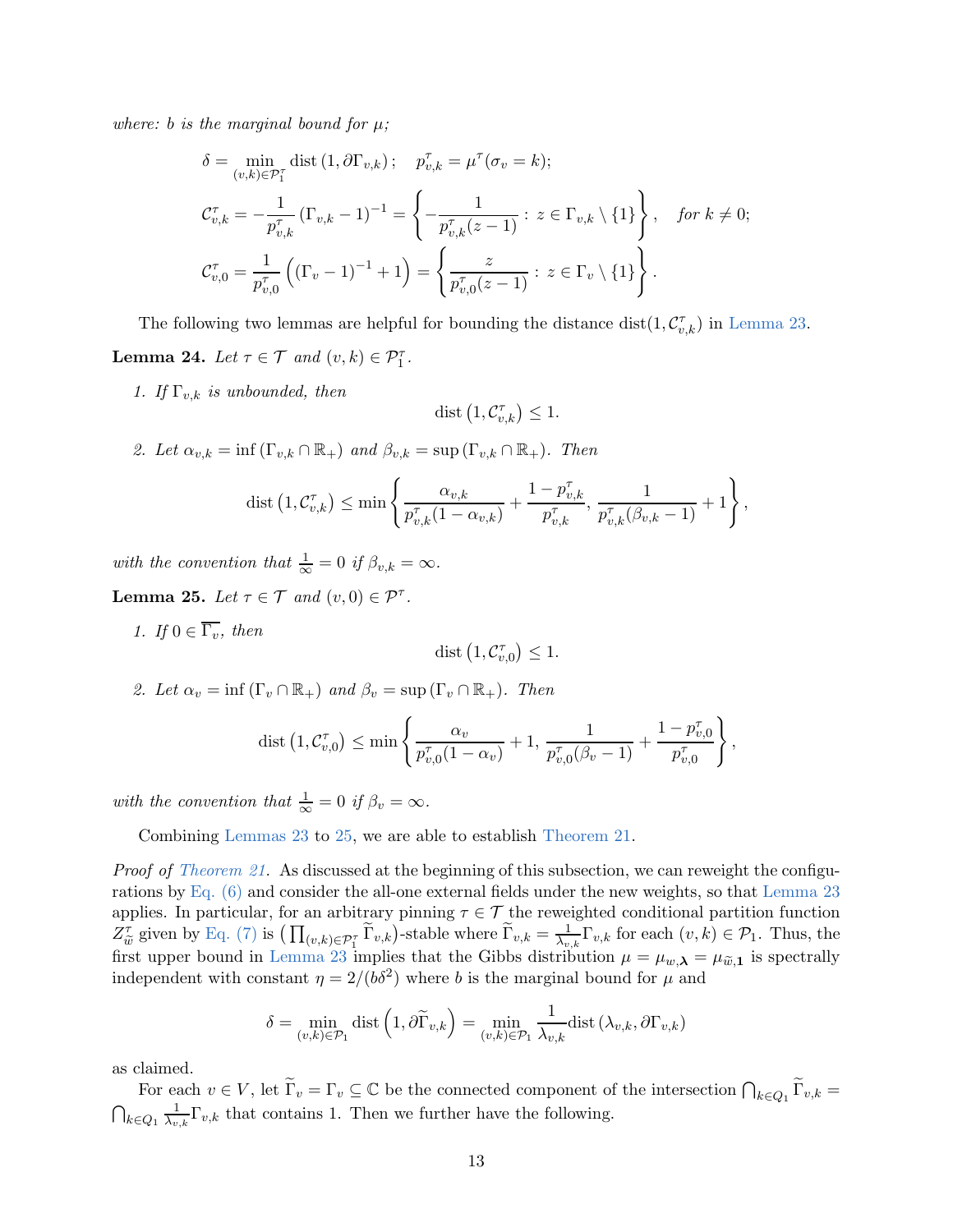1. If for every  $v \in V$  the region  $\widetilde{\Gamma}_v$  is unbounded and 0 is contained in the closure of  $\widetilde{\Gamma}_v$ , then the first part of [Lemmas 24](#page-13-1) and [25](#page-13-0) implies that  $dist(1, C_{v,k}^{\tau}) \leq 1$  for all  $\tau \in \mathcal{T}$  and  $(v, k) \in \mathcal{P}^{\tau}$ . Hence, by the second upper bound in [Lemma 23](#page-12-0) spectral independence holds with constant  $\eta = 8/\delta$ .

If  $\mathbb{R}_+ \subseteq \Gamma_{v,k}$  for each  $(v,k) \in \mathcal{P}_1$ , then by definition  $\widetilde{\Gamma}_v$  is unbounded and 0 is contained in the closure of  $\widetilde{\Gamma}_v$  for every  $v \in V$ ; therefore, spectral independence holds with  $\eta = 8/\delta$ .

2. If there exists  $\lambda^* \in \mathbb{R}_+$  such that  $\lambda_{v,k} \in (0,\lambda^*) \subseteq \Gamma_{v,k}$  for every  $(v,k) \in \mathcal{P}_1$ , then one has

$$
\alpha_{v,k} = \inf \left( \widetilde{\Gamma}_{v,k} \cap \mathbb{R}_+ \right) = 0, \quad \beta_{v,k} = \sup \left( \widetilde{\Gamma}_{v,k} \cap \mathbb{R}_+ \right) \ge \frac{\lambda^*}{\lambda_{v,k}},
$$

$$
\alpha_v = \inf \left( \widetilde{\Gamma}_v \cap \mathbb{R}_+ \right) = 0, \quad \beta_v = \sup \left( \widetilde{\Gamma}_v \cap \mathbb{R}_+ \right) \ge \frac{\lambda^*}{\lambda_{v,\max}},
$$

where  $\lambda_{v,\text{max}} = \max_{k \in Q_1} \lambda_{v,k}$ . Thus, we deduce from the second part of [Lemmas 24](#page-13-1) and [25](#page-13-0) that for all  $\tau \in \mathcal{T}$  and  $(v, k) \in \mathcal{P}^{\tau}$ ,

$$
\begin{split} \text{dist}\left(1, \mathcal{C}_{v,k}^{\tau}\right) &\leq \min\left\{\frac{1-p_{v,k}^{\tau}}{p_{v,k}^{\tau}}, \frac{\lambda_{v,k}}{p_{v,k}^{\tau}(\lambda^{*}-\lambda_{v,k})}+1\right\} \\ &\leq \min\left\{\frac{1-b}{b}, \frac{\lambda_{\max}}{b(\lambda^{*}-\lambda_{\max})}+1\right\}, \quad \text{for } k \neq 0; \\ \text{dist}\left(1, \mathcal{C}_{v,0}^{\tau}\right) &\leq \min\left\{1, \frac{\lambda_{v,\max}}{p_{v,0}^{\tau}(\lambda^{*}-\lambda_{v,\max})}+\frac{1-p_{v,0}^{\tau}}{p_{v,0}^{\tau}}\right\} \leq 1. \end{split}
$$

The second bound in [Lemma 23](#page-12-0) then yields the desired bound on spectral independence. Note that we may assume  $\mu$  is supported on at least two configurations so that  $(1-b)/b \geq 1$ , namely  $b \leq 1/2$ ; otherwise  $\mu$  is concentrated on a single configuration and spectral independence holds with constant 0.

3. If there exists  $\lambda^* \in \mathbb{R}_+$  such that  $\lambda_{v,k} \in (\lambda^*, \infty) \subseteq \Gamma_{v,k}$  for every  $(v, k) \in \mathcal{P}_1$ , then one has

$$
\alpha_{v,k} = \inf \left( \widetilde{\Gamma}_{v,k} \cap \mathbb{R}_+ \right) \le \frac{\lambda^*}{\lambda_{v,k}}, \quad \beta_{v,k} = \sup \left( \widetilde{\Gamma}_{v,k} \cap \mathbb{R}_+ \right) = \infty,
$$

$$
\alpha_v = \inf \left( \widetilde{\Gamma}_v \cap \mathbb{R}_+ \right) \le \frac{\lambda^*}{\lambda_{v,\min}}, \quad \beta_v = \sup \left( \widetilde{\Gamma}_v \cap \mathbb{R}_+ \right) = \infty,
$$

where  $\lambda_{v,\text{min}} = \min_{k \in Q_1} \lambda_{v,k}$ . Thus, we deduce from the second part of [Lemmas 24](#page-13-1) and [25](#page-13-0) that for all  $\tau \in \mathcal{T}$  and  $(v, k) \in \mathcal{P}^{\tau}$ ,

$$
\begin{split} \text{dist}\left(1,\mathcal{C}_{v,k}^{\tau}\right) &\leq \min\left\{\frac{\lambda^{*}}{p_{v,k}^{\tau}(\lambda_{v,k}-\lambda^{*})}+\frac{1-p_{v,k}^{\tau}}{p_{v,k}^{\tau}},1\right\} \leq 1, \quad \text{for } k \neq 0;\\ \text{dist}\left(1,\mathcal{C}_{v,0}^{\tau}\right) &\leq \min\left\{\frac{\lambda^{*}}{p_{v,0}^{\tau}(\lambda_{v,\min}-\lambda^{*})}+1,\frac{1-p_{v,0}^{\tau}}{p_{v,0}^{\tau}}\right\} \\ &\leq \min\left\{\frac{\lambda^{*}}{b(\lambda_{\min}-\lambda^{*})}+1,\frac{1-b}{b}\right\}. \end{split}
$$

The second bound in [Lemma 23](#page-12-0) then yields the desired bound on spectral independence.  $\Box$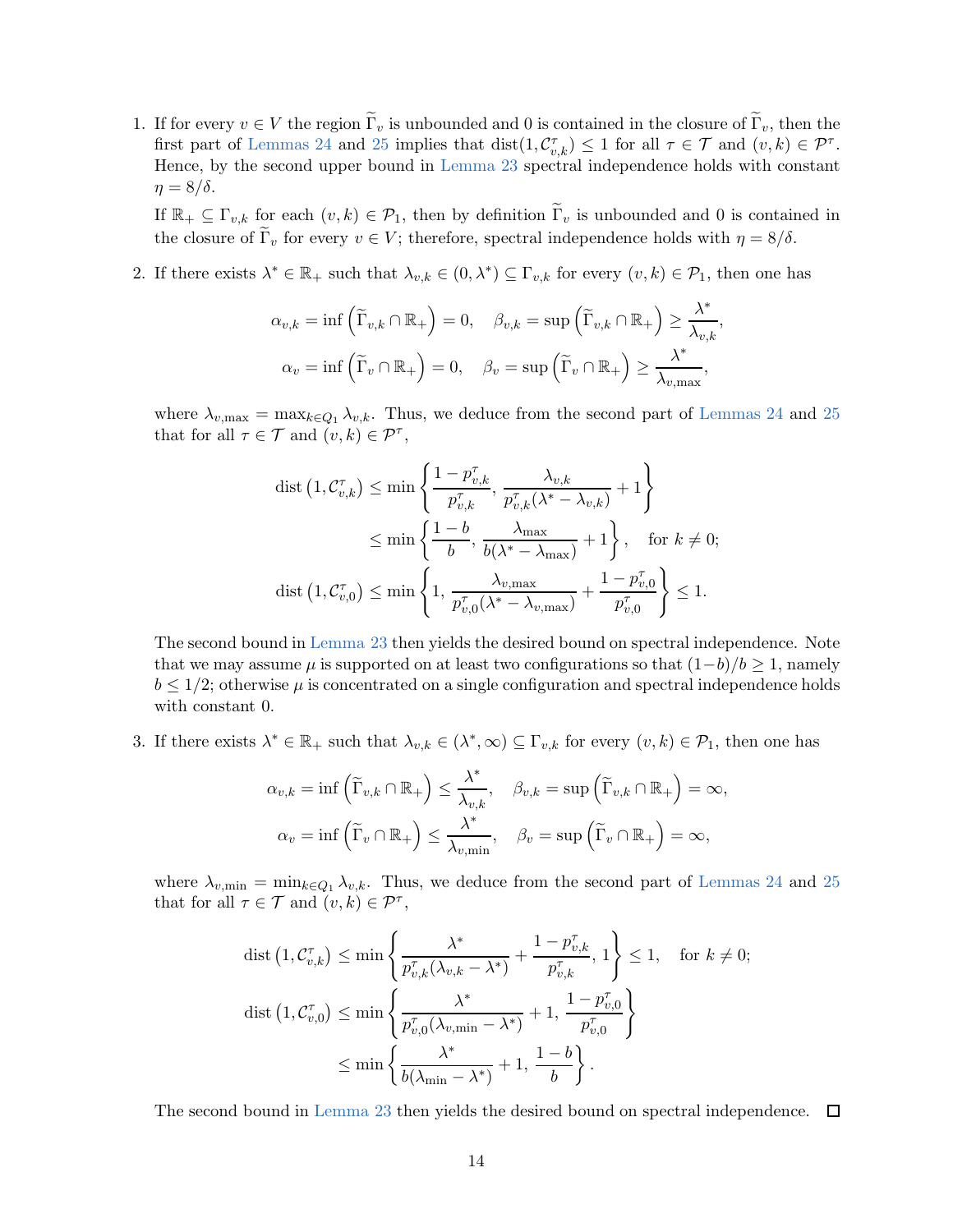Remark 26. For [Part 2](#page-10-1) of [Theorem 21](#page-9-0) our proof actually yields a more complicated but stronger constant for spectral independence:

$$
\eta = \frac{8}{\delta} \max \left\{ 1, \max_{\substack{\tau \in \mathcal{T} \\ (v,k) \in \mathcal{P}_1^{\tau}}} \left\{ \min \left\{ \frac{1 - p_{v,k}^{\tau}}{p_{v,k}^{\tau}}, \frac{\lambda_{v,k}}{p_{v,k}^{\tau}(\lambda^* - \lambda_{v,k})} + 1 \right\} \right\} \right\}.
$$

For [Part 3,](#page-10-2) the constant is:

$$
\eta = \frac{8}{\delta} \max \left\{ 1, \max_{\substack{\tau \in \mathcal{T} \\ (v,0) \in \mathcal{P}^{\tau}}} \left\{ \min \left\{ \frac{1 - p_{v,0}^{\tau}}{p_{v,0}^{\tau}}, \frac{\lambda^*}{p_{v,0}^{\tau}(\lambda_{v,\min} - \lambda^*)} + 1 \right\} \right\} \right\}.
$$

These two bounds are more robust in the sense of [Remark 9,](#page-5-3) namely, when some external fields are close to  $\lambda^*$  while others are close to 0 (respectively,  $\infty$ ).

We end this subsection with the proofs of [Lemmas 24](#page-13-1) and [25.](#page-13-0) The proof of [Lemma 23](#page-12-0) is presented in [Section 3.3.](#page-16-0)

Proof of [Lemma 24.](#page-13-1) By definition we have

$$
\text{dist}\left(1,\mathcal{C}_{v,k}^{\tau}\right) = \inf_{1 \neq z \in \Gamma_{v,k}} \left| -\frac{1}{p_{v,k}^{\tau}(z-1)} - 1 \right|.
$$

If  $\Gamma_{v,k}$  is unbounded, then there exists a sequence  $\{z_n\}$  such that  $1 \neq z_n \in \Gamma_{v,k}$  and  $\lim_{n\to\infty} |z_n|$ ∞. Therefore,

$$
\text{dist}\left(1,\mathcal{C}_{v,k}^{\tau}\right) \leq \liminf_{n \to \infty} \left|-\frac{1}{p_{v,k}^{\tau}(z_n-1)}-1\right| \leq 1 + \liminf_{n \to \infty} \frac{1}{p_{v,k}^{\tau}|z_n-1|} = 1.
$$

This shows the first part.

For the second part, observe that  $\alpha_{v,k} < 1 < \beta_{v,k}$  since  $\Gamma_{v,k}$  is open and  $1 \in \Gamma_{v,k}$ . Hence, we obtain

$$
\text{dist}\left(1, \mathcal{C}_{v,k}^{\tau}\right) \le \inf_{x \in \Gamma_{v,k} \cap (0,1)} \left| -\frac{1}{p_{v,k}^{\tau}(x-1)} - 1 \right| = \frac{1}{p_{v,k}^{\tau}(1-\alpha_{v,k})} - 1 = \frac{\alpha_{v,k}}{p_{v,k}^{\tau}(1-\alpha_{v,k})} + \frac{1-p_{v,k}^{\tau}}{p_{v,k}^{\tau}},
$$

and also

dist 
$$
(1, C_{v,k}^{\tau}) \le \inf_{x \in \Gamma_{v,k} \cap (1,\infty)} \left| -\frac{1}{p_{v,k}^{\tau}(x-1)} - 1 \right| = \frac{1}{p_{v,k}^{\tau}(\beta_{v,k} - 1)} + 1.
$$

The second part follows.

Proof of [Lemma 25.](#page-13-0) By definition we have

$$
\text{dist}\left(1,\mathcal{C}_{v,0}^{\tau}\right) = \inf_{1 \neq z \in \Gamma_v} \left| \frac{z}{p_{v,0}^{\tau}(z-1)} - 1 \right|.
$$

If  $0 \in \overline{\Gamma_v}$ , then there exists a sequence  $\{z_n\}$  such that  $1 \neq z_n \in \Gamma_{v,k}$  and  $\lim_{n \to \infty} z_n = 0$ . Therefore,

dist 
$$
(1, C_{v,0}^{\tau}) \le \liminf_{n \to \infty} \left| \frac{z_n}{p_{v,0}^{\tau}(z_n - 1)} - 1 \right| \le 1 + \liminf_{n \to \infty} \frac{|z_n|}{p_{v,0}^{\tau}|z_n - 1} = 1.
$$

 $\Box$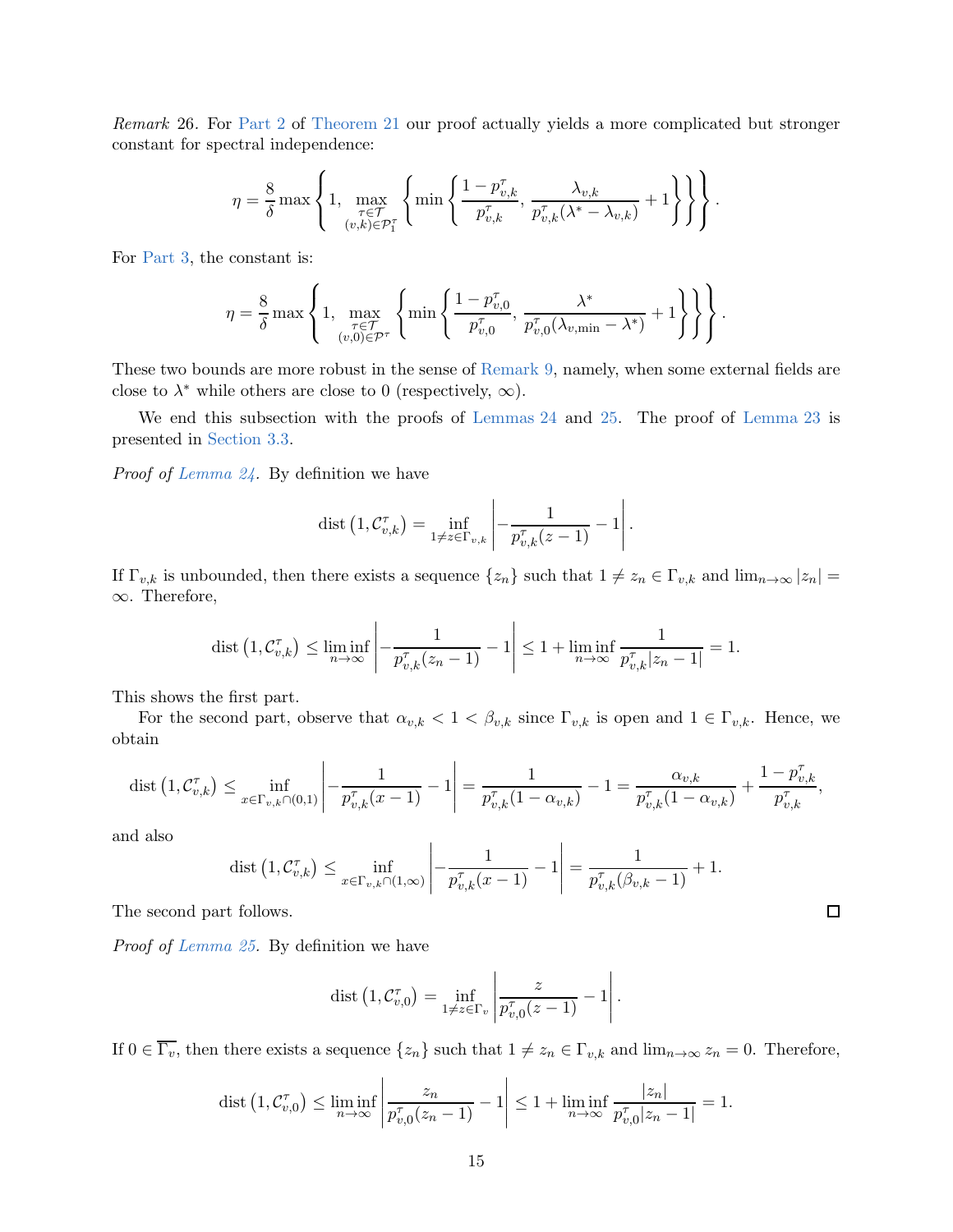This shows the first part.

For the second part, observe that  $\alpha_v < 1 < \beta_v$  since  $\Gamma_v$  is open and  $1 \in \Gamma_{v,k}$ . Hence, we obtain

$$
\text{dist}\left(1,\mathcal{C}_{v,0}^{\tau}\right) \le \inf_{x \in \Gamma_v \cap (0,1)} \left|\frac{x}{p_{v,0}^{\tau}(x-1)} - 1\right| = \frac{\alpha_v}{p_{v,0}^{\tau}(1-\alpha_v)} + 1,
$$

and also

$$
\text{dist}\left(1, \mathcal{C}_{v,0}^{\tau}\right) \le \inf_{x \in \Gamma_v \cap (1,\infty)} \left|\frac{x}{p_{v,0}^{\tau}(x-1)} - 1\right| = \frac{\beta_v}{p_{v,0}^{\tau}(\beta_v - 1)} - 1 = \frac{1}{p_{v,0}^{\tau}(\beta_v - 1)} + \frac{1 - p_{v,0}^{\tau}}{p_{v,0}^{\tau}}.
$$

The second part follows.

### <span id="page-16-0"></span>3.3 Bounding the Absolute Sum of Influences: Proof of [Lemma 23](#page-12-0)

Let  $\tau \in \mathcal{T}$  be an arbitrary pinning and fix  $\tau$ . We will give an upper bound on the absolute row sum of the associated influence matrix  $\Psi_{\mu}^{\tau}$  under  $\tau$ , which then provides an upper bound on the maximum eigenvalue of  $\Psi_{\mu}^{\tau}$ . In particular, for  $(u, j) \in \mathcal{P}^{\tau}$  we define

$$
\widetilde{S}_{\mu}^{\tau}(u,j) = \sum_{(v,k) \in \mathcal{P}^{\tau}} \left| \Psi_{\mu}^{\tau}(u,j;v,k) \right| = \sum_{(v,k) \in \mathcal{P}^{\tau}: v \neq u} |\mu^{\tau}(\sigma_v = k \mid \sigma_u = j) - \mu^{\tau}(\sigma_v = k)|
$$

to be the absolute sum of influences in the row  $(u, j)$ , and define

$$
S_{\mu}^{\tau}(u,j) = \sum_{(v,k) \in \mathcal{P}_1^{\tau}} \left| \Psi_{\mu}^{\tau}(u,j;v,k) \right| = \sum_{(v,k) \in \mathcal{P}_1^{\tau}: v \neq u} \left| \mu^{\tau}(\sigma_v = k \mid \sigma_u = j) - \mu^{\tau}(\sigma_v = k) \right|
$$

to be the partial absolute sum of influences for pairs  $(v, k)$  with  $k \neq 0$  in the row  $(u, j)$ . Notice that one has  $\tilde{S}_{\mu}^{\tau}(u,j) \leq 2S_{\mu}^{\tau}(u,j)$ , because for each  $(v,0) \in \mathcal{P}^{\tau}$  it follows from the triangle inequality that

$$
|\mu^{\tau}(\sigma_v=0 \mid \sigma_u=j)-\mu^{\tau}(\sigma_v=0)| \leq \sum_{k \in \Omega_v^{\tau} \setminus \{0\}} |\mu^{\tau}(\sigma_v=k \mid \sigma_u=j)-\mu^{\tau}(\sigma_v=k)|.
$$

Hence,

<span id="page-16-1"></span>
$$
\mathsf{EigMax}(\Psi_{\mu}^{\tau}) \le \left\| \Psi_{\mu}^{\tau} \right\|_{\infty} = \max_{(u,j) \in \mathcal{P}^{\tau}} \widetilde{S}_{\mu}^{\tau}(u,j) \le 2 \max_{(u,j) \in \mathcal{P}^{\tau}} S_{\mu}^{\tau}(u,j).
$$
\n(8)

<span id="page-16-2"></span>The rest of the proof aims to bound  $S_{\mu}^{\tau}(u, j)$  for a fixed  $(u, j) \in \mathcal{P}^{\tau}$ . We consider two cases  $j \neq 0$  and  $j = 0$  separately, and prove the following.

**Lemma 27.** For  $j \neq 0$  we have

$$
S_{\mu}^{\tau}(u,j) \le \min\left\{\frac{1}{b\delta^2}, \frac{4}{\delta} \text{dist}\left(1, \mathcal{C}_{u,j}^{\tau}\right)\right\}.
$$

<span id="page-16-3"></span>**Lemma 28.** For  $j = 0$  we have

$$
S_{\mu}^{\tau}(u,0) \le \min\left\{\frac{1}{b\delta^2}, \frac{4}{\delta} \text{dist}\left(1, \mathcal{C}_{u,0}^{\tau}\right)\right\}.
$$

[Lemma 23](#page-12-0) follows immediately from these two lemmas.

Proof of [Lemma 23.](#page-12-0) Combining [Eq. \(8\)](#page-16-1) and [Lemmas 27](#page-16-2) and [28.](#page-16-3)

 $\Box$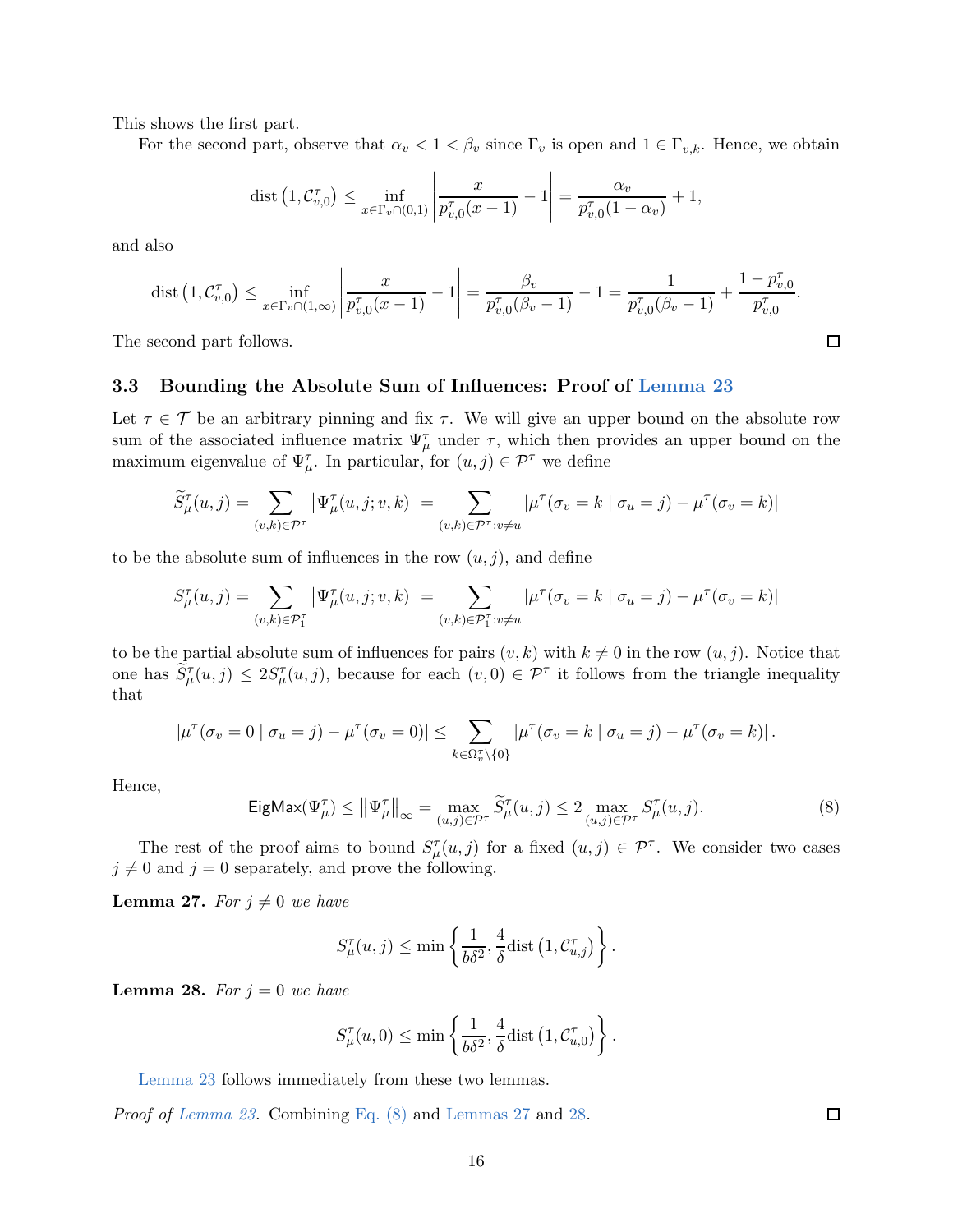#### <span id="page-17-0"></span>3.3.1 Proof of [Lemma 27](#page-16-2)

Fix  $(u, j) \in \mathcal{P}_1^{\tau}$ . We follow the proof approach of [\[AASV21\]](#page-33-4) and view  $S_{\mu}^{\tau}(u, j)$  as the derivative of certain function related to the partition function; the lemma then follows from an application of the Schwarz-Pick Theorem [\(Theorem 16\)](#page-9-2) for bounding the derivative. For ease of notation we write

$$
\mathcal{P}' = \{(v, k) \in \mathcal{P}_1^{\tau} : v \neq u\} \text{ and } \mathcal{K} = \prod_{(v, k) \in \mathcal{P}'} \Gamma_{v, k}.
$$

Define the multivariate complex function  $f : \mathcal{K} \to \mathbb{C}$  as

<span id="page-17-1"></span>
$$
f(\boldsymbol{\lambda}) = \frac{1}{p_{u,j}^{\tau}} \frac{Z_{w}^{\tau \cup (u,j)}(\boldsymbol{\lambda})}{Z_{w}^{\tau}(\boldsymbol{\lambda} \cup \mathbf{1}_{u})}, \quad \text{for } \boldsymbol{\lambda} \in \mathcal{K}
$$
\n(9)

where  $\tau \cup (u, j) \in \mathcal{T}$  is the pinning that combines  $\tau$  and  $\sigma_u = j$ , and  $\lambda \cup \mathbf{1}_u$  is the vector of external fields that combines  $\lambda$  and the all-one fields  $\mathbf{1}_u$  at  $u$  (i.e.,  $\lambda_{u,j'} = 1$  for all  $0 \neq j' \in \Omega_u^{\tau}$ ); notice that

$$
Z_w^{\tau}(\boldsymbol{\lambda} \cup \mathbf{1}_u) = \sum_{j' \in \Omega_u^{\tau}} Z_w^{\tau \cup (u,j')}(\boldsymbol{\lambda}).
$$

<span id="page-17-3"></span>Note that f is well-defined since by our assumption  $Z_w^{\tau}(\lambda \cup 1_u) \neq 0$  whenever each  $\lambda_{v,k} \in \Gamma_{v,k}$ . The following claim summarizes several important properties of the function  $f$ .

**Claim 29.** Let  $f : \mathcal{K} \to \mathbb{C}$  be the multivariate complex function defined by [Eq.](#page-17-1) (9).

- <span id="page-17-2"></span>1. The function f is well-defined and holomorphic on K, and  $f(1) = 1$ .
- 2. For every  $(v, k) \in \mathcal{P}'$ ,

$$
\left.\frac{\partial f}{\partial \lambda_{v,k}}\right|_{\pmb{\lambda}=\mathbf{1}}=\Psi_{\mu}^{\tau}(u,j;v,k).
$$

<span id="page-17-4"></span>3. Suppose that  $f \not\equiv 1$ . Let  $\mathcal{A} \subseteq \mathbb{C}$  be an open region defined as

$$
\mathcal{A} = -\frac{1}{p_{u,j}^{\tau}} \left( \Gamma_{u,j} - 1 \right)^{-1}.
$$

Then  $1 \notin \overline{A}$ . Let  $A_1$  be the connected component of  $\overline{A}^c$  which contains 1. Then  $A_1$  is open and simply connected, and

$$
image(f) \subseteq \mathcal{A}_1.
$$

If  $f \equiv 1$ , then [Part 2](#page-17-2) of [Claim 29](#page-17-3) implies that  $\Psi_{\mu}^{\tau}(u,j;v,k) = 0$  for all  $(v,k) \in \mathcal{P}'$ , and hence  $S_{\mu}^{\tau}(u,j) = 0$ . In the rest of the proof we assume that  $f \neq 1$ .

Given [Claim 29,](#page-17-3) in order to bound  $S_{\mu}^{\tau}(u, j)$  it suffices to bound  $\|\nabla f(1)\|_{1}$ . We do this by taking holomorphic functions  $\varphi : \mathbb{D}(0,1) \to \mathcal{K}, \psi : \mathcal{A}_1 \to \mathbb{D}(0,1)$  and considering their composition with the function f. The bound on  $\|\nabla f(1)\|_1$  would then follow from the Schwarz-Pick Theorem which bounds the derivative of a holomorphic function from the open unit dist into itself.

We now formalize this idea. Let  $\varphi : \mathbb{D}(0,1) \to \mathcal{K}$  be a holomorphic vector-valued function such that for every  $(v, k) \in \mathcal{P}'$ , the  $(v, k)$ -coordinate function  $\varphi_{v,k} : \mathbb{D}(0, 1) \to \Gamma_{v,k}$  is holomorphic and satisfies  $\varphi_{v,k}(0) = 1$  and  $\varphi'_{v,k}(0) \in \mathbb{R}_+$  if  $\Psi^{\tau}_{\mu}(u, j; v, k) \geq 0$  while  $\varphi'_{v,k}(0) \in \mathbb{R}_-$  if  $\Psi^{\tau}_{\mu}(u, j; v, k) \leq 0$ . Hence,  $\varphi(0) = \mathbf{1}$  and  $\varphi'_{v,k}(0) \Psi^{\tau}_{\mu}(u, j; v, k) \geq 0$  for all  $(v, k)$ . Meanwhile, for the region  $\mathcal{A}_1$  given in [Part 3](#page-17-4) of [Claim 29,](#page-17-3) let  $\psi : A_1 \to \mathbb{D}(0,1)$  be a holomorphic function such that  $\psi'(1) \in \mathbb{R}_+$ . We will specify our choice of  $\varphi$  and  $\psi$  soon. Also, we point out here that our assumptions  $\varphi'_{v,k}(0) \in \mathbb{R}_+/\mathbb{R}_-$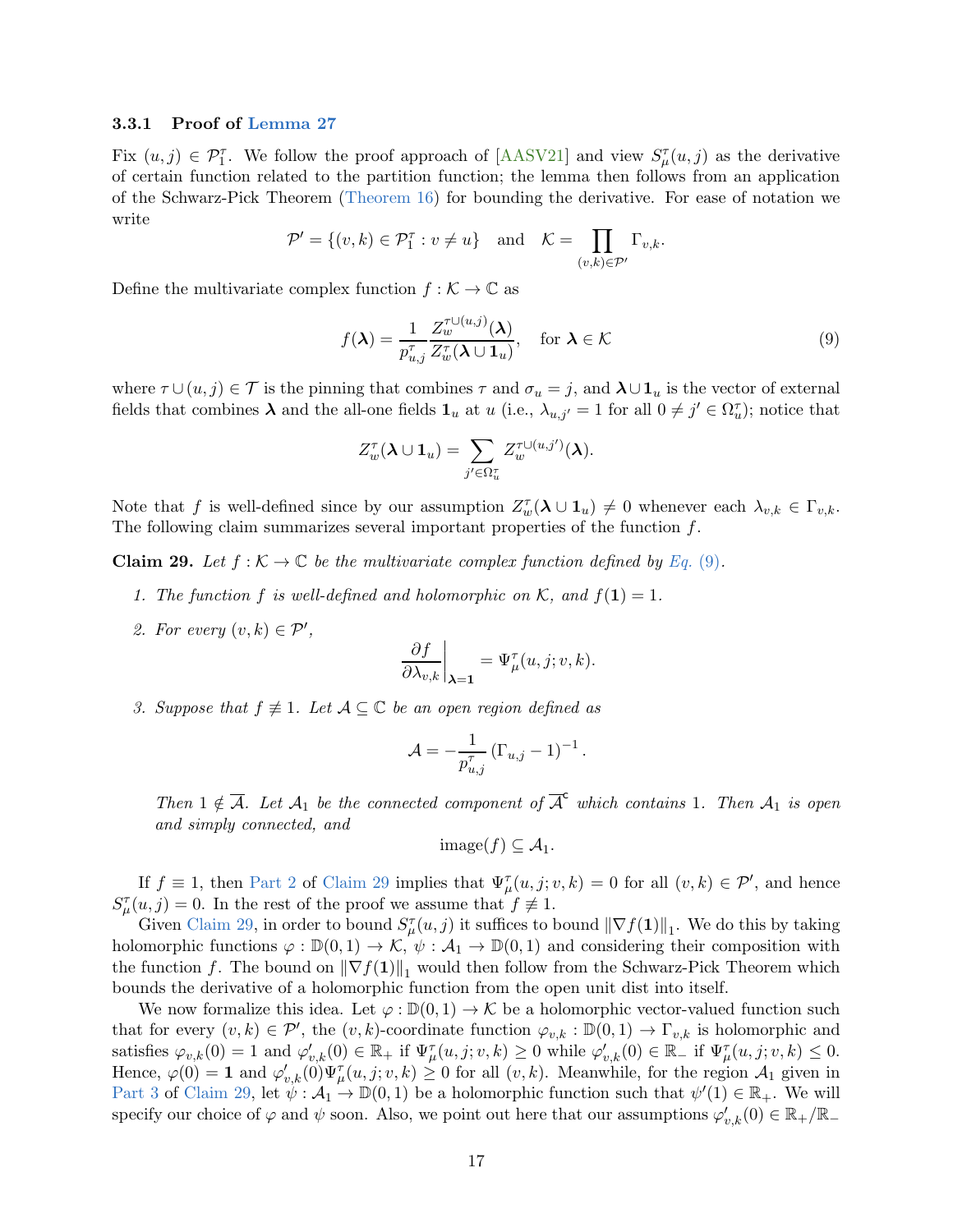and  $\psi'(1) \in \mathbb{R}_+$  would not cause strong restrictions; they can be easily satisfied by considering rotations  $\varphi(e^{i\theta}z)$  and  $e^{i\theta}\psi(z)$ .

Given such  $\varphi$  and  $\psi$ , we define the holomorphic function  $F : \mathbb{D}(0,1) \to \mathbb{D}(0,1)$  given by  $F =$  $\psi \circ f \circ \varphi$ . Notice that  $F(0) = \psi(1)$ . The derivative  $F'(0)$  at 0 is real and can be bounded by

<span id="page-18-3"></span>
$$
F'(0) = \psi'(1) \sum_{(v,k)\in \mathcal{P}'} \varphi'_{v,k}(0) \frac{\partial f}{\partial \lambda_{v,k}}\Big|_{\lambda=1}
$$
  
=  $\psi'(1) \sum_{(v,k)\in \mathcal{P}'} \varphi'_{v,k}(0) \Psi^{\tau}_{\mu}(u,j;v,k)$   
 $\geq \psi'(1) \min_{(v,k)\in \mathcal{P}'} \left\{ |\varphi'_{v,k}(0)| \right\} S^{\tau}_{\mu}(u,j),$  (10)

where the second equality follows from [Part 2](#page-17-2) of [Claim 29](#page-17-3) and the inequality is due to our assumption that  $\varphi'_{v,k}(0)\Psi_{\mu}^{\tau}(u,j;v,k) \ge 0$  for each  $(v,k)$ . The Schwarz-Pick Theorem [\(Theorem 16\)](#page-9-2) implies that  $F'(0) \leq 1$ , and hence we obtain

<span id="page-18-0"></span>
$$
S_{\mu}^{\tau}(u,j) \le \frac{1}{\psi'(1)} \left( \min_{(v,k) \in \mathcal{P}'} |\varphi'_{v,k}(0)| \right)^{-1}.
$$
 (11)

It remains to choose  $\varphi$  and  $\psi$ . Consider first the function  $\varphi$ . For each  $(v, k) \in \mathcal{P}'$  we let

$$
\delta_{v,k} = \text{dist}\left(1, \partial \Gamma_{v,k}\right) \quad \text{and} \quad \chi_{v,k} = \text{sgn}(\Psi^\tau_\mu(u,j;v,k)) = \begin{cases} +1, & \Psi^\tau_\mu(u,j;v,k) \ge 0; \\ -1, & \Psi^\tau_\mu(u,j;v,k) < 0. \end{cases}
$$

We then define  $\varphi_{v,k} : \mathbb{D}(0,1) \to \Gamma_{v,k}$  by

<span id="page-18-4"></span>
$$
\varphi_{v,k}(z) = 1 + \chi_{v,k} \delta_{v,k} z. \tag{12}
$$

Observe that  $\varphi$  is holomorphic,  $\varphi(0) = 1$ , and  $\varphi'_{v,k}(z) = \chi_{v,k} \delta_{v,k}$  has the same sign as  $\Psi_{\mu}^{\tau}(u, j; v, k)$ for each  $(v, k)$ . Recall that  $\delta = \min_{(v, k) \in \mathcal{P}_1} \text{dist}(1, \partial \Gamma_{v, k})$ , and thus

<span id="page-18-1"></span>
$$
\min_{(v,k)\in\mathcal{P}'} |\varphi'_{v,k}(0)| = \min_{(v,k)\in\mathcal{P}'} \delta_{v,k} \ge \delta.
$$
\n(13)

Next, we decide  $\psi$ . We will actually give two choices of  $\psi$ , denoted by  $\psi_1$  and  $\psi_2$  respectively, which correspond to the two bounds in [Lemma 27.](#page-16-2)

We first consider the simpler choice  $\psi_1$ . Let  $\delta_{u,j} = \text{dist} (1, \partial \Gamma_{u,j}) \geq \delta$ , and so  $\mathbb{D}(1, \delta_{u,j}) \subseteq \Gamma_{u,j}$ . Then, the region  $A$  from [Part 3](#page-17-4) of [Claim 29](#page-17-3) satisfies

$$
\mathcal{A} = -\frac{1}{p_{u,j}^{\tau}} \left( \Gamma_{u,j} - 1 \right)^{-1} \supseteq -\frac{1}{p_{u,j}^{\tau}} \left( \mathbb{D}(1, \delta_{u,j}) - 1 \right)^{-1} = \frac{1}{p_{u,j}^{\tau} \delta_{u,j}} \overline{\mathbb{D}}(0, 1)^{\mathsf{c}}.
$$

It follows that

$$
A_1 \subseteq \overline{\mathcal{A}}^c \subseteq \frac{1}{p_{u,j}^{\tau} \delta_{u,j}} \mathbb{D}(0,1) .
$$

We can define  $\psi_1 : \mathcal{A}_1 \to \mathbb{D}(0,1)$  as

$$
\psi_1(z) = p_{u,j}^\tau \delta_{u,j} z.
$$

Then,  $\psi_1$  is holomorphic,  $\psi'_1(z) = p_{u,j}^{\tau} \delta_{u,j} \in \mathbb{R}_+$ , and

<span id="page-18-2"></span>
$$
\frac{1}{\psi_1'(1)} = \frac{1}{p_{u,j}^{\tau} \delta_{u,j}} \le \frac{1}{b\delta}.
$$
\n(14)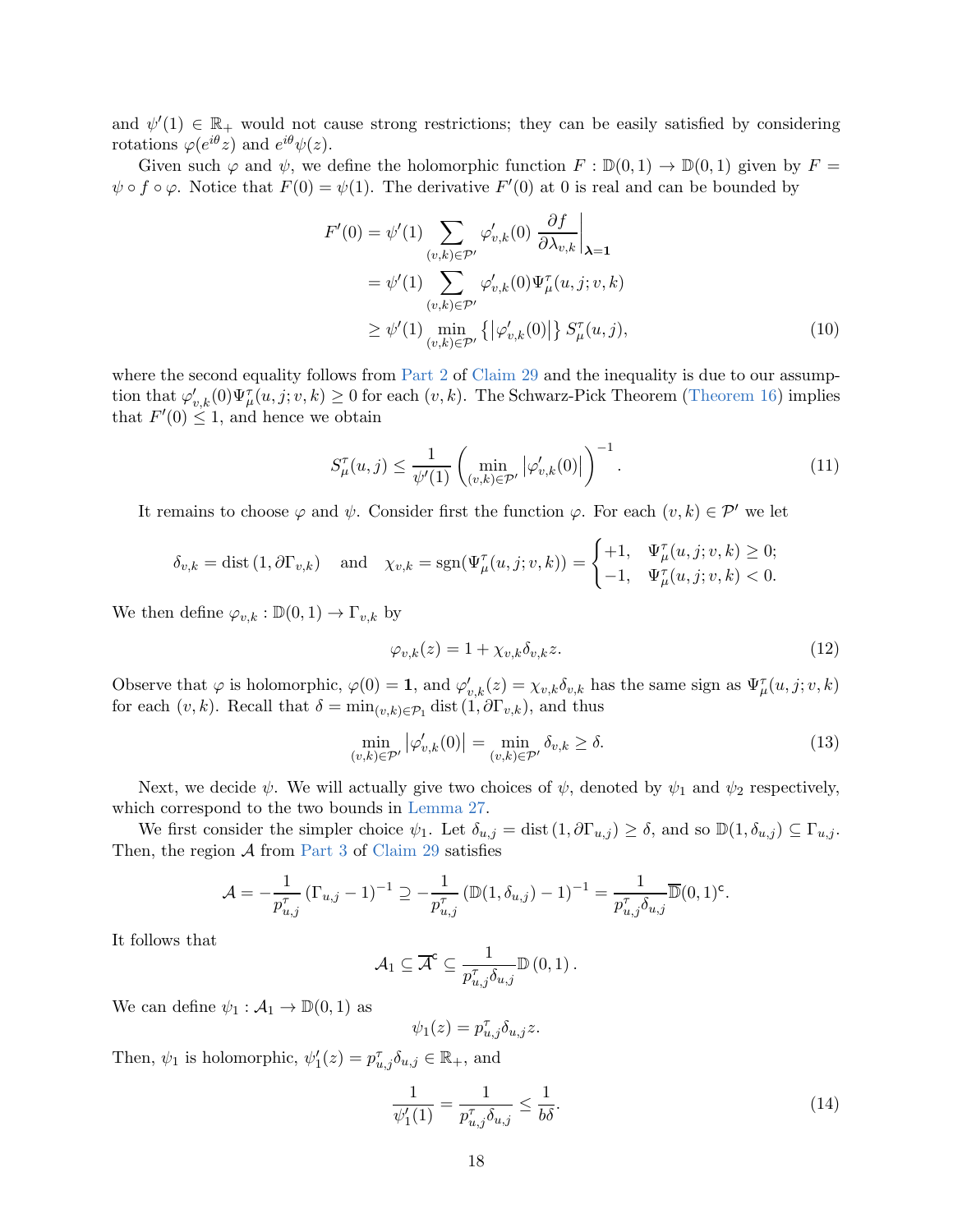Combining Eqs.  $(11)$ ,  $(13)$  and  $(14)$ , we obtain

$$
S_{\mu}^{\tau}(u,j) \le \frac{1}{b\delta^2}.
$$

This shows the first bound in [Lemma 27.](#page-16-2)

Next, we define  $\psi_2$ . Since  $\emptyset \neq A_1 \subsetneq \mathbb{C}$  is open and simply connected by [Part 3](#page-17-4) of [Claim 29,](#page-17-3) the Riemann Mapping Theorem [\(Theorem 17\)](#page-9-3) implies that there exists a (unique) biholomorphic mapping  $\psi_2 : A_1 \to \mathbb{D}(0,1)$  such that  $\psi_2(1) = 0$  and  $\psi_2'(1) \in \mathbb{R}_+$ . Write  $h = \psi_2^{-1}$ , which is a bijective holomorphic function from  $\mathbb{D}(0,1)$  to  $\mathcal{A}_1$  satisfying  $h(0) = 1$ . Then, Koebe's One-Quarter Theorem [\(Theorem 18\)](#page-9-6) shows that

$$
\frac{1}{4}|h'(0)| \leq \text{dist}(1,\partial \mathcal{A}_1) \leq \text{dist}(1,\mathcal{A}) = \text{dist}\left(1,\mathcal{C}_{u,j}^{\tau}\right).
$$

It follows that

<span id="page-19-0"></span>
$$
\frac{1}{\psi_2'(1)} = h'(0) \le 4 \text{dist}\left(1, \mathcal{C}_{u,j}^{\tau}\right). \tag{15}
$$

Combining Eqs.  $(11)$ ,  $(13)$  and  $(15)$ , we get

$$
S_{\mu}^{\tau}(u,j) \leq \frac{4}{\delta} \text{dist} \left( 1, \mathcal{C}_{u,j}^{\tau} \right),
$$

which is the second bound in [Lemma 27.](#page-16-2)

Remark 30. The proof of [Lemma 27](#page-16-2) (and also [Lemma 28](#page-16-3) in [Section 3.3.2\)](#page-21-0) leaves the possibility of further improvements on the spectral independence bounds for specific problems. Here in the proof we are given regions K and  $\mathcal{A}_1$  in abstract forms and the choices of  $\varphi$  and  $\psi$  may not be optimal for specific instances; in particular, the Riemann Mapping Theorem only shows the existence of a biholomorphic mapping and there is no guarantees that such a choice is the best possible. Hence, for specific problems and specific zero-free regions, one may be able to pick  $\varphi$  and  $\psi$  in a smarter way to achieve a better bound on spectral independence.

<span id="page-19-1"></span>It remains to prove [Claim 29.](#page-17-3) The following lemma is helpful to us.

**Lemma 31.** Let  $S \subseteq \mathbb{C}$  be a non-empty open connected region such that S is unbounded and  $\overline{S} \neq \mathbb{C}$ . **ISONIFICATE:** Let  $\overline{E}$  be a non-empty open connected region can have  $\overline{E}$ .

*Proof.* Clearly  $S_1$  is open and connected. If  $S_1$  is not simply connected, then there exists a Jordan curve (simple closed curve)  $\gamma$  in  $S_1$  whose interior region contains a point  $z_0 \notin S_1$ . Note that we can actually find a point z from the interior of  $\gamma$  such that  $z \in \overline{S}$ ; if not, then the whole interior of  $\gamma$  is contained in  $\overline{S}^c$  and thus  $z_0 \notin \underline{S_1}$  is connected to  $S_1$  in  $\overline{S}^c$ , contradicting to the assumption that  $S_1$  is a connected component of  $\overline{S}^c$ . Since the interior of  $\gamma$  is open, this further implies that the interior of  $\gamma$  contains a point  $z \in \mathcal{S}$ . Meanwhile, since S is unbounded the exterior of  $\gamma$  contains a point  $w \in \mathcal{S}$ . Now, as S is connected there exists a path p in S connecting z and w. Note that p must intersect with  $\gamma$ , because the interior and exterior of  $\gamma$  are disconnected. This yields a contradiction since  $\gamma \subseteq \mathcal{S}_1 \subseteq \mathcal{S}^{\mathsf{c}}$  while  $p \subseteq \mathcal{S}$ .  $\Box$ 

We complete the proof of [Lemma 27](#page-16-2) with the proof of [Claim 29.](#page-17-3)

Proof of [Claim 29.](#page-17-3) 1. Since  $Z_w^{\tau}(\lambda \cup 1_u) \neq 0$  whenever  $\lambda \in \mathcal{K}$  by our stability assumption, the function f is well-defined and holomorphic on K. Also, by definition we have  $f(1) = 1$ .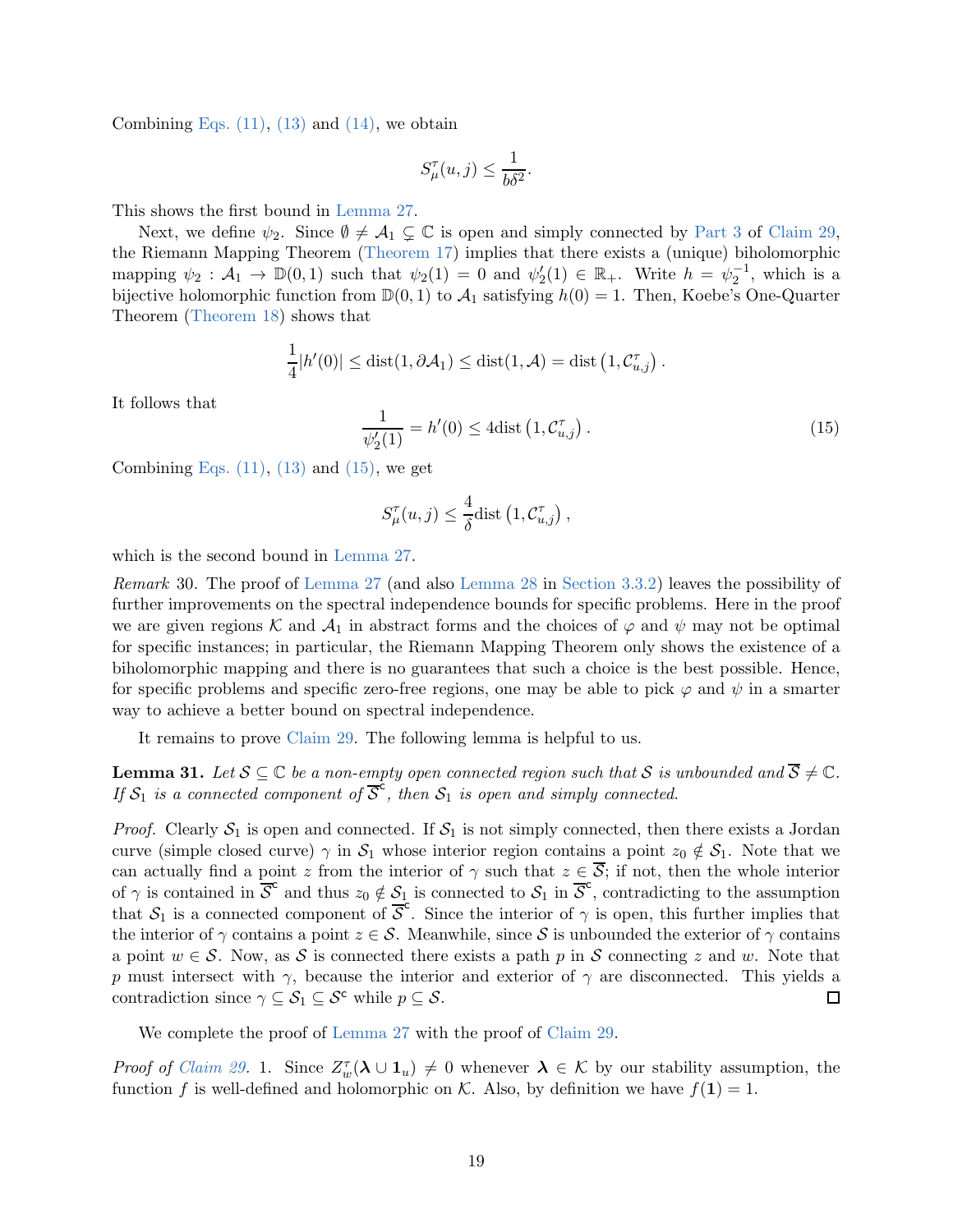2. Let  $(v,k) \in \mathcal{P}'$ . Then one has

$$
\frac{\partial f}{\partial \lambda_{v,k}} = \frac{1}{p_{u,j}^{\tau}} \left( \frac{1}{Z_w^{\tau}(\boldsymbol{\lambda} \cup \mathbf{1}_u)} \left( \frac{\partial}{\partial \lambda_{v,k}} Z_w^{\tau \cup (u,j)}(\boldsymbol{\lambda}) \right) - \frac{Z_w^{\tau \cup (u,j)}(\boldsymbol{\lambda})}{Z_w^{\tau}(\boldsymbol{\lambda} \cup \mathbf{1}_u)^2} \left( \frac{\partial}{\partial \lambda_{v,k}} Z_w^{\tau}(\boldsymbol{\lambda} \cup \mathbf{1}_u) \right) \right).
$$

Suppose  $\tau$  is a pinning on  $\Lambda \subseteq V$  and let  $U = V^{\tau \cup (u,j)} = V \setminus \Lambda \setminus \{u\}$  be the set of unpinned vertices under the pinning  $\tau \cup (u, j)$ . We deduce that,

$$
\frac{\partial}{\partial \lambda_{v,k}} Z_{w}^{\tau \cup (u,j)}(\boldsymbol{\lambda}) = \sum_{\sigma \in \Omega: \sigma_{\Lambda} = \tau, \sigma_{u} = j} w(\sigma) \cdot \frac{\partial}{\partial \lambda_{v,k}} \boldsymbol{\lambda}^{\sigma_{U}}
$$
\n
$$
= \sum_{\sigma \in \Omega: \sigma_{\Lambda} = \tau, \sigma_{u} = j, \sigma_{v} = k} w(\sigma) \boldsymbol{\lambda}^{\sigma_{U \setminus \{v\}}}
$$
\n
$$
= Z_{w}^{\tau \cup (u,j) \cup (v,k)}(\boldsymbol{\lambda}).
$$

Similarly,

$$
\frac{\partial}{\partial \lambda_{v,k}} Z_w^{\tau}(\boldsymbol{\lambda} \cup \mathbf{1}_u) = Z_w^{\tau \cup (v,k)}(\boldsymbol{\lambda} \cup \mathbf{1}_u).
$$

We then get

$$
\frac{\partial f}{\partial \lambda_{v,k}}\bigg|_{\boldsymbol{\lambda}=1} = \frac{1}{p_{u,j}^{\tau}} \left( \frac{Z_w^{\tau \cup (u,j) \cup (v,k)}(\mathbf{1})}{Z_w^{\tau}(\mathbf{1})} - \frac{Z_w^{\tau \cup (u,j)}(\mathbf{1}) \cdot Z_w^{\tau \cup (v,k)}(\mathbf{1})}{Z_w^{\tau}(\mathbf{1})^2} \right)
$$
  
= 
$$
\frac{1}{\mu^{\tau}(\sigma_u=j)} (\mu^{\tau}(\sigma_u=j, \sigma_v=k) - \mu^{\tau}(\sigma_u=j)\mu^{\tau}(\sigma_v=k))
$$
  
= 
$$
\Psi_{\mu}^{\tau}(u,j;v,k),
$$

as claimed.

3. We first show that  $\text{image}(f) \subseteq \mathcal{A}^c$ . Suppose for sake of contradiction that  $f(\lambda) \in \mathcal{A}$  for some  $\lambda \in \mathcal{K}$ . Then there exists  $1 \neq y \in \Gamma_{u,j}$  such that

$$
-\frac{1}{p_{u,j}^{\tau}(y-1)}=f(\boldsymbol{\lambda})=\frac{1}{p_{u,j}^{\tau}}\frac{Z_{w}^{\tau\cup(u,j)}(\boldsymbol{\lambda})}{Z_{w}^{\tau}(\boldsymbol{\lambda}\cup\mathbf{1}_{u})}.
$$

It follows that

$$
Z_w^{\tau}(\boldsymbol{\lambda} \cup \boldsymbol{\lambda}_u) = y Z_w^{\tau \cup (u,j)}(\boldsymbol{\lambda}) + \sum_{j \neq j' \in \Omega_u^{\tau}} Z_w^{\tau \cup (u,j')}(\boldsymbol{\lambda}) = 0,
$$

where  $\lambda_u$  is the vector of external fields at u defined by  $\lambda_{u,j} = y$  and  $\lambda_{u,j'} = 1$  for  $j' \in \Omega_u^{\tau} \setminus \{0, j\}.$ This contradicts to our stability assumption that  $Z_w^{\tau}(\lambda \cup \lambda_u) \neq 0$ . Therefore, we have shown that  $\text{image}(f) \subseteq \mathcal{A}^c$ .

Now, since  $K$  is open and connected and f is a non-constant holomorphic function, the Open Mapping Theorem [\(Theorem 19\)](#page-9-7) implies that image( $f$ ) is open and connected. Thus, we have image(f)  $\subseteq (A^c)^o = \overline{A}^c$ ; note that in particular  $1 \in \overline{A}^c$ . Furthermore, since image(f) is connected one has image(f)  $\subseteq A_1$ , the connected component of  $\overline{A}^c$  containing 1. The region  $A_1$  is open and connected by definition. It remains to show that  $A_1$  is simply connected, which follows immediately from Lemma 31 and the fact that  $A$  is connected and unbounded. from [Lemma 31](#page-19-1) and the fact that  $A$  is connected and unbounded.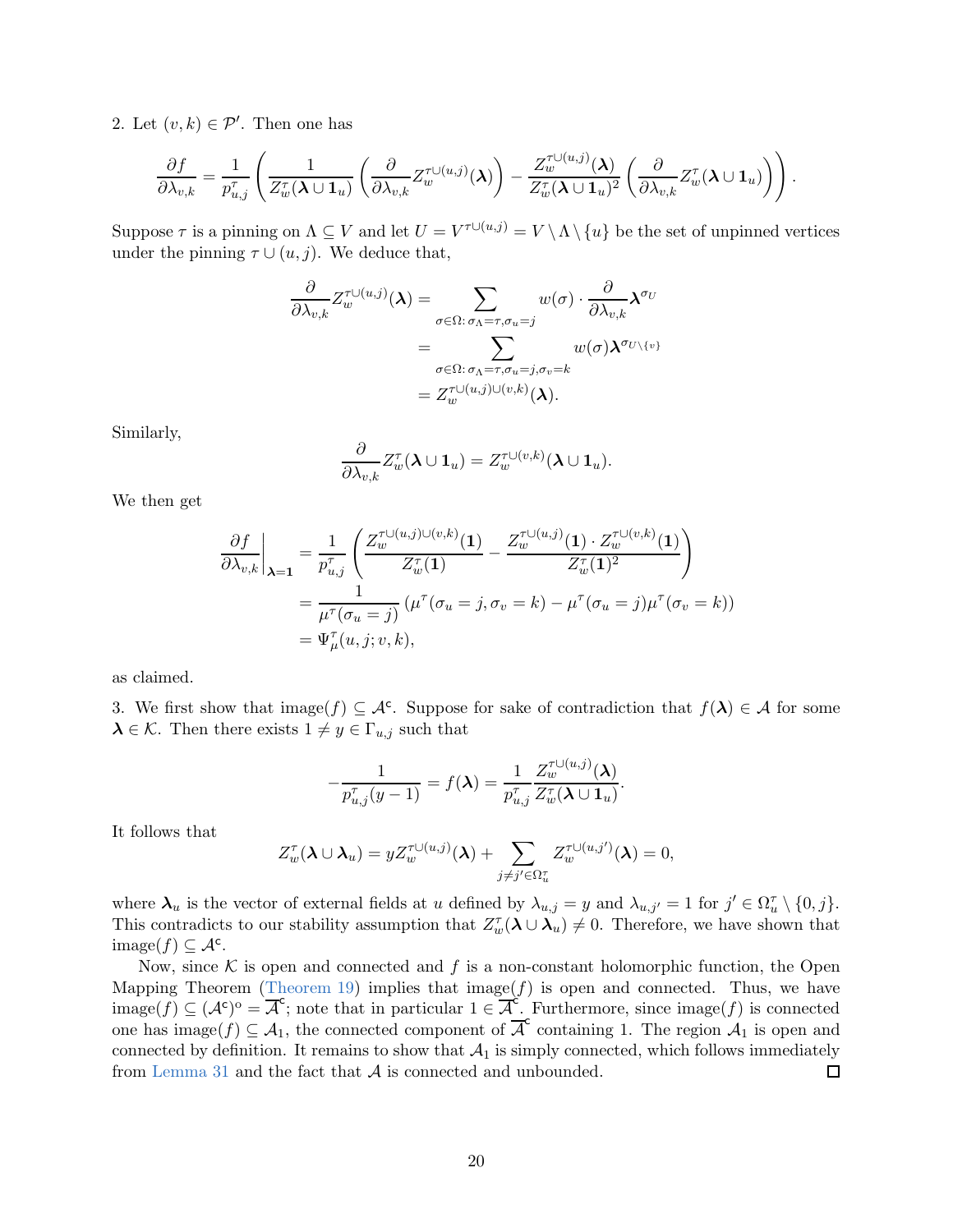#### <span id="page-21-0"></span>3.3.2 Proof of [Lemma 28](#page-16-3)

The proof of [Lemma 28](#page-16-3) is similar to that of [Lemma 27.](#page-16-2) We will use the same notations and only emphasize a few key steps that differ.

Recall that

$$
\mathcal{P}' = \{(v, k) \in \mathcal{P}_1^{\tau} : v \neq u\} \quad \text{and} \quad \mathcal{K} = \prod_{(v, k) \in \mathcal{P}'} \Gamma_{v, k}.
$$

Define the multivariate complex function  $g : \mathcal{K} \to \mathbb{C}$  as

<span id="page-21-1"></span>
$$
g(\boldsymbol{\lambda}) = \frac{1}{p_{u,0}^{\tau}} \frac{Z_{w}^{\tau \cup (u,0)}(\boldsymbol{\lambda})}{Z_{w}^{\tau}(\boldsymbol{\lambda} \cup \mathbf{1}_{u})}, \quad \text{for } \boldsymbol{\lambda} \in \mathcal{K}
$$
 (16)

where  $\tau \cup (u, 0) \in \mathcal{T}$  is the pinning combining  $\tau$  and  $\sigma_u = 0$ , and  $\lambda \cup \mathbf{1}_u$  is the vector of external fields that combines  $\lambda$  and  $1_u$ . The following claim is analogous to [Claim 29](#page-17-3) and summarizes key properties of the function g.

<span id="page-21-4"></span><span id="page-21-2"></span>**Claim 32.** Let  $q : \mathcal{K} \to \mathbb{C}$  be the multivariate complex function defined by Eq. [\(16\)](#page-21-1).

- <span id="page-21-5"></span>1. The function g is well-defined and holomorphic on K, and  $g(1) = 1$ .
- 2. For every  $(v,k) \in \mathcal{P}'$ ,

$$
\left. \frac{\partial f}{\partial \lambda_{v,k}} \right|_{\boldsymbol{\lambda} = \mathbf{1}} = \Psi_{\mu}^{\tau}(u,0;v,k).
$$

<span id="page-21-6"></span>3. Suppose that  $g \neq 1$ . Let  $\mathcal{B} \subseteq \mathbb{C}$  be an open region defined as

$$
B = \frac{1}{p_{u,0}^{\tau}} \left( (\Gamma_u - 1)^{-1} + 1 \right).
$$

Then  $1 \notin \overline{B}$ . Let  $\mathcal{B}_1$  be the connected component of  $\overline{B}^c$  which contains 1. Then  $\mathcal{B}_1$  is open and simply connected, and

 $\text{image}(q) \subset \mathcal{B}_1$ .

We may assume that  $g \neq 1$  since otherwise  $S_{\mu}^{\tau}(u,0) = 0$  and the lemma is trivial. Again we choose holomorphic functions  $\varphi : \mathbb{D}(0,1) \to \mathcal{K}, \psi : \mathcal{B}_1 \to \mathbb{D}(0,1)$  and consider the holomorphic function  $G: \mathbb{D}(0,1) \to \mathbb{D}(0,1)$  defined as  $G = \psi \circ g \circ \varphi$ . Just as in the proof of [Lemma 27,](#page-16-2) we let  $\varphi: \mathbb{D}(0,1) \to \mathcal{K}$  be a holomorphic vector-valued function such that for every  $(v,k) \in \mathcal{P}'$ , the  $(v,k)$ coordinate function  $\varphi_{v,k} : \mathbb{D}(0,1) \to \Gamma_{v,k}$  is holomorphic and satisfies  $\varphi_{v,k}(0) = 1$  and  $\varphi'_{v,k}(0) \in \mathbb{R}_+$ if  $\Psi_{\mu}^{\tau}(u,j;v,k) \geq 0$  while  $\varphi'_{v,k}(0) \in \mathbb{R}_+$  if  $\Psi_{\mu}^{\tau}(u,j;v,k) \leq 0$ . Meanwhile, let  $\psi : \mathcal{B}_1 \to \mathbb{D}(0,1)$  be a holomorphic function such that  $\psi'(1) \in \mathbb{R}_+$ . Hence, we have  $G(0) = \psi(1)$ , and by [Claim 32](#page-21-2)  $G'(0) \in \mathbb{R}$  can be bounded by

$$
G'(0) \ge \psi'(1) \min_{(v,k) \in \mathcal{P}'} \left\{ \left| \varphi'_{v,k}(0) \right| \right\} S^{\tau}_{\mu}(u,0),
$$

which is analogous to Eq.  $(10)$ . We then deduce the analog of Eq.  $(11)$  from the Schwarz-Pick Theorem [\(Theorem 16\)](#page-9-2):

<span id="page-21-3"></span>
$$
S_{\mu}^{\tau}(u,0) \le \frac{1}{\psi'(1)} \left( \min_{(v,k) \in \mathcal{P}'} |\varphi'_{v,k}(0)| \right)^{-1}.
$$
 (17)

We specify next our choice of  $\varphi$  and  $\psi$ . The function  $\varphi$  is the same one as in the proof of [Lemma 27,](#page-16-2) and is given by [Eq. \(12\).](#page-18-4) In particular, [Eq. \(13\)](#page-18-1) still holds. We also give two choices of the function  $\psi$ , denoted by  $\psi_3$  and  $\psi_4$  respectively, corresponding to the two bounds in [Lemma 28.](#page-16-3)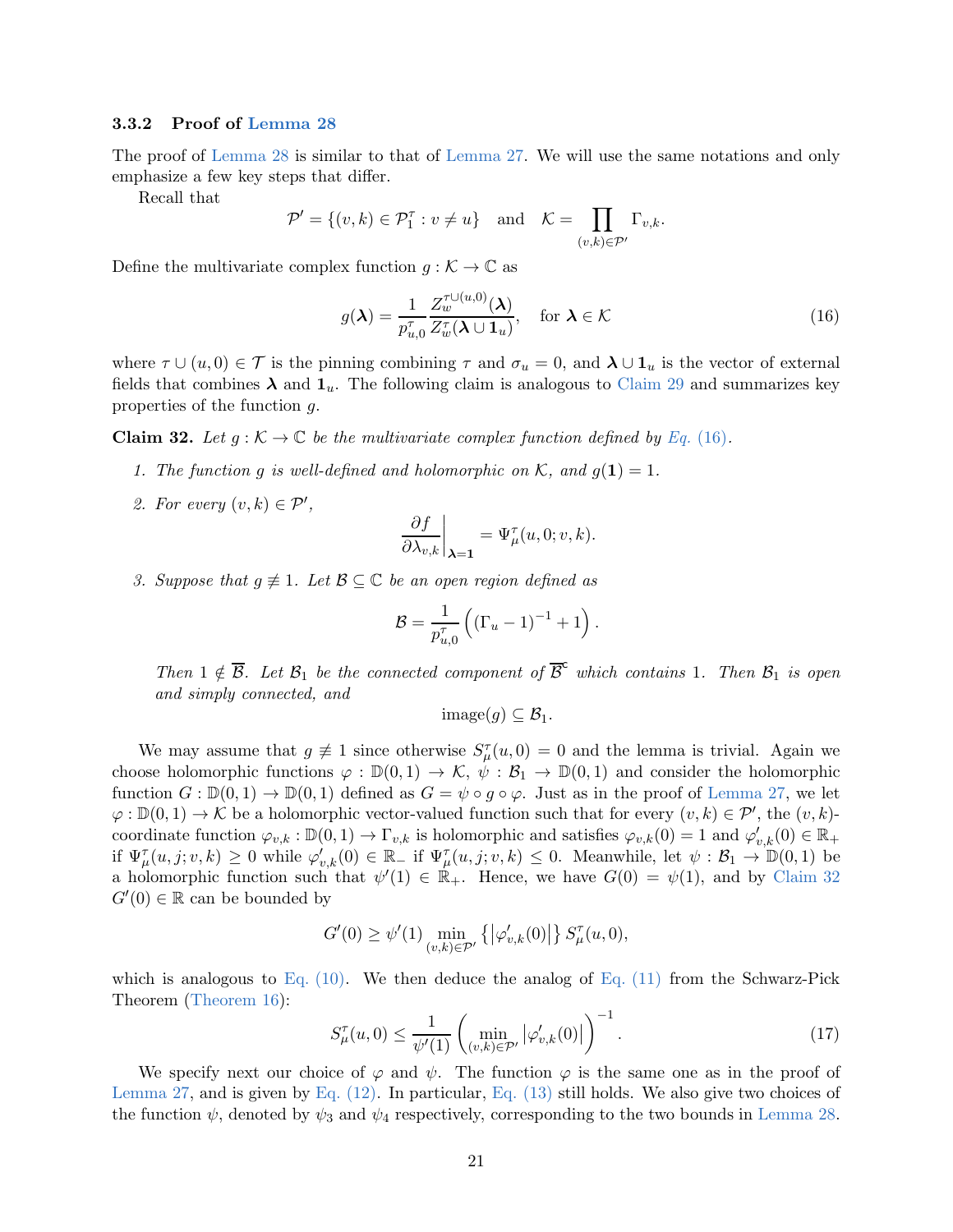Consider first  $\psi_3$ . Recall that  $\Gamma_u \subseteq \mathbb{C}$  is defined to be the connected component of the intersection  $\bigcap_{0 \neq j \in \Omega_u^{\tau}} \Gamma_{u,j}$  that contains 1. Let  $\delta_u = \text{dist} (1, \partial \Gamma_u) \geq \delta$  and thus  $\mathbb{D} (1, \delta_u) \subseteq \Gamma_u$ . Then we have

$$
\mathcal{B} = \frac{1}{p_{u,0}^{\tau}} \left( (\Gamma_u - 1)^{-1} + 1 \right) \supseteq \frac{1}{p_{u,0}^{\tau}} \left( \mathbb{D}(0, \delta_u)^{-1} + 1 \right) = \frac{1}{p_{u,0}^{\tau} \delta_u} \overline{\mathbb{D}}(\delta_u, 1)^c,
$$

and hence

$$
\mathcal{B}_1 \subseteq \overline{\mathcal{B}}^c \subseteq \frac{1}{p_{u,0}^{\tau} \delta_u} \mathbb{D}(\delta_u, 1) .
$$

We define  $\psi_3 : \mathcal{B}_1 \to \mathbb{D}(0,1)$  as

$$
\psi_3(z) = p_{u,0}^{\tau} \delta_u z - \delta_u.
$$

Observe that  $\psi_3$  is holomorphic,  $\psi'_3(z) = p_{u,0}^{\tau} \delta_u \in \mathbb{R}_+$ , and

<span id="page-22-0"></span>
$$
\frac{1}{\psi_3'(1)} = \frac{1}{p_{u,0}^{\tau} \delta_u} \le \frac{1}{b\delta}.\tag{18}
$$

Combining Eqs.  $(13)$ ,  $(17)$  and  $(18)$ , we obtain

$$
S_{\mu}^{\tau}(u,0) \le \frac{1}{b\delta^2}.
$$

This shows the first bound in [Lemma 28.](#page-16-3)

Finally, we define  $\psi_4$ . Since  $\emptyset \neq \mathcal{B}_1 \subsetneq \mathbb{C}$  is open and simply connected by [Claim 32,](#page-21-2) there exists a (unique) biholomorphic mapping  $\psi_4 : \mathcal{B}_1 \to \mathbb{D}(0,1)$  such that  $\psi_4(1) = 0$  and  $\psi'_4(1) \in \mathbb{R}_+$  by the Riemann Mapping Theorem [\(Theorem 17\)](#page-9-3). Let  $h = \psi_4^{-1}$  be the holomorphic mapping from  $\mathbb{D}(0,1)$ to  $\mathcal{B}_1$  with  $h(0) = 1$ . We deduce from the Koebe's One-Quarter Theorem [\(Theorem 18\)](#page-9-6) that

$$
\frac{1}{4}|h'(0)| \leq \text{dist}(1,\partial \mathcal{B}_1) \leq \text{dist}(1,\mathcal{B}) = \text{dist}\left(1,\mathcal{C}_{u,0}^{\tau}\right),
$$

and hence

<span id="page-22-1"></span>
$$
\frac{1}{\psi_4'(1)} = h'(0) \le 4 \text{dist} \left( 1, \mathcal{C}_{u,0}^{\tau} \right). \tag{19}
$$

Combining Eqs.  $(13)$ ,  $(17)$  and  $(19)$ , we get

$$
S_{\mu}^{\tau}(u,0) \leq \frac{4}{\delta} \text{dist} \left(1, \mathcal{C}_{u,0}^{\tau} \right),
$$

which is the second bound in [Lemma 28.](#page-16-3)

We end this section with the proof of [Claim 32.](#page-21-2)

Proof of [Claim 32.](#page-21-2) [Part 1](#page-21-4) follows from the stability of the partition function and [Part 2](#page-21-5) can be deduced by direct calculations. We omit the details here and refer to the proof of [Claim 29.](#page-17-3)

For [Part 3,](#page-21-6) again we first show that  $\text{image}(g) \subseteq \mathcal{B}^c$ . Suppose for sake of contradiction that  $g(\lambda) \in \mathcal{B}$  for some  $\lambda \in \mathcal{K}$ . Then there exists  $1 \neq y \in \Gamma_u \subseteq \bigcap_{0 \neq j \in \Omega_u^{\tau}} \Gamma_{u,j}$  such that

$$
\frac{y}{p_{u,0}^{\tau}(y-1)}=g(\boldsymbol{\lambda})=\frac{1}{p_{u,0}^{\tau}}\frac{Z_{w}^{\tau\cup(u,0)}(\boldsymbol{\lambda})}{Z_{w}^{\tau}(\boldsymbol{\lambda}\cup\mathbf{1}_{u})}.
$$

It follows that

$$
Z_w^{\tau}(\boldsymbol{\lambda} \cup y\mathbf{1}_u) = Z_w^{\tau \cup (u,0)}(\boldsymbol{\lambda}) + \sum_{0 \neq j \in \Omega_u^{\tau}} y Z_w^{\tau \cup (u,j)}(\boldsymbol{\lambda}) = 0,
$$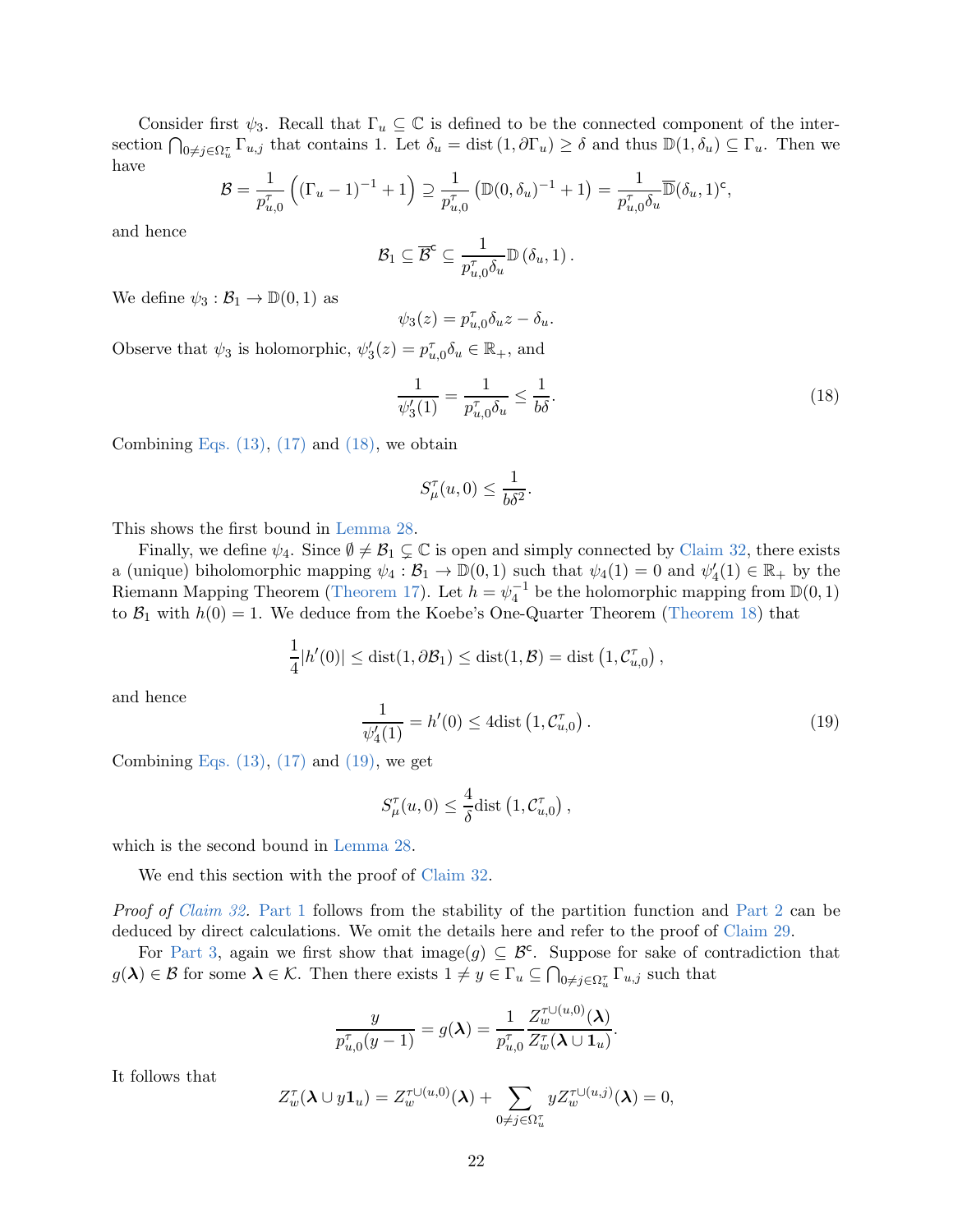where  $y\mathbf{1}_u$  represents the vector of external fields at u defined by  $\lambda_{u,j} = y$  for all  $0 \neq j \in \Omega_u^{\tau}$ . This contradicts the stability assumption of the partition function. Therefore, image(g)  $\subseteq \mathcal{B}^c$ . The Open Mapping Theorem [\(Theorem 19\)](#page-9-7) then implies that image $(g) \subseteq \mathcal{B}_1$  which is the connected component of  $\overline{\mathcal{B}}^c$  containing 1. Meanwhile, notice that the region  $\Gamma_u$  is open and connected since it is a connected component of the open set  $\bigcap_{0\neq j\in\Omega_u^{\tau}}\Gamma_{u,j}$ , and so  $\mathcal{B}$  is open, connected, and unbounded. Hence, [Lemma 31](#page-19-1) shows that  $\mathcal{B}_1$  is open and simply connected. This completes the proof of the claim. claim.

# <span id="page-23-0"></span>4 Spectral Independence for Binary Symmetric Holant Problems

Let  $G = (V, E)$  be a graph of maximum degree  $\Delta$ . We consider the Holant problem in the binary symmetric case, which we now describe. Let  $\{f_v\}_{v\in V} : \mathbb{N} \to \mathbb{R}_{\geq 0}$  be a family of functions, one for each vertex  $v \in V$  in the input graph. One should think of each  $f_v$  as representing a local constraint on the assignments to edges incident to  $v$ . Since we are restricting ourselves to the binary case, our configurations  $\sigma$  will map edges to  $\{0, 1\}$ . Furthermore, since we are restricting ourselves to the symmetric case, our local functions  $f_v$  will only depend on the number of edges incident to v which are mapped to 1. With these  $\{f_v\}_{v\in V}$  in hand, we may write the multivariate partition function as

<span id="page-23-1"></span>
$$
Z_G(\lambda) = \sum_{\sigma: E \to \{0,1\}} \prod_{v \in V} f_v(|\sigma_{E(v)}|) \prod_{e \in E} \lambda_e^{\mathbb{I}\{\sigma_e = 1\}},\tag{20}
$$

where  $E(v)$  is the set of all edges adjacent to v,  $\sigma_{E(v)}$  is the configuration restricted on  $E(v)$ , and  $|\sigma_{E(v)}|$  is the number of edges in  $E(v)$  with assignment 1.

This class of problems is already incredibly rich, and encompasses many classical objects studied in combinatorics and statistical physics including the following:

• Matchings/Monomer-Dimer Model: Assume all  $f_v$  are the same and given by the "at-mostone" function:

$$
f_v(k) = \begin{cases} 1, & \text{if } k = 0, 1; \\ 0, & \text{if } k \ge 2. \end{cases}
$$

Then  $Z_G(1)$  yields the number of matchings (of any size) in G.

• Weighted Edge Covers: Assume all  $f_v$  are the same and given by the weighted "at-least-one" function:

$$
f_v(k) = \begin{cases} \rho, & \text{if } k = 0; \\ 1, & \text{if } k \ge 1. \end{cases}
$$

In the case  $\rho = 0$ , then  $Z_G(1)$  yields the number of edge covers of G, that is, subsets of edges such that every vertex is incident to at least one selected edge.

• Weighted Even Subgraphs: In this case, all  $f_v$  are the same and given by the weighted "parity" function. More specifically, for a fixed positive parameter  $\rho > 0$ , we have

$$
f_v(k) = \begin{cases} 1, & \text{if } k \text{ is even;} \\ \rho, & \text{if } k \text{ is odd.} \end{cases}
$$

In the case  $\rho = 0$ , then  $Z_G(1)$  counts the number of even subgraphs, that is, subsets of edges such that all vertices have even degrees in the resulting subgraph. (Note that when  $\rho = 0$ , the Glauber dynamics is not ergodic.)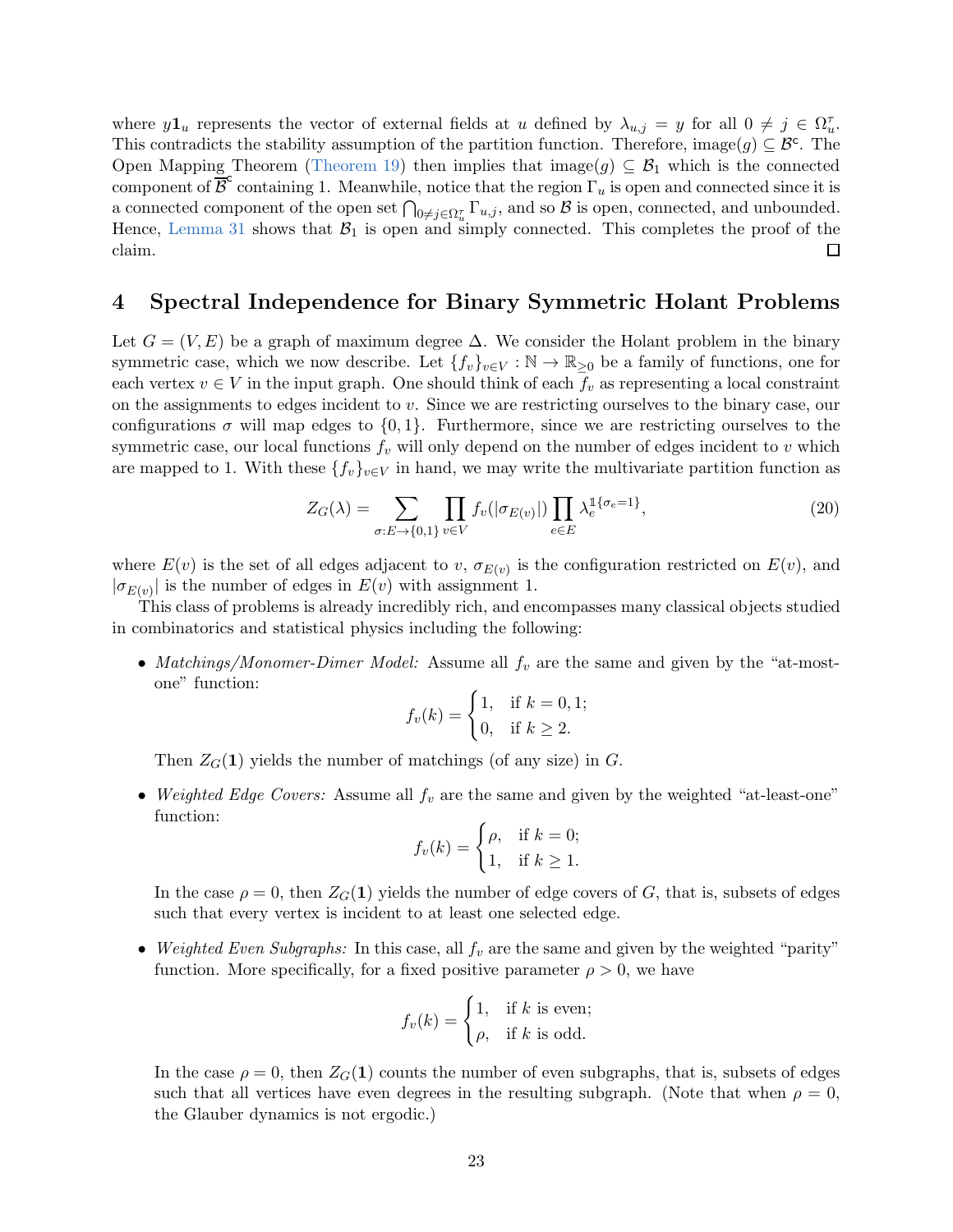• Ising Model on Line Graphs: In this case, each  $f_v$  depends on the degree of v. If  $\beta > 0$  is some fixed parameter (independent of v), and  $d = \deg(v)$ , then we have

$$
f_v(k) = \begin{cases} \beta^{\binom{k}{2}} \beta^{\binom{d-k}{2}}, & \text{if } 0 \le k \le d; \\ 0, & \text{o/w.} \end{cases}
$$

In all of the above examples, prior works managed to show that the Glauber dynamics admits an inverse polynomial spectral gap([\[JS89\]](#page-34-8) for matchings, [\[HLZ16\]](#page-34-5) for edge covers, [\[JS93\]](#page-35-6) for weighted even subgraphs, and [\[DHJM21\]](#page-34-9) for the Ising model in the antiferromagnetic  $\beta$  < 1 regime). Furthermore, all of these results were obtained via the canonical paths method [\[JS89\]](#page-34-8), and its winding extension [\[McQ13\]](#page-35-12). However, one down-side behind these results is that the spectral gap bounds are suboptimal, and do not yield optimal mixing times nor sub-Gaussian concentration estimates. In contrast, by combining our framework with known zero-free regions for these models and the local-to-global mixing result of [\[CLV21\]](#page-34-0), we obtain optimal mixing times and sub-Gaussian concentration results for these problems in the bounded-degree regime.

One of the convenient aspects of our approach is that establishing the required root-region for the complicated multivariate partition function can be boiled down to establishing stability for a bounded-degree univariate polynomial with coefficients coming from the local functions  $f_v$ . This was one of the main insights of [\[Wag09,](#page-35-9) [GLLZ21,](#page-34-6) [BCR20\]](#page-33-3). More specifically, if  $\Delta$  is the maximum degree of the input graph  $G = (V, E)$ , and  $f_v : [d] \to \mathbb{R}_{\geq 0}$  is the local function for some vertex  $v \in V$ , where  $d = \deg(v) \leq \Delta$ , then define the corresponding local polynomial at v by

$$
P_v(z) = \sum_{k=0}^{d} \binom{d}{k} f_v(k) z^k.
$$
 (21)

A circular region on the complex plane is the interior or exterior of a disk, or an open half-plane. [\[GLLZ21\]](#page-34-6) showed using Asano-Ruelle contractions [\[Asa70,](#page-33-5) [Rue71\]](#page-35-8) that in the case all  $f_v$  are the same, and all  $P_v$  are  $\Phi$ -stable for an open half-plane  $\Phi \subseteq \mathbb{C}$ , the multivariate partition function is  $\Gamma$ -stable where  $\Gamma = \left[ -(\Phi^c)^2 \right]^c$ . This result actually holds for any circular region  $\Phi \subseteq \mathbb{C}$  assuming that either  $\Phi$  is convex or every local polynomial  $P_v$  has degree deg(v); under these assumptions one can apply the famous Grace-Walsh-Szegö Coincidence Theorem to the local polynomials, see [\[GLLZ21,](#page-34-6) [BB09\]](#page-33-10). A straightforward generalization of their techniques yields the following.

<span id="page-24-0"></span>**Theorem 33** ([\[GLLZ21\]](#page-34-6)). Let  $G = (V, E)$  be a graph. Let  $\{f_v\}_{v \in V} : \mathbb{N} \to \mathbb{R}_{\geq 0}$  be a family of local functions, and let  $\{\Phi_v\}_{v\in V}$  be a family of circular regions in  $\mathbb C$  such that for every  $v \in V$ , either  $\Phi_v$  is convex or  $f_v(\deg(v)) > 0$ . If for every  $v \in V$ , the local polynomial  $P_v$  is  $\Phi_v$ -stable, then the multivariate partition function  $Z_G(\lambda)$  is  $\prod_{e \in E} \Gamma_e$  stable, where for each edge  $e = \{u, v\}$ ,  $\Gamma_e = \left[ -\Phi_u^{\sf c} \right]$  $u^{\mathsf{c}} \cdot \Phi_v^{\mathsf{c}}$  $\left[\begin{smallmatrix} \mathsf{c} \ v \end{smallmatrix}\right]^\mathsf{c} \subseteq \mathbb{C}.$ 

Using [Theorem 33,](#page-24-0) [\[GLLZ21\]](#page-34-6) established zero-free regions for a large class of Holant problems satisfying generalized second-order recurrences, including matchings, weighted edge covers, and weighted even subgraphs. Our main theorems [Theorems 1,](#page-2-0) [2](#page-3-0) and [4](#page-3-1) build upon these zero-free results as well as [Theorems 7](#page-4-0) and [13](#page-8-3) (note that we can obtain spectral independence for matchings from [Theorems 7](#page-4-0) and [33,](#page-24-0) which was already known in [\[CLV21\]](#page-34-0) with a better bound by correlation decay proofs). Zero-free regions were also established for weighted edge covers and the antiferromagnetic Ising model on line graphs in [\[BCR20\]](#page-33-3), using techniques from [\[Wag09\]](#page-35-9).

<span id="page-24-1"></span>Before proving the main theorems, we will need the following simple lemma concerning the case where the regions  $\Phi_u$  are half-planes. Recall that  $\mathbb{H}_{\varepsilon} = \{x+iy : x < -\varepsilon\}$  and  $\overline{\mathbb{H}}_{\varepsilon} = \{x+iy : x \leq -\varepsilon\}$ for  $\varepsilon \in \mathbb{R}_+$ .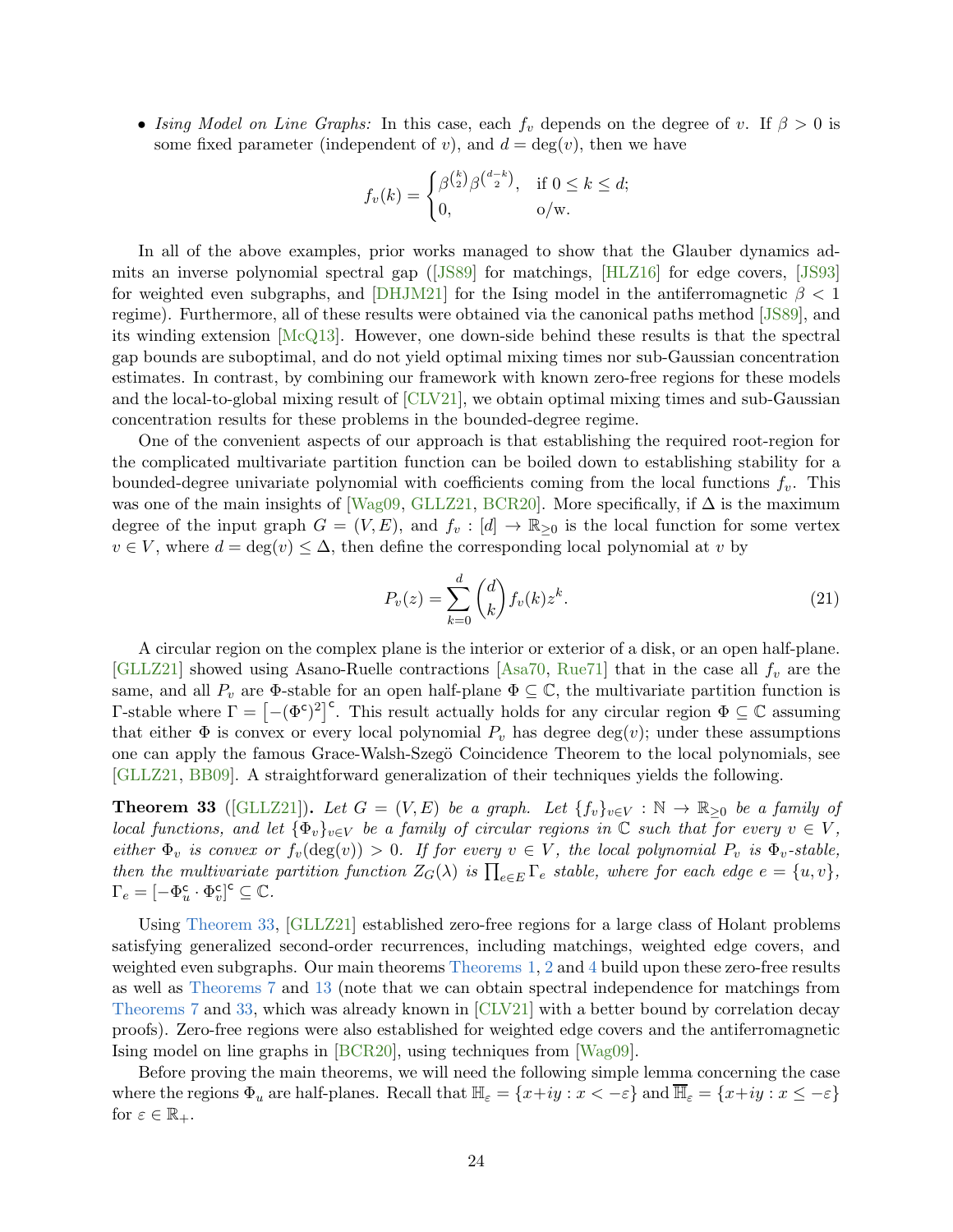**Lemma 34** (Lemma 5 in [\[GLLZ21\]](#page-34-6)). For  $\varepsilon > 0$ , let  $\Gamma = (-\overline{\mathbb{H}}_{\varepsilon}^2)$  $(\varepsilon^2)$ <sup>c</sup> be a region. Then  $\Gamma$  contains  $\mathbb{R}_+$ , and for every  $\lambda \in \mathbb{R}_+$  we have  $dist(\lambda, \partial \Gamma) = \lambda + \varepsilon^2$  if  $\lambda \in (0, \varepsilon^2)$ , and  $dist(\lambda, \partial \Gamma) = 2\varepsilon\sqrt{\lambda}$  if  $\lambda \in [\varepsilon^2, \infty).$ 

For completeness, we provide a proof in [Appendix B.](#page-42-0) With these tools in hand, we deduce strong zero-free regions for the above examples. We use these to prove our main mixing results [Theorems 1,](#page-2-0) [2](#page-3-0) and [4.](#page-3-1) Note that by [Lemma 20](#page-9-4) and [Theorem 21,](#page-9-0) one can in fact establish rapid mixing results for these models with non-uniform external fields, though we only state the uniform case for simplicity.

*Proof of [Theorem 1.](#page-2-0)* By [Theorem 13,](#page-8-3) it suffices to prove  $\eta$ -spectral independence for  $\eta = O_{\Delta,\lambda,\rho}(1)$ . By [Theorem 7,](#page-4-0) it suffices to prove that the multivariate partition function [Eq. \(20\)](#page-23-1) is Γ-stable, where  $\Gamma \subseteq \mathbb{C}$  is an open connected region containing  $\mathbb{R}_+$  and  $\delta = \frac{1}{\lambda}$  $\frac{1}{\lambda}$ dist $(\lambda, \partial \Gamma) = \Omega_{\Delta, \lambda, \rho}(1)$ .

For this, observe that the local polynomial is given by

$$
P_v(z) = (1+z)^{\deg(v)} - (1-\rho),
$$

which is  $[\overline{\mathbb{D}}(-1,(1-\rho)^{1/\deg(v)})]^{c}$ -stable. Then by [Theorem 33,](#page-24-0)  $Z_{G}(\lambda)$  is  $\prod_{e\in E}\Gamma_{e}$ -stable, where for each edge  $e = uv \in E$ ,

$$
\Gamma_e = \left[ -\overline{\mathbb{D}} \left( -1, (1-\rho)^{1/\deg(u)} \right) \cdot \overline{\mathbb{D}} \left( -1, (1-\rho)^{1/\deg(v)} \right) \right]^{\mathsf{c}}.
$$

In particular,  $Z_G(\lambda)$  is Γ-stable for

$$
\Gamma = \left[ -\overline{\mathbb{D}} \left( -1, (1-\rho)^{1/\Delta} \right)^2 \right]^{\mathsf{c}} \subseteq \Gamma_e, \quad \forall e \in E.
$$

The region  $\Gamma$  is open and connected. Observe that  $\Gamma \supseteq [-\overline{\mathbb{D}}(-1,1)^2]^c$ , where the latter is the zero-free region for the case  $\rho = 0$  and is derived in [\[BCR20\]](#page-33-3). The region  $-\overline{\mathbb{D}}(-1,1)^2$  is cardioidshaped such that its complement  $[-\overline{\mathbb{D}}(-1,1)^2]^c$  contains  $\mathbb{R}_+$ ; see Lemma 3.9 and Figure 1 from [\[BCR20\]](#page-33-3). Hence, we have  $\mathbb{R}_+ \subseteq \Gamma$  and  $\delta = \Omega_{\Delta,\lambda,\rho}(1)$  as wanted.  $\Box$ 

*Proof of [Theorem 2.](#page-3-0)* We may assume  $\rho \in (0,1)$  since if  $\rho = 1$  then we get a trivial product distri-bution. Once again, by [Theorem 13,](#page-8-3) it suffices to prove  $\eta$ -spectral independence for  $\eta = O_{\Delta,\lambda,\rho}(1)$ , and by [Theorem 7,](#page-4-0) it suffices to prove that the multivariate partition function [Eq. \(20\)](#page-23-1) is Γ-stable, where  $\Gamma \subseteq \mathbb{C}$  is an open connected region containing  $\mathbb{R}_+$  and  $\delta = \frac{1}{\lambda} \text{dist}(\lambda, \partial \Gamma) = \Omega_{\Delta, \lambda, \rho}(1)$ .

For this, observe that the local polynomial is given by

$$
P_v(z) = \sum_{k=0}^{\deg(v)} {\deg(v) \choose k} \left(\frac{1+\rho}{2} + \frac{1-\rho}{2}(-1)^k\right) z^k
$$
  
= 
$$
\frac{1+\rho}{2} (1+z)^{\deg(v)} + \frac{1-\rho}{2} (1-z)^{\deg(v)}.
$$

Since  $0 < \rho < 1$ , the roots of  $P_v$  are given by  $\frac{\omega - t_v}{\omega + t_v}$  where  $\omega \in \mathbb{C}$  satisfies  $\omega^{\deg(v)} = -1$ , and  $t_v \in \mathbb{R}_+$ is given by

$$
t_v = \left(\frac{1+\rho}{1-\rho}\right)^{1/\deg(v)} > 1.
$$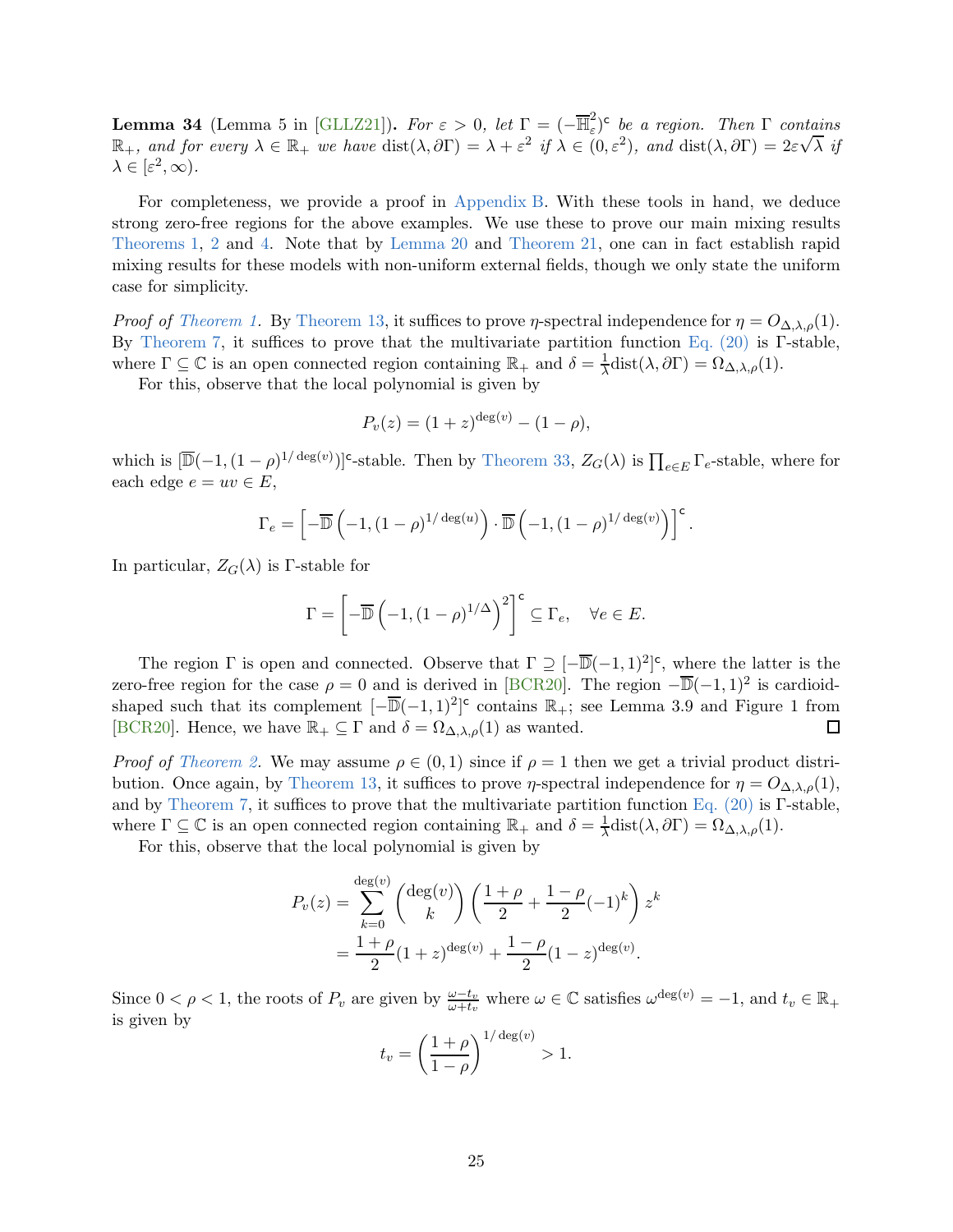It follows that  $P_v$  is  $\overline{\mathbb{D}}$  (  $-\frac{t_v^2+1}{t_v^2-1}$  $\frac{t_v^2+1}{t_v^2-1}, \frac{2t_v}{t_v^2-1}$  $t_v^2 - 1$ )<sup>c</sup>-stable. Then by [Theorem 33,](#page-24-0)  $Z_G(\lambda)$  is  $\prod_{e \in E} \Gamma_e$ -stable, where for each edge  $e = uv \in E$ ,

$$
\Gamma_e = \left[ -\overline{\mathbb{D}} \left( -\frac{t_u^2 + 1}{t_u^2 - 1}, \frac{2t_u}{t_u^2 - 1} \right) \cdot \overline{\mathbb{D}} \left( -\frac{t_v^2 + 1}{t_v^2 - 1}, \frac{2t_v}{t_v^2 - 1} \right) \right]^\mathsf{c}.
$$

In particular,  $Z_G(\lambda)$  is Γ-stable for

$$
\Gamma = \left[ -\overline{\mathbb{D}} \left( -\frac{t^2 + 1}{t^2 - 1}, \frac{2t}{t^2 - 1} \right)^2 \right]^{\mathsf{c}} \subseteq \Gamma_e, \quad \forall e \in E, \quad \text{where } t = \left( \frac{1 + \rho}{1 - \rho} \right)^{1/\Delta} > 1.
$$

The region  $\Gamma$  is open and connected. Observe that we have  $\Gamma \supseteq \left(-\overline{\mathbb{H}}_{\frac{t-1}{t+1}}^2\right)^{\mathsf{c}}$ . Hence, by [Lemma 34](#page-24-1) we have  $\mathbb{R}_+ \subseteq \Gamma$  and  $\delta = \Omega_{\Delta,\lambda,\rho}(1)$  as wanted. П

*Proof of [Theorem 4.](#page-3-1)* By [Theorem 13](#page-8-3) it suffices to prove *η*-spectral independence for  $\eta = O_{\Delta,\beta,\gamma,\lambda}(1)$ . By [Theorem 7](#page-4-0) it suffices to prove that the multivariate partition function [Eq. \(20\)](#page-23-1) is Γ-stable, where  $\Gamma \subseteq \mathbb{C}$  is an open connected region containing  $\mathbb{R}_+$  and  $\delta = \frac{1}{\lambda}$  $\frac{1}{\lambda}$ dist $(\lambda, \partial \Gamma) = \Omega_{\Delta, \beta, \gamma, \lambda}(1)$ .

For this, observe that the local polynomial is given by

$$
P_v(z) = \sum_{k=0}^{\deg(v)} {\deg(v) \choose k} \beta^{\binom{k}{2}} \gamma^{\binom{\deg(v)-k}{2}} z^k.
$$

By [Proposition 35](#page-26-0) below (see [Section 4.1](#page-26-1) for the proof), all roots of this polynomials are strictly negative reals, i.e. they are contained in  $(-\infty, -\varepsilon_{\deg(v)})$  for some constant  $\varepsilon_{\deg(v)} = \varepsilon_{\deg(v)}(\beta, \gamma) > 0$ depending only on  $\deg(v)$ ,  $\beta$ ,  $\gamma$ . Then by [Theorem 33,](#page-24-0)  $Z_G(\lambda)$  is  $\prod_{e \in E} \Gamma_e$ -stable, where for each edge  $e = uv \in E$ ,

$$
\Gamma_e = \left(-\overline{\mathbb{H}}_{\varepsilon_{\deg(u)}} \cdot \overline{\mathbb{H}}_{\varepsilon_{\deg(v)}}\right)^\mathsf{c}.
$$

In particular,  $Z_G(\lambda)$  is Γ-stable for  $\Gamma = (-\overline{\mathbb{H}}_{\varepsilon}^2)$ <sup>2</sup>/<sub>ε</sub>)<sup>c</sup> where  $\varepsilon = \min_{1 \le d \le \Delta} \varepsilon_d$  depends only on  $\Delta, \beta, \gamma$ . The region  $\Gamma$  is open and connected, and by [Lemma 34](#page-24-1) it contains  $\mathbb{R}_+$  and we have  $\delta = \Omega_{\Delta,\beta,\gamma,\lambda}(1)$ as wanted.  $\Box$ 

# <span id="page-26-1"></span>4.1 Stability for Antiferromagnetic Two-Spin Edge Models

In this subsection, we analyze the roots of the local polynomial for antiferromagnetic two-spin edge models, which is needed in the proof of [Theorem 4](#page-3-1) above. We generalize a result due to [\[BCR20\]](#page-33-3) which proves that the local polynomial for the antiferromagnetic edge Ising model has strictly negative real roots. We achieve this by generalizing their arguments to all antiferromagnetic twospin edge models.

<span id="page-26-0"></span>**Proposition 35** (Generalization of Lemma 4.3 in [\[BCR20\]](#page-33-3)). For every  $\beta \geq 0$ ,  $\gamma > 0$  with  $\beta \gamma < 1$ and every positive integer  $d \geq 1$ , the univariate polynomial

$$
P_d(z) = \sum_{k=0}^{d} \binom{d}{k} \beta^{\binom{k}{2}} \gamma^{\binom{d-k}{2}} z^k
$$

has strictly negative real roots.

<span id="page-26-2"></span>We prove this via an inductive approach, relying on the following decomposition of  $P_d$ .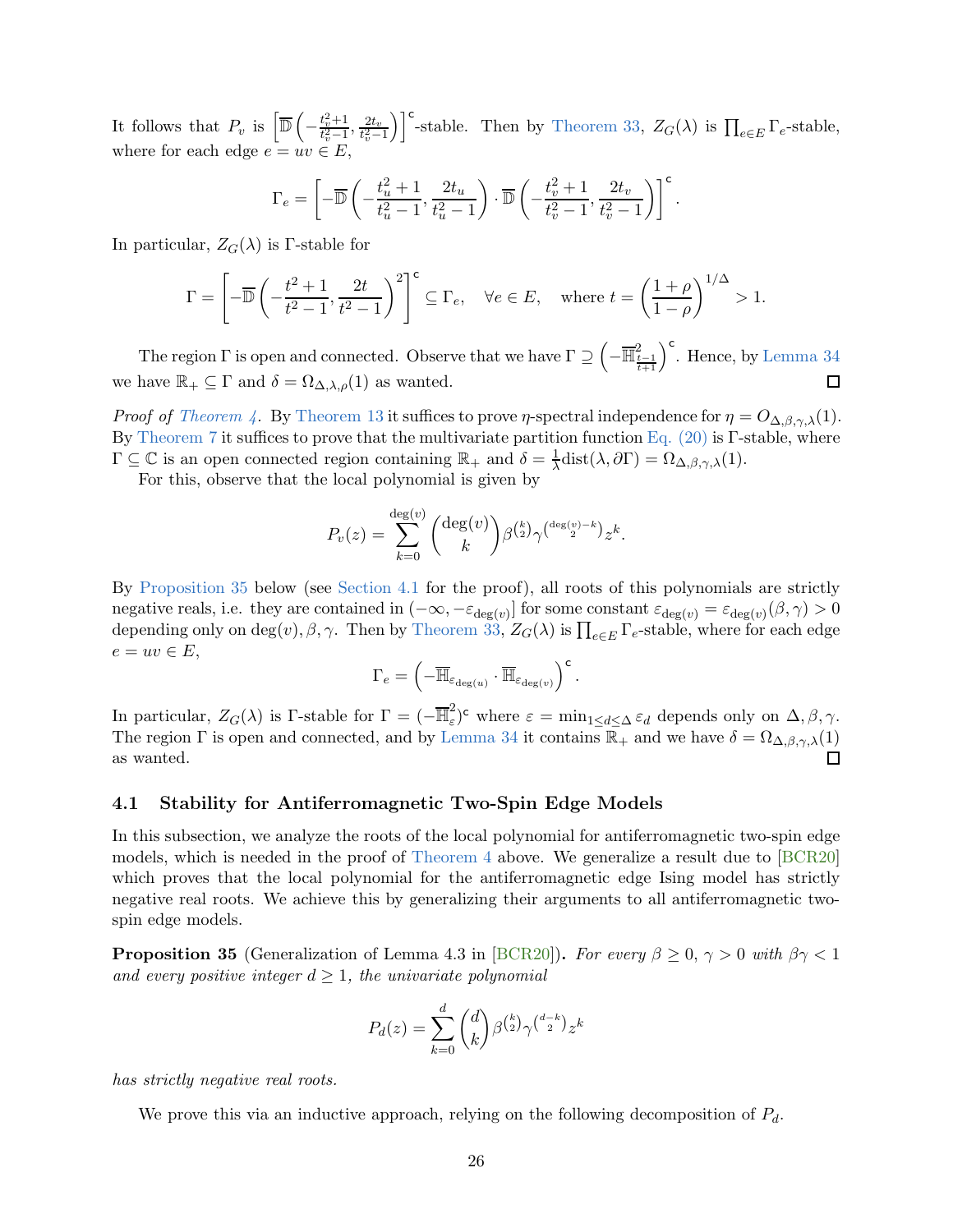**Lemma 36.** For every  $\beta \geq 0$ ,  $\gamma > 0$  and every positive integer  $d \geq 1$ , we have that

$$
P_{d+1}(z) = \gamma^d P_d(z/\gamma) + z P_d(\beta z).
$$

Proof. We have

$$
P_{d+1}(z) = \sum_{k=0}^{d+1} \frac{\binom{d+1}{k}}{\binom{d}{k}} \beta^{\binom{k}{2}} \gamma^{\binom{d+1-k}{2}} z^k
$$
  
\n
$$
= \sum_{k=0}^d \binom{d}{k} \beta^{\binom{k}{2}} \gamma^{\binom{d+1-k}{2}} z^k + \sum_{k=0}^d \binom{d}{k} \beta^{\binom{k+1}{2}} \gamma^{\binom{d-k}{2}} z^{k+1}
$$
  
\n
$$
= \sum_{k=0}^d \binom{d}{k} \beta^{\binom{k}{2}} \gamma^{\binom{d-k}{2}} \gamma^{d-k} z^k + z \sum_{k=0}^d \binom{d}{k} \beta^{\binom{k}{2}} \gamma^{\binom{d-k}{2}} \beta^k z^k
$$
  
\n
$$
= \gamma^d P_d(z/\gamma) + z P_d(\beta z).
$$

*Proof of [Proposition 35.](#page-26-0)* If  $\beta = 0$  then  $P_d$  is liner and the proposition is immediate. We may assume  $\beta > 0$ . We prove via induction the following stronger claim: The roots  $r_1 > \cdots > r_d$  of  $P_d$ are distinct, real, and strictly negative, and further satisfy  $r_i/r_{i+1} < \beta \gamma$ . The cases  $d = 0, 1$  are vacuous. When  $d = 2$ , the polynomial  $P_2(z) = \beta z^2 + 2z + \gamma$  has roots  $\left(-1 \pm \sqrt{1-\beta\gamma}\right)/\beta$ , which are distinct, real, and strictly negative since  $\beta \gamma < 1$ . One can also check that  $r_1/r_2 < \beta \gamma$  via a straightforward calculation. This establishes the base case.

Assume the stronger conclusion holds for some  $d \geq 2$ . By [Lemma 36,](#page-26-2) we may write  $P_{d+1}(z)$  $\gamma^d P_d(z/\gamma) + z P_d(\beta z)$ . If  $r_1 > \cdots > r_d$  are the roots of  $P_d$ , then  $\gamma r_1 > \cdots > \gamma r_d$  are the roots of  $\gamma^d P_d(z/\gamma)$ , and  $0 = r_0/\beta > r_1/\beta > \cdots > r_d/\beta$  are the roots of  $zP_d(\beta z)$ , where for convenience we define  $r_0 = 0$ . First, we claim that the roots of  $\gamma^d P_d(z/\gamma)$  interlace the roots of  $zP_d(\beta z)$ , i.e.,

$$
0 = r_0/\beta > \gamma r_1 > r_1/\beta > \gamma r_2 > \cdots > r_{d-1}/\beta > \gamma r_d > r_d/\beta.
$$

To see this, observe that  $\gamma r_i > r_i/\beta$  since  $\beta \gamma < 1$ , and  $r_{i-1}/\beta > \gamma r_i$  since  $r_{i-1}/r_i < \beta \gamma$  by the induction hypothesis for  $P_d$ .

Now, we claim that for each  $i = 2, \ldots, d$ , the evaluations

$$
P_{d+1}(\gamma r_i) = \gamma r_i P_d(\beta \gamma r_i) \quad \text{and} \quad P_{d+1}(r_{i-1}/\beta) = \gamma^d P_d(r_{i-1}/\beta \gamma)
$$

are nonzero and have different signs. Observe that  $\beta\gamma r_i, r_{i-1}/\beta\gamma \in (r_i, r_{i-1})$ ; hence, the evaluations  $P_d(\beta \gamma r_i)$  and  $P_d(r_{i-1}/\beta \gamma)$  are nonzero and have the same sign, and we deduce the claim by  $r_i < 0$ . It then follows from the Intermediate Value Theorem that  $P_{d+1}$  has a root  $s_i \in (\gamma r_i, r_{i-1}/\beta)$  for each  $i = 2, \ldots, d$ .

Moreover,  $P_{d+1}$  also has a root  $s_1 \in (\gamma r_1, 0)$  and a root  $s_{d+1} \in (-\infty, r_d/\beta)$ . Observe that the evaluations  $P_{d+1}(\gamma r_1) = \gamma r_1 P_d(\beta \gamma r_1)$  and  $P_{d+1}(0) = \gamma^d P_d(0)$  are nonzero and have different signs since  $0 > \beta \gamma r_1 > r_1$ , and the Intermediate Value Theorem implies a root  $s_1 \in (\gamma r_1, 0)$ . Meanwhile,  $P_{d+1}(r_d/\beta) = \gamma^d P_d(r_d/\beta\gamma)$  and  $P_d(-\infty)$  are nonzero and have the same sign since  $-\infty < r_d/\beta\gamma < r_d$ . Also,  $P_d(-\infty)$  and  $P_{d+1}(-\infty)$  have different signs since the two polynomials differ in degree by 1. This shows that  $P_{d+1}(r_d/\beta)$  and  $P_{d+1}(-\infty)$  are nonzero and have different signs, and the Intermediate Value Theorem shows the existence of a root  $s_{d+1} \in (-\infty, r_d/\beta)$ .

To summarize, we prove that  $P_{d+1}$  has roots  $s_1 > \cdots > s_{d+1}$  which are distinct strictly negative real numbers and (taking  $r_0 = 0$  and  $r_{d+1} = -\infty$  for convenience) satisfy  $s_i \in (\gamma r_i, r_{i-1}/\beta)$  for any  $i = 1, \ldots, d + 1$ . To finish the induction, we need to show that  $s_i/s_{i+1} < \beta \gamma$  for all  $i = 1, \ldots, d$ , which follows by  $s_i/s_{i+1} < (\gamma r_i)/(r_i/\beta) = \beta \gamma$ .  $\Box$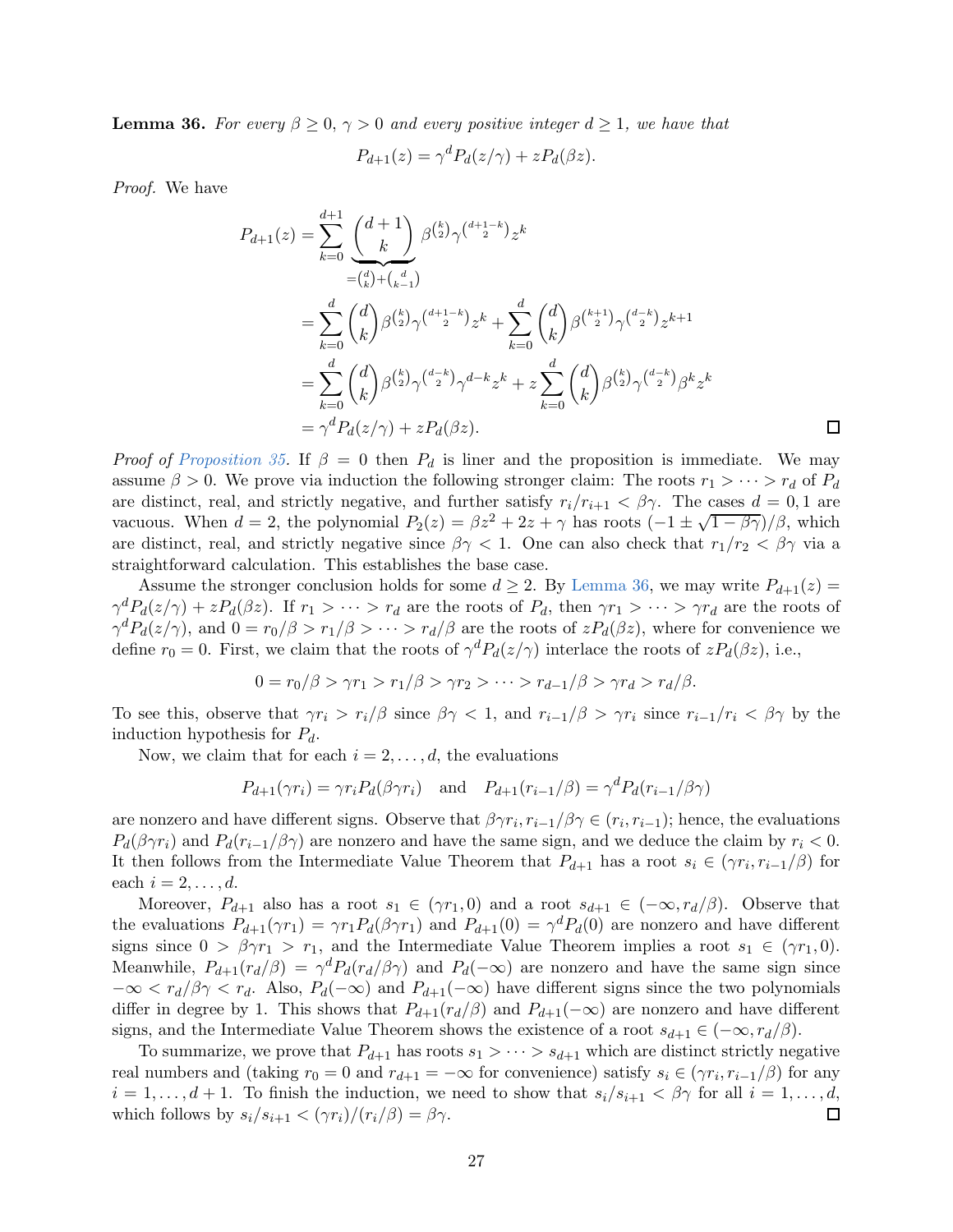# <span id="page-28-0"></span>5 Spectral Independence for Tensor Network Contractions and Weighted Graph Homomorphisms

In this section, we study spectral independence for general tensor network contractions and weighted graph homomorphisms. Unlike binary symmetric Holant problems, where rapid mixing of the Glauber dynamics was already known for our main examples such as matchings [\[JS89\]](#page-34-8), Ising model on line graphs [\[DHJM21\]](#page-34-9), edge covers [\[HLZ16\]](#page-34-5), and weighted even subgraphs [\[JS93\]](#page-35-6), in the setting we consider here, rapid mixing for any local Markov chain was not known before. Prior works [\[BS16,](#page-34-10) [BS17,](#page-34-11) [Reg18,](#page-35-10) [PR17\]](#page-35-1) had studied these problems but only from the perspective of deterministic approximation algorithms using Barvinok's polynomial interpolation method [\[Bar16a\]](#page-33-0). While these algorithms run in polynomial time for bounded-degree graphs, the exponent typically depends on the maximum degree, and are more difficult to implement.

Here, we show that the Glauber dynamics mixes in  $O(n \log n)$  steps for these problems on bounded-degree graphs, yielding significantly faster and simpler algorithms for computing the partition function. We again reduce rapid mixing to spectral independence via [Theorem 13,](#page-8-3) and then reduce spectral independence to the existence of a sufficiently large zero-free region for the multivariate partition function via [Theorem 21.](#page-9-0) Fortunately, such zero-free regions were already obtained in prior works, as they are the entire basis for Barvinok's polynomial interpolation method. We leverage them here in a completely black-box manner.

# 5.1 Weighted Graph Homomorphisms

Here, we study weighted graph homomorphisms, which may also be viewed as spin systems on vertices. In the bounded-degree setting, we show that the Glauber dynamics on vertex configurations for these models mixes in  $O(n \log n)$  steps, provided the weights are sufficiently close to 1. This is analogous to classical mixing results stating the Glauber dynamics mixes rapidly in the "high-temperature" regime.

<span id="page-28-1"></span>Theorem 37 (Spectral Independence for Weighted Graph Homomorphisms). Fix a positive integer  $q \geq 2$ , let  $G = (V, E)$  be a graph with maximum degree  $\leq \Delta$ , and for each edge uv  $\in E$ , let  $A^{uv} \in \mathbb{R}_{\geq 0}^{q \times q}$  $\sum_{i=0}^{q \times q}$  be a (not necessarily symmetric) nonnegative matrix. There exists a universal constant  $\gamma \approx 0.5\bar{6}$  independent of q,  $G, \{A^{uv}\}_{uv\in E}$  such that if  $|A^{uv}(j,k)-1| \leq \frac{\gamma}{\Delta+\gamma} - \varepsilon$  for some  $\varepsilon > 0$ , all  $uv \in E$  and all  $j, k \in [q]$ , then the associated graph homomorphism distribution  $\mu$  on vertex configurations  $\sigma: V \to [q]$  given by

$$
\mu(\sigma) \propto \prod_{uv \in E} A^{uv}(\sigma(u), \sigma(v))
$$

is η-spectrally independent for some constant  $\eta = \eta(\Delta, \varepsilon)$ . In particular, if  $\Delta, \varepsilon = \Theta(1)$ , then the Glauber dynamics for sampling from  $\mu$  mixes in  $O(n \log n)$  steps.

Remark 38. A straightforward application of the classical Dobrushin uniqueness condition yields rapid mixing when  $|A^{uv}(j,k) - 1| < \frac{1}{2\Delta}$  for all  $uv \in E$  and  $j, k \in [q]$ .

The zero-free region for the graph homomorphism partition function was studied in [\[BS17\]](#page-34-11). We state here a slightly more general theorem, the proof of which is included in [Appendix A.1](#page-36-0) for completeness.

<span id="page-28-2"></span>**Theorem 39** (Zeros for Weighted Graph Homomorphisms; [\[BS17\]](#page-34-11)). Fix a positive integer  $q \geq 2$ , let  $G = (V, E)$  be a graph with maximum degree  $\leq \Delta$ , and for each edge  $e = uv \in E$ , let  $A^{uv} \in \mathbb{C}^{q \times q}$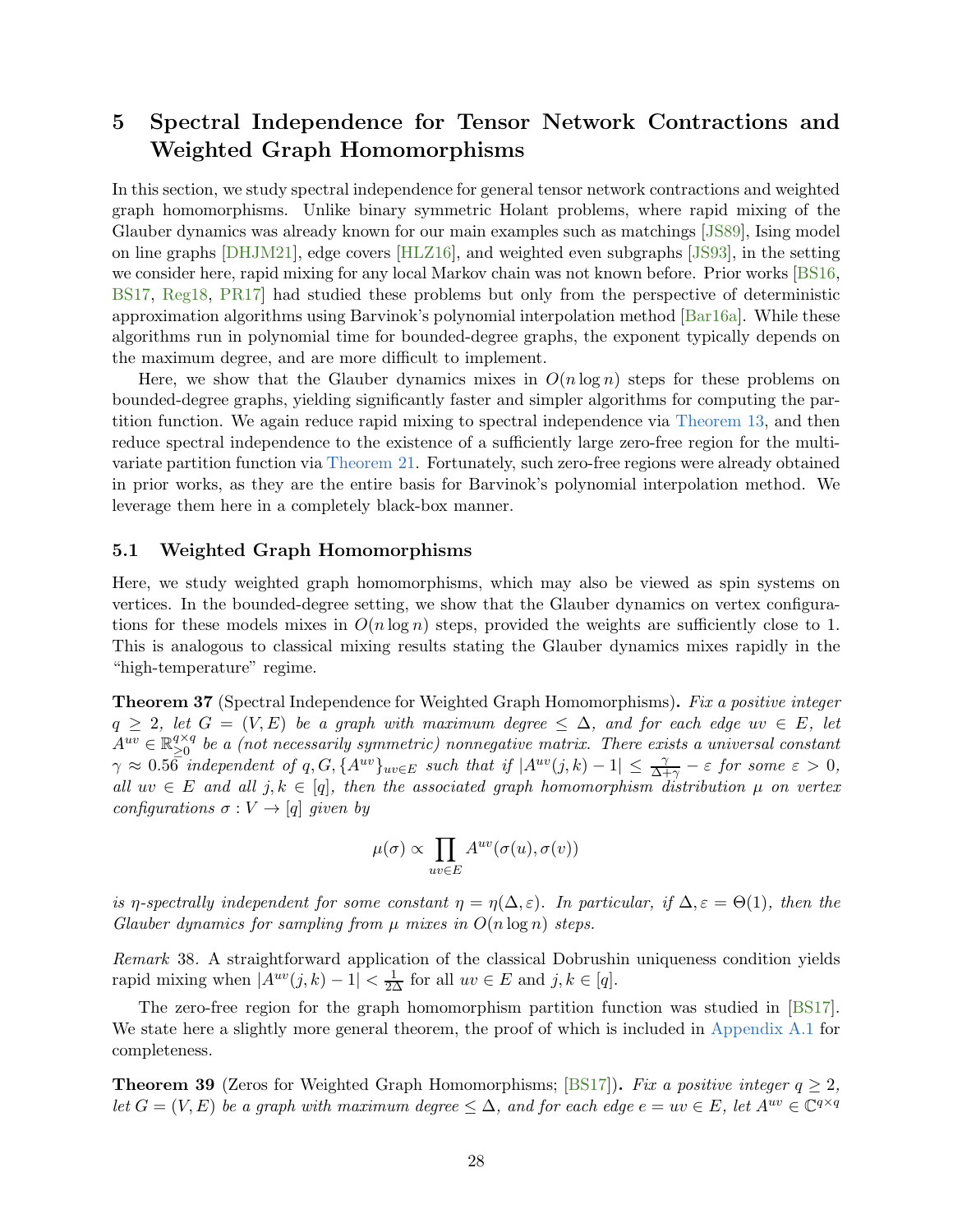be a (not necessarily symmetric or Hermitian) complex matrix. There exists a universal constant  $\gamma \approx 0.56$  independent of q, G,  $\{A^{uv}\}_{uv \in E}$  such that if  $|A^{uv}(j,k) - 1| < \frac{\gamma}{\Delta + 1}$  $\frac{\gamma}{\Delta + \gamma}$  for all  $uv \in E$  and all j,  $k \in [q]$ , then for every  $S \subseteq V$  and every  $\phi : S \to [q]$ , the graph homomorphism partition function

<span id="page-29-0"></span>
$$
\sum_{\substack{\sigma:V\rightarrow [q] \\ \sigma|_S=\phi}}\prod_{uv\in E}A^{uv}(\sigma(u),\sigma(v))
$$

with pinning  $\phi$  is nonzero.

We give below the proof of [Theorem 37.](#page-28-1)

Proof of [Theorem 37.](#page-28-1) By [Theorem 21,](#page-9-0) it suffices to prove that the multivariate partition function

$$
\sum_{\substack{\sigma: V \to [q] \\ \sigma|_S = \phi}} \prod_{uv \in E} A^{uv}(\sigma(u), \sigma(v)) \prod_{v \in V} \lambda_{v, \sigma(v)}
$$
(22)

is nonzero in the polydisk  $\mathcal{D} = \{ \lambda \in \mathbb{C}^{V \times [q]} : |\lambda_{v,k} - 1| < c, \forall v \in V, \forall k \in [q] \}$  for all pinnings  $\phi$ , where  $c = c(\Delta, \varepsilon) > 0$  is some constant depending only on  $\Delta, \varepsilon$  but not G. Define a new set of matrices  $\{\tilde{A}^{uv}\}_{uv\in E}$  by

$$
\tilde{A}^{uv}(j,k) = A^{uv}(j,k) \cdot \lambda_{u,j}^{1/\deg(u)} \cdot \lambda_{v,k}^{1/\deg(v)}, \quad \forall uv \in E, \forall j, k \in [q].
$$

Note that the partition function for  $G, {\{\tilde{A}}^{uv}\}_{uv\in E}$  is precisely given in [Eq. \(22\).](#page-29-0)

Since  $|A^{uv}(j,k)-1|\leq \frac{\gamma}{\Delta+\gamma}-\varepsilon$ , there exists our desired  $c(\Delta,\varepsilon)>0$  such that  $|\lambda_{u,j}-1|, |\lambda_{v,k}-1|<\frac{\gamma}{\Delta+\gamma}$  $c(\Delta, \varepsilon)$  implies  $|\tilde{A}^{uv}(j,k) - 1| < \frac{\gamma}{\Delta + 1}$  $\frac{\gamma}{\Delta+\gamma}$ , for all  $uv \in E$  and all  $j, k \in [q]$ . It follows from [Theorem 39](#page-28-2) that the multivariate partition function [Eq. \(22\)](#page-29-0) is nonzero. As this holds for all  $\lambda \in \mathcal{D}$ , we are done. done.

### 5.2 Tensor Network Contractions

Here, we study general tensor network contractions, which is a partition function of a distribution over configurations on edges of a graph. Tensor networks are heavily studied in quantum computing [\[MS08,](#page-35-13) [AL10,](#page-33-11) Orú14] and are also used to model Holant problems [\[CHL12,](#page-34-12) [CLX09,](#page-34-13) [CLX11\]](#page-34-14). In the bounded-degree setting, we also show that the Glauber dynamics on edge configurations for these models mixes in  $O(n \log n)$  steps, provided the weights are sufficiently close to 1. Again, this is analogous to classical mixing results stating the Glauber dynamics mixes rapidly in the "high-temperature" regime.

To state our main result, let us first define tensor network contraction. Given a graph  $G = (V, E)$ and a collection of local functions  $\{f_v: [q]^{E(v)} \to \mathbb{R}_{\geq 0}\}_{v \in V}$  on configurations on edges, we define the associated tensor network distribution  $\mu$  over edge configurations  $\sigma : E \to [q]$  to be given by

<span id="page-29-1"></span>
$$
\mu(\sigma) \propto \prod_{v \in V} f_v(\sigma \mid_{E(v)}).
$$
\n(23)

The associated partition function, known as a tensor network contraction, is given by

$$
\sum_{\sigma: E \to [q]} \prod_{v \in V} f_v(\sigma |_{E(v)}).
$$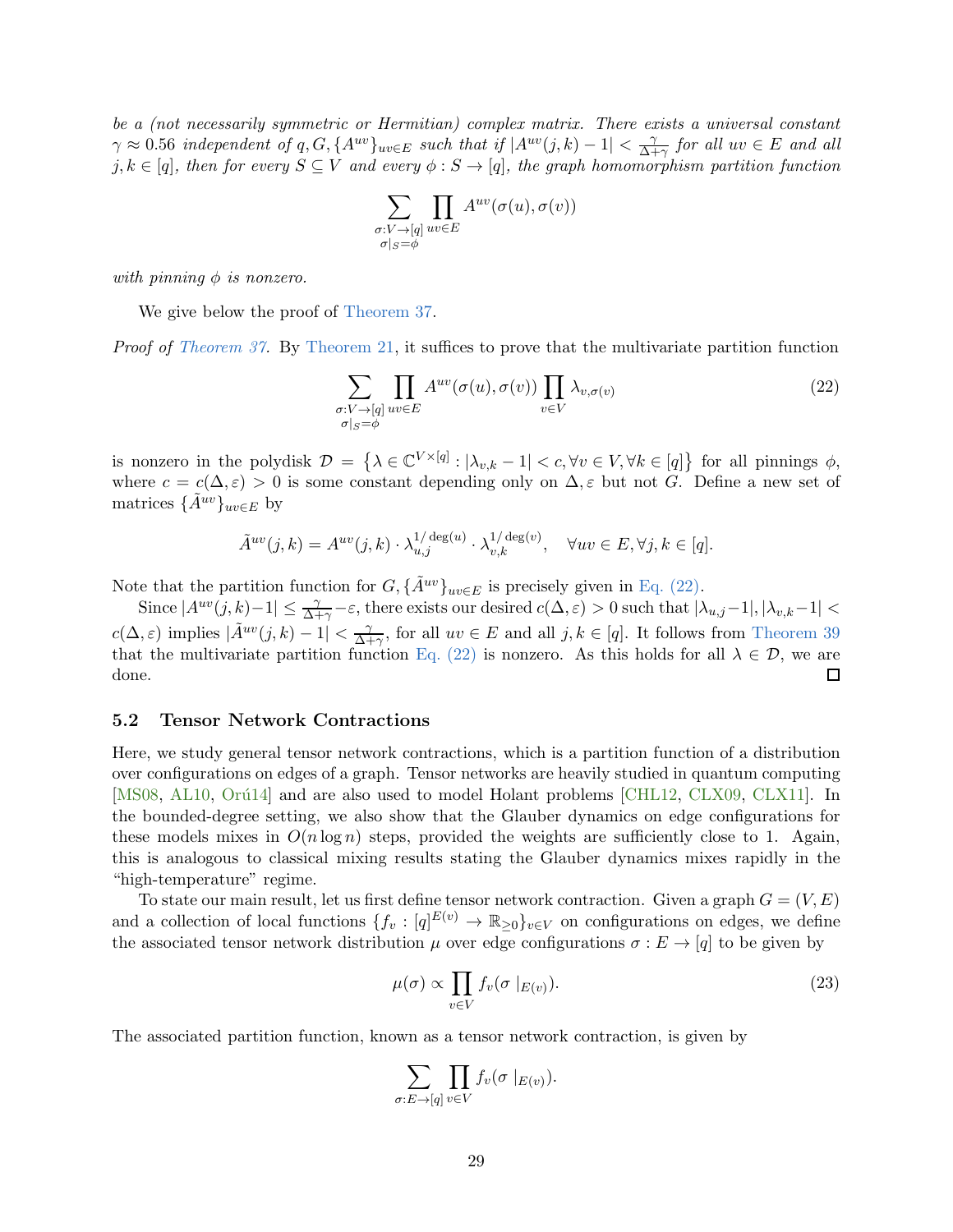The name "tensor network" comes from the fact that each  $f_v$  may be viewed as a tensor with axes corresponding to edges in  $E(v)$  and indexed by [q]. This is a vast generalization of the Holant problems considered in [Section 4](#page-23-0) (see, for instance, Eq.  $(20)$ ), where  $q = 2$  and each local function  $f_v$  is symmetric. Zeros for tensor network contractions were analyzed in  $[\text{Reg18}]$  in the symmetric case.

<span id="page-30-0"></span>**Theorem 40** (Spectral Independence for Tensor Network Distribution). Fix a positive integer  $q \geq 2$ , let  $G = (V, E)$  be a graph with maximum degree  $\leq \Delta$ , and for each vertex  $v \in V$ , let  $f_v:[q]^{E(v)}\to\mathbb{R}_{\geq 0}$  be a nonnegative function on configurations of edges incident to v. There exists a universal constant  $\gamma \approx 0.56$  independent of  $q, G, \{f_v\}_{v \in V}$  such that if  $|f_v(\alpha) - 1| \leq \frac{\gamma}{\Delta + 1 + \gamma} - \varepsilon$ for some  $\varepsilon > 0$ , all  $v \in V$  and all  $\alpha : E(v) \to [q]$ , then the tensor network distribution  $\mu$  on edge configurations  $\sigma : E \to [q]$  given by Eq. [\(23\)](#page-29-1) is *η*-spectrally independent for some constant  $\eta = \eta(\Delta, \varepsilon)$ . In particular, if  $\Delta, \varepsilon = \Theta(1)$ , then the Glauber dynamics for sampling from  $\mu$  mixes in  $O(n \log n)$  steps.

To establish this spectral independence, we need a sufficiently large zero-free region. This was proved by  $[Reg18]$  in the symmetric case, where each local function  $f_v$  depends only on the number of incident edges that are mapped to each color in [q]. It turns out using nearly identical arguments, one can obtain the following more general theorem. We provide a proof in [Appendix A.2](#page-39-0) for completeness.

<span id="page-30-2"></span>**Theorem 41** (Zeros of Tensor Network Contractions; [\[Reg18\]](#page-35-10)). Fix a positive integer  $q \geq 2$ , let  $G = (V, E)$  be a graph with maximum degree  $\leq \Delta$ , and for each vertex  $v \in V$ , let  $f_v : [q]^{E(v)} \to \mathbb{C}$ be a complex function on configurations of edges incident to v. There exists a universal constant  $\gamma \approx 0.56$  independent of q,  $G, \{f_v\}_{v \in V}$  such that if  $|f_v(\alpha) - 1| < \frac{\gamma}{\Delta + 1}$  $\frac{\gamma}{\Delta+1+\gamma}$  for all  $v \in V$  and all  $\alpha: E(v) \to [q]$ , then for every  $F \subseteq E$  and every  $\phi: F \to [q]$ , the tensor network contraction

<span id="page-30-1"></span>
$$
\sum_{\substack{\sigma: E \to [q] \\ \sigma|_F = \phi}} \prod_{v \in V} f_v(\sigma |_{E(v)})
$$

with pinning  $\phi$  is nonzero.

We give below the proof of [Theorem 40.](#page-30-0)

*Proof of [Theorem 40.](#page-30-0)* By [Theorem 21,](#page-9-0) it suffices to prove that the multivariate partition function

$$
\sum_{\substack{\sigma: E \to [q] \\ \sigma|_F = \phi}} \prod_{v \in V} f_v(\sigma |_{E(v)}) \prod_{e \in E} \lambda_{e, \sigma(e)} \tag{24}
$$

is nonzero whenever  $\lambda$  lies in the polydisk  $\mathcal{D} = {\lambda \in \mathbb{C}^{E\times [q]} : |\lambda_{e,k} - 1| < c, \forall e \in E, \forall k \in [q]}$  for all pinnings  $\phi$ , where  $c = c(\Delta, \varepsilon) > 0$  is some constant depending only on  $\Delta, \varepsilon$  but not G. Define a new set of local constraint functions  $\{\tilde{f}_v\}_{v\in V}$  by

$$
\tilde{f}_v(\alpha) = f_v(\alpha) \cdot \prod_{e \in E(v)} \lambda_{e, \alpha(e)}^{1/2}, \quad \forall v \in V, \forall \alpha : E(v) \to [q].
$$

Note that the partition function for  $G, {\{\tilde{f}_v\}}_{v\in V}$  is precisely given in [Eq. \(24\).](#page-30-1)

Since  $|f_v(\alpha)-1|\leq \frac{\gamma}{\Delta+1+\gamma}-\varepsilon$ , there exists our desired  $c(\Delta,\varepsilon)>0$  such that  $|\lambda_{e,k}-1|< c(\Delta,\varepsilon)$ for all  $e \in E(v)$  implies  $|\tilde{f}_v(\alpha) - 1| < \frac{\gamma}{\Delta + 1}$  $\frac{\gamma}{\Delta+1+\gamma}$ , for all  $v \in V$  and all  $\alpha : E(v) \to [q]$ . It follows from [Theorem 41](#page-30-2) that the multivariate partition function Eq.  $(24)$  is nonzero. As this holds for all  $\lambda \in \mathcal{D}$ , we are done. 囗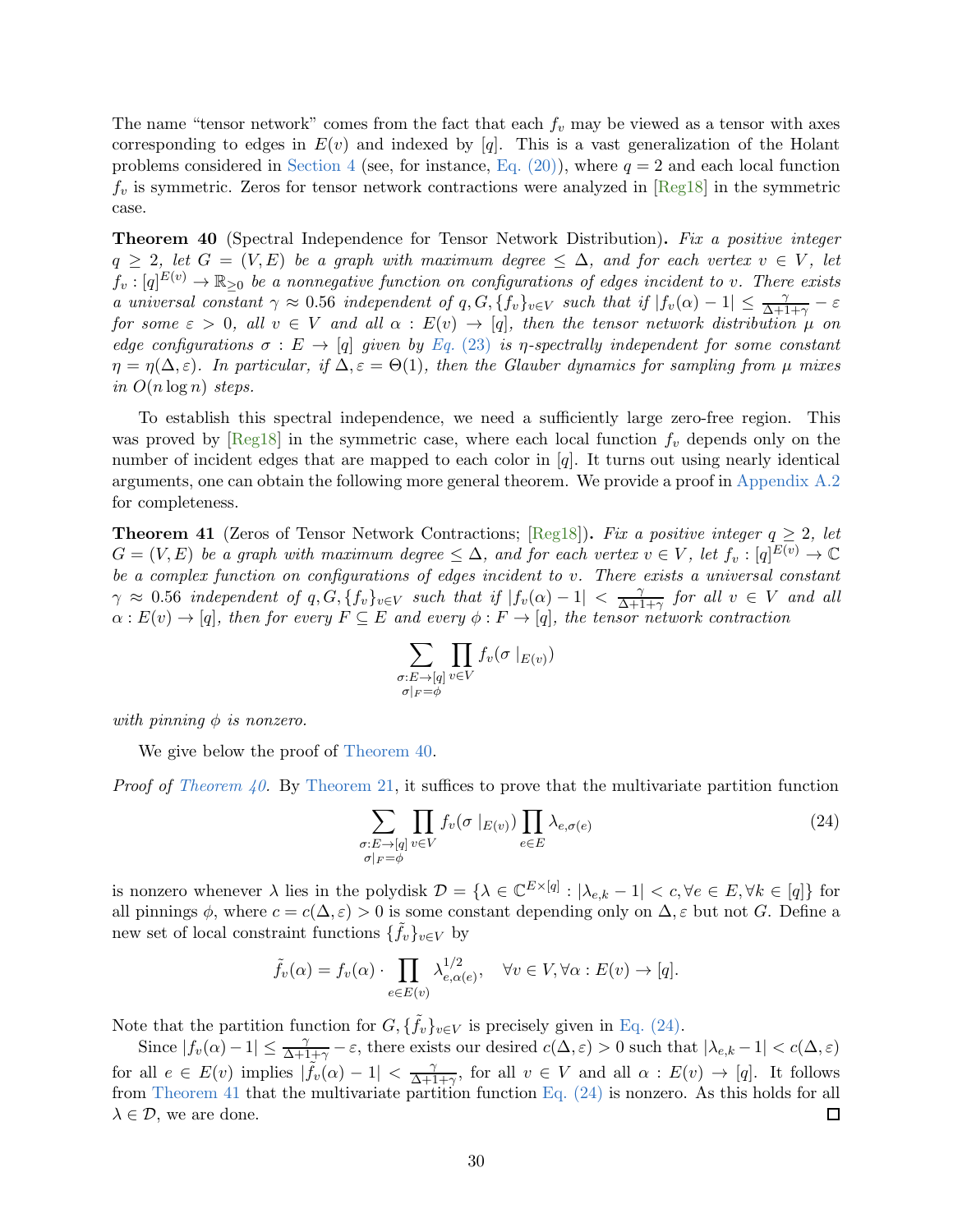# <span id="page-31-0"></span>6 Arbitrary Measures on the Discrete Cube

In this section, we state a general result for mixing of an arbitrary measure on the discrete cube  $\{-1,1\}^n$ . For this, we fix an arbitrary potential  $f: \{-1,1\}^n \to \mathbb{R}$ . A standard result from analysis of Boolean functions says that  $f$  admits a unique representation as a multilinear polynomial  $f(x) = \sum_{S \subseteq [n]} \hat{f}(S) \prod_{i \in S} x_i$ . This representation is known as the Fourier-Walsh transform of f (see [\[O'D14\]](#page-35-15) and references therein), and the coefficients  $\hat{f}(S)$  are known as the Fourier coefficients.  $\lceil \text{Bar17b} \rceil$  showed that when the Fourier coefficients, as well as the degree deg f of f as a multilinear polynomial, are sufficiently small, then one has a zero-free disk for the corresponding partition function  $\sum_{x\in\{-1,1\}^n} e^{f(x)}$ . We convert this via [Theorem 21](#page-9-0) into a corresponding statement for the spectral independence of the distribution. Since we do not assume that  $f$  arises from a spin system (or, more generally, tensor network) on a bounded-degree graph, we only obtain a spectral gap bound with a relatively large exponent using [Theorem 12](#page-7-1) proved in [\[AL20,](#page-33-9) [ALO20\]](#page-33-1).

<span id="page-31-1"></span>**Theorem 42.** Let  $f: \{-1, 1\}^n \to \mathbb{R}$  and  $\varepsilon > 0$  be given, and assume that

$$
\sqrt{\deg f} \cdot L(f) \le C - \varepsilon,
$$

where  $C \approx 0.55$  is an absolute constant, and  $L(f) := \max_{i \in [n]} \sum_{S \subseteq [n]: S \ni i}$  $\left|\widehat{f}(S)\right|$ . Further assume that the associated Gibbs distribution  $\mu$  on  $\{-1,1\}^n$  given by

$$
\mu(x) \propto \exp(f(x))
$$

is b-marginally bounded for some  $b > 0$ . Let  $\xi := \frac{2C}{\sqrt{det}}$  $\frac{2C}{\deg f} - 2L(f)$ . Then  $\mu$  is  $\eta$ -spectrally independent where  $\eta$  is a constant depending only on b and  $\xi$ . In particular,  $\mu$  is  $O(1)$ -spectrally independent if  $\varepsilon, \deg(f), b = \Theta(1).$ 

*Remark* 43. One may also view  $L(f)$  as bounding the Lipschitz constant of f.

Remark 44. A standard calculation using Dobrushin uniqueness condition yields that the Glauber dynamics is rapidly mixing when

$$
\max_{i \in [n]} \sum_{S \subseteq [n]: S \ni i} (|S| - 1) \cdot \left| \hat{f}(S) \right| < 1,
$$

which can be weakened to  $(\deg(f) - 1) \cdot L(f) < 1$ . These bounds are in general not comparable with the above due to the square root. While this bound is stronger when  $\deg(f)$  is small, the above is stronger when most of the Fourier mass of f is on high-degree monomials.

Remark 45. A standard notion in analysis of Boolean functions is also that of "influence", which to avoid confusion with the notion of pairwise influence used to define spectral independence, we refer to as "voter influence". This terminology is consistent with the traditional applications of analysis of Boolean functions to social choice theory and voting systems; see [\[O'D14\]](#page-35-15) and references therein. A standard result in analysis of Boolean functions says that the "voter influence" of coordinate i is precisely

$$
\sum_{S \subseteq [n]: S \ni i} \left| \hat{f}(S) \right|^2.
$$

Hence, while we do not establish a formal connection between small "voter influence" and strong spectral independence guarantees, our result [Theorem 42](#page-31-1) says this is true at least morally.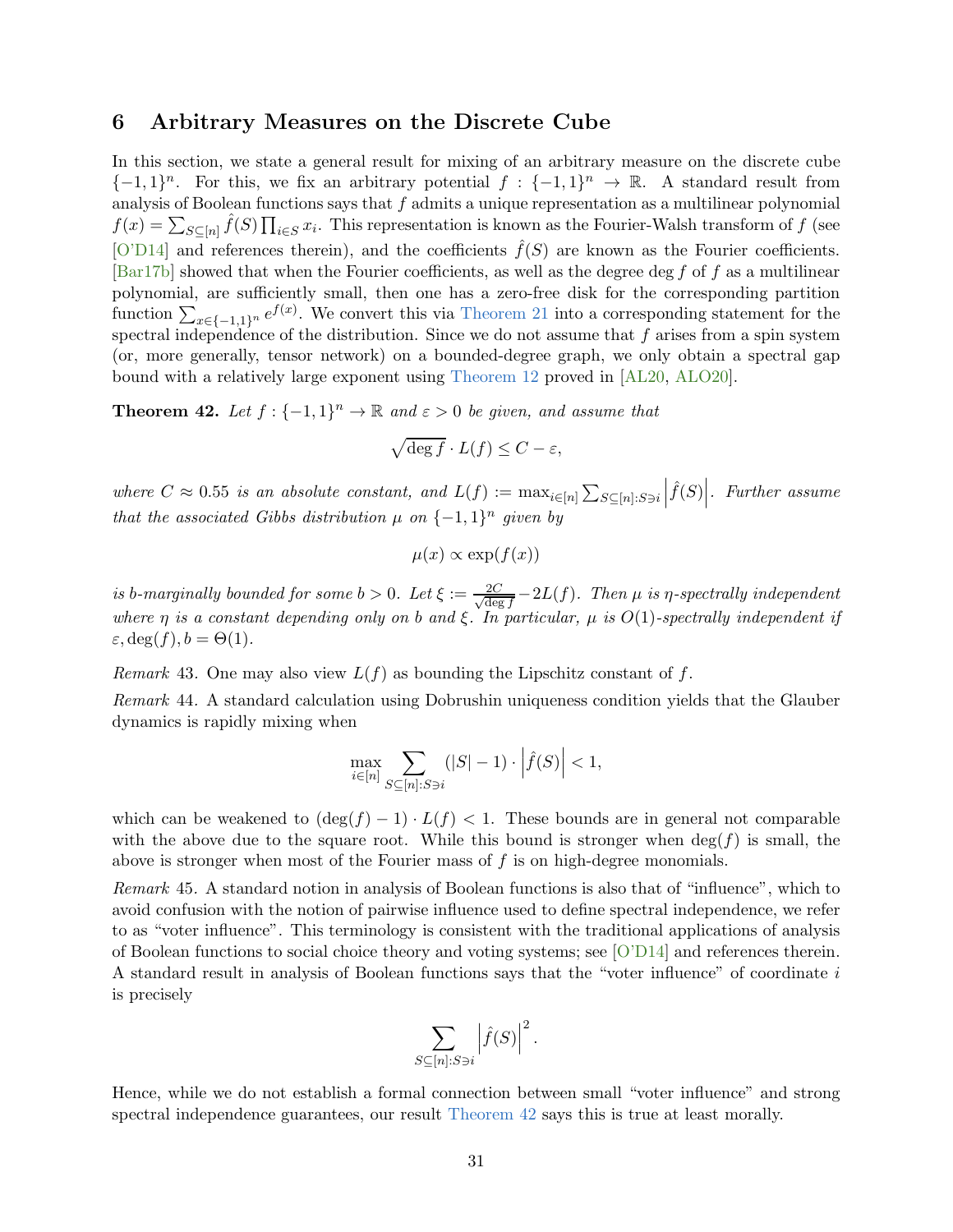<span id="page-32-1"></span>We need the following zero-free result from  $\left[\text{Bar17b}\right]$ .

**Theorem 46** ([\[Bar17b\]](#page-33-8)). Let  $f: \{-1, 1\}^n \to \mathbb{C}$  be given, and assume that

$$
\sqrt{\deg(f)} \cdot L(f) < C,
$$

where  $C \approx 0.55$  is an absolute constant, and  $L(f) := \max_{i \in [n]} \sum_{S \subseteq [n]: S \ni i}$  $\left|\widehat{f}(S)\right|$ . Then for every  $S \subseteq [n]$  and every pinning  $\phi : S \to \{-1,1\}$ , we have that the partition function of the associated Gibbs measure on  $\{-1,1\}^n$  with pinning  $\phi$  is nonzero:

<span id="page-32-0"></span>
$$
\sum_{x \in \{-1,1\}^n : x|_{S} = \phi} \exp(f(x)) \neq 0.
$$

We now prove Theorem  $42$ .

*Proof of [Theorem 42.](#page-31-1)* By [Theorem 21,](#page-9-0) it suffices to prove that the multivariate partition function

$$
\sum_{x \in \{-1,1\}^n : x|_{S} = \phi} \exp(f(x)) \prod_{i \in [n]: x_i = 1} \lambda_i
$$
 (25)

is nonzero whenever  $\lambda$  lies in the set  $\mathcal{D} = {\lambda \in \mathbb{C}^n : |\lambda_i - 1| < c, \forall i \in [n]}$  for all pinnings  $\phi$ , where  $c = c(\xi) > 0$  is a constant depending only on  $\xi$  but not n. Define a new function  $g: \{-1,1\}^n \to \mathbb{C}$ by

$$
g(x) = f(x) + \sum_{i=1}^{n} \frac{1 + x_i}{2} \log \lambda_i = f(x) + \sum_{i \in [n]: x_i = 1} \log \lambda_i.
$$

Then  $\exp(g(x)) = \exp(f(x)) \prod_{i \in [n]: x_i = 1} \lambda_i$  and the partition function  $\sum_{x \in \{-1,1\}^n : x|_{S} = \phi} \exp(g(x))$ associated with g is precisely our desired multivariate partition function Eq.  $(25)$ . Our goal is to apply [Theorem 46](#page-32-1) to g and deduce our desired stability statement.

First, it is clear from the definition of  $q$  that the Fourier coefficients of  $q$  are given by

$$
\hat{g}(S) = \begin{cases} \hat{f}(S), & \text{if } |S| > 1; \\ \hat{f}(i) + \frac{1}{2} \log \lambda_i, & \text{if } S = \{i\} \text{ for some } i \in [n]; \\ \hat{f}(\emptyset) + \frac{1}{2} \sum_{i=1}^n \log \lambda_i, & \text{if } S = \emptyset. \end{cases}
$$

It follows that

$$
L(g) \le L(f) + \frac{1}{2} \max_{i \in [n]} |\log \lambda_i|.
$$

Note that  $\deg(q) = \deg(f)$  (unless  $\deg(f) \leq 1$ , in which case spectral independence and rapid mixing is trivial). Hence, if  $\lambda \in \mathbb{C}^n$  satisfies  $|\log \lambda_i| < \xi$  for all  $i \in [n]$ , then rearranging yields precisely that  $\sqrt{\deg(g)} \cdot L(g) < C$  and the zero-freeness follows from [Theorem 46.](#page-32-1) Furthermore, it is clear that the set  $\{\lambda \in \mathbb{C}^n : |\log \lambda_i| < \xi, \forall i \in [n]\}$  contains  $\mathcal D$  for a value of  $c(\xi) > 0$  which depends only on  $\xi$ , just by continuity of the logarithm.

# 7 Future Directions

We leave as an open problem to extend/apply our methods to obtain spectral independence for sampling b-matchings and b-edge-covers. It was shown in [\[HLZ16\]](#page-34-5) that the Glauber dynamics for sampling b-matchings (respectively, b-edge-covers) mixes when  $b \le 7$  (respectively,  $b \le 2$ ). It seems these requirements on b are necessary for their techniques, which rely on canonical paths and in particular, the winding method [\[McQ13\]](#page-35-12). It will be interesting to see if our techniques can go beyond  $b \le 7$  for b-matchings and  $b \le 2$  for b-edge-covers.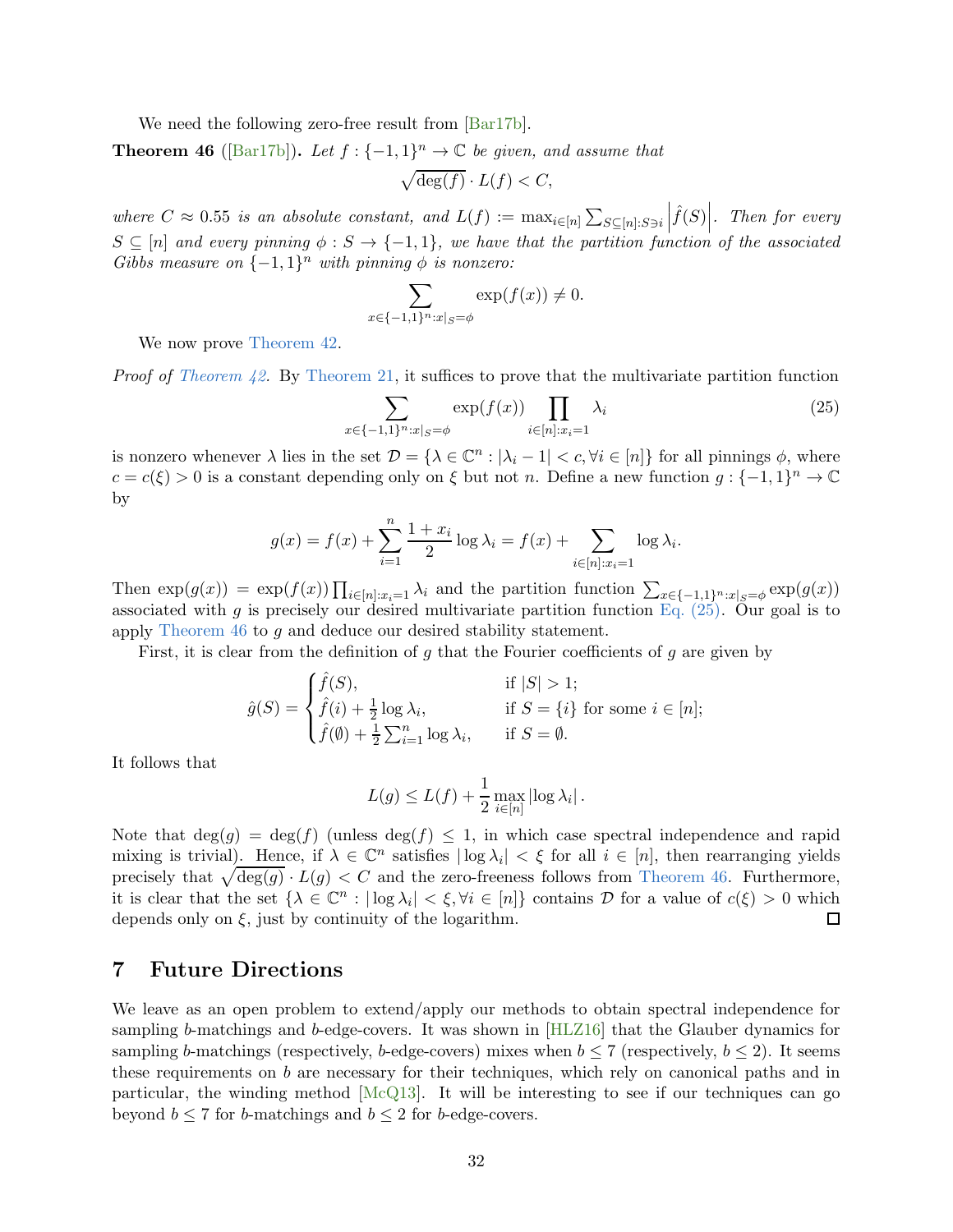# References

- <span id="page-33-4"></span>[AASV21] Yeganeh Alimohammadi, Nima Anari, Kirankumar Shiragur, and Thuy-Duong Vuong. Fractionally log-concave and sector-stable polynomials: Counting planar matchings and more. In Proceedings of the 53rd Annual ACM Symposium on Theory of Computing (STOC), 2021.
- <span id="page-33-11"></span>[AL10] Itai Arad and Zeph Landau. Quantum computation and the evaluation of tensor networks. SIAM Journal on Computing, 39(7):3089–3121, 2010.
- <span id="page-33-9"></span>[AL20] Vedat Levi Alev and Lap Chi Lau. Improved analysis of higher order random walks and applications. In Proceedings of the 52nd Annual ACM Symposium on Theory of Computing (STOC), pages 1198–1211, 2020.
- <span id="page-33-1"></span>[ALO20] Nima Anari, Kuikui Liu, and Shayan Oveis Gharan. Spectral independence in highdimensional expanders and applications to the hardcore model. In Proceedings of the 61st Annual IEEE Symposium on Foundations of Computer Science (FOCS), pages 1319–1330, 2020.
- <span id="page-33-5"></span>[Asa70] Taro Asano. Theorems on the partition functions of the Heisenberg ferromagnets. Journal of the Physical Society of Japan, 29(2):350–359, 1970.
- <span id="page-33-12"></span>[Bar15] Alexander Barvinok. Computing the partition function for cliques in a graph. Theory of Computing, 11(13):339–355, 2015.
- <span id="page-33-0"></span>[Bar16a] Alexander Barvinok. Combinatorics and Complexity of Partition Functions, volume 30. Springer Algorithms and Combinatorics, 2016.
- <span id="page-33-6"></span>[Bar16b] Alexander Barvinok. Computing the permanent of (some) complex matrices. Foundations of Computational Mathematics, 16:329–342, 2016.
- <span id="page-33-7"></span>[Bar17a] Alexander Barvinok. Approximating permanents and hafnians. Discrete Analysis, 2, 2017.
- <span id="page-33-8"></span>[Bar17b] Alexander Barvinok. Computing the partition function of a polynomial on the Boolean cube. A Journey Through Discrete Mathematics, pages 135–164, 2017.
- <span id="page-33-10"></span>[BB09] Julius Borcea and Petter Brändén. The Lee-Yang and Pólya-Schur programs. I. linear operators preserving stability. Inventiones mathematicae, 177(3):541, 2009.
- <span id="page-33-14"></span>[BB21] Alexander Barvinok and Nicholas Barvinok. More on zeros and approximation of the Ising partition function. arXiv preprint arXiv:2005.11232, 2021.
- <span id="page-33-2"></span>[BCC<sup>+</sup>21] Antonio Blanca, Pietro Caputo, Zongchen Chen, Daniel Parisi, Daniel Štefankovič, and Eric Vigoda. On mixing of Markov chains: Coupling, spectral independence, and entropy factorization. arXiv preprint arXiv:2103.07459, 2021.
- <span id="page-33-3"></span>[BCR20] Ferenc Bencs, Péter Csikvári, and Guus Regts. Some applications of Wagner's weighted subgraph counting polynomial. arXiv preprint arXiv:2012.00806, 2020.
- <span id="page-33-13"></span>[BDP20] Alexander Barvinok and Anthony Della Pella. Testing for dense subsets in a graph via the partition function. SIAM Journal on Discrete Mathematics, 34:308–327, 2020.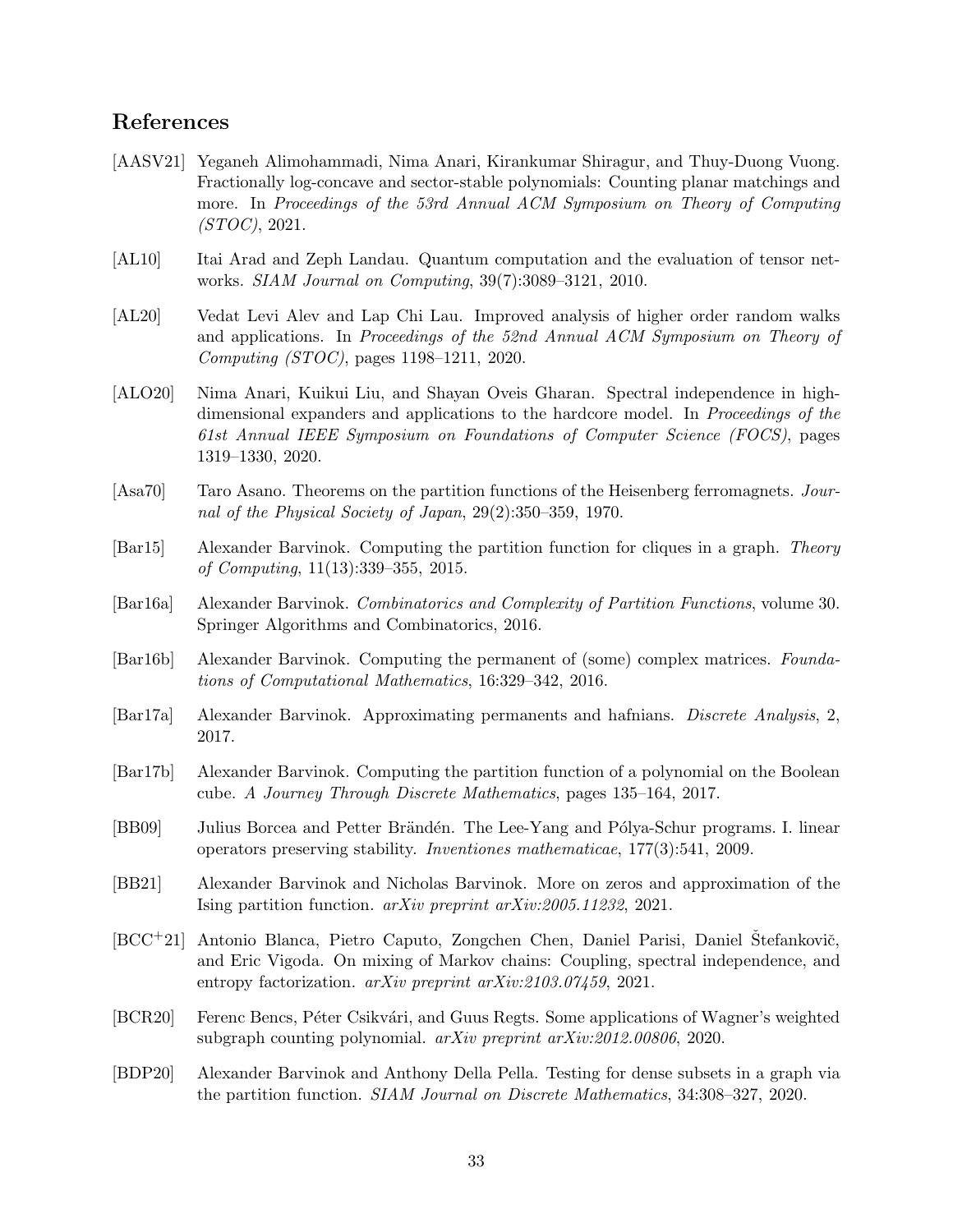- <span id="page-34-4"></span>[BR09] Ivona Bezáková and William A. Rummler. Sampling edge covers in 3-regular graphs. In Proceedings of the 34th International Symposium on Mathematical Foundations of Computer Science (MFCS), pages 137–148, 2009.
- <span id="page-34-10"></span>[BS16] Alexander Barvinok and Pablo Soberon. Computing the partition function for graph homomorphisms with multiplicities. Journal of Combinatorial Theory, Series A, 137:1– 26, 2016.
- <span id="page-34-11"></span>[BS17] Alexander Barvinok and Pablo Soberon. Computing the partition function for graph homomorphisms. Combinatorica, 37:633–650, 2017.
- <span id="page-34-2"></span>[CGSV21] Zongchen Chen, Andreas Galanis, Daniel Štefankovič, and Eric Vigoda. Rapid mixing for colorings via spectral independence. In Proceedings of the 32nd Annual ACM-SIAM Symposium on Discrete Algorithms (SODA), pages 1548–1557, 2021.
- <span id="page-34-12"></span>[CHL12] Jin-Yi Cai, Sangxia Huang, and Pinyan Lu. From Holant to #CSP and back: Dichotomy for Holant<sup>c</sup> problems. Algorithmica,  $64(3):511-533$ ,  $2012$ .
- <span id="page-34-1"></span>[CLV20] Zongchen Chen, Kuikui Liu, and Eric Vigoda. Rapid mixing of Glauber dynamics up to uniqueness via contraction. In Proceedings of the 61st Annual IEEE Symposium on Foundations of Computer Science (FOCS), pages 1307–1318, 2020.
- <span id="page-34-0"></span>[CLV21] Zongchen Chen, Kuikui Liu, and Eric Vigoda. Optimal mixing of Glauber dynamics: Entropy factorization via high-dimensional expansion. In Proceedings of the 53rd Annual ACM Symposium on Theory of Computing (STOC), 2021.
- <span id="page-34-13"></span>[CLX09] Jin-Yi Cai, Pinyan Lu, and Mingji Xia. Holant problems and counting CSP. In Proceedings of the 41st Annual ACM Symposium on Theory of Computing (STOC), pages 715–724, 2009.
- <span id="page-34-14"></span>[CLX11] Jin-Yi Cai, Pinyan Lu, and Mingji Xia. Computational complexity of Holant problems. SIAM Journal on Computing, 40:1101–1132, 2011.
- <span id="page-34-9"></span>[DHJM21] Martin Dyer, Marc Heinrich, Mark Jerrum, and Haiko Müller. Polynomial-time approximation algorithms for the antiferromagnetic Ising model on line graphs. Combinatorics, Probability and Computing, pages 1–17, 2021.
- <span id="page-34-3"></span>[FGYZ21] Weiming Feng, Heng Guo, Yitong Yin, and Chihao Zhang. Rapid mixing from spectral independence beyond the Boolean domain. In Proceedings of the 32nd Annual ACM-SIAM Symposium on Discrete Algorithms (SODA), pages 1558–1577, 2021.
- <span id="page-34-7"></span>[GJ09] Geoffrey Grimmett and Svante Janson. Random even graphs. The Electronic Journal of Combinatorics, 16(1):R46, 2009.
- <span id="page-34-6"></span>[GLLZ21] Heng Guo, Chao Liao, Pinyan Lu, and Chihao Zhang. Zeros of Holant problems: Locations and algorithms. ACM Transactions on Algorithms, 17(1):1–25, 2021.
- <span id="page-34-5"></span>[HLZ16] Lingxiao Huang, Pinyan Lu, and Chihao Zhang. Canonical paths for MCMC: From art to science. In Proceedings of the 27th Annual ACM-SIAM Symposium on Discrete Algorithms (SODA), page 514–527, 2016.
- <span id="page-34-8"></span>[JS89] Mark Jerrum and Alistair Sinclair. Approximating the permanent. SIAM Journal on Computing, 18(6):1149–1178, 1989.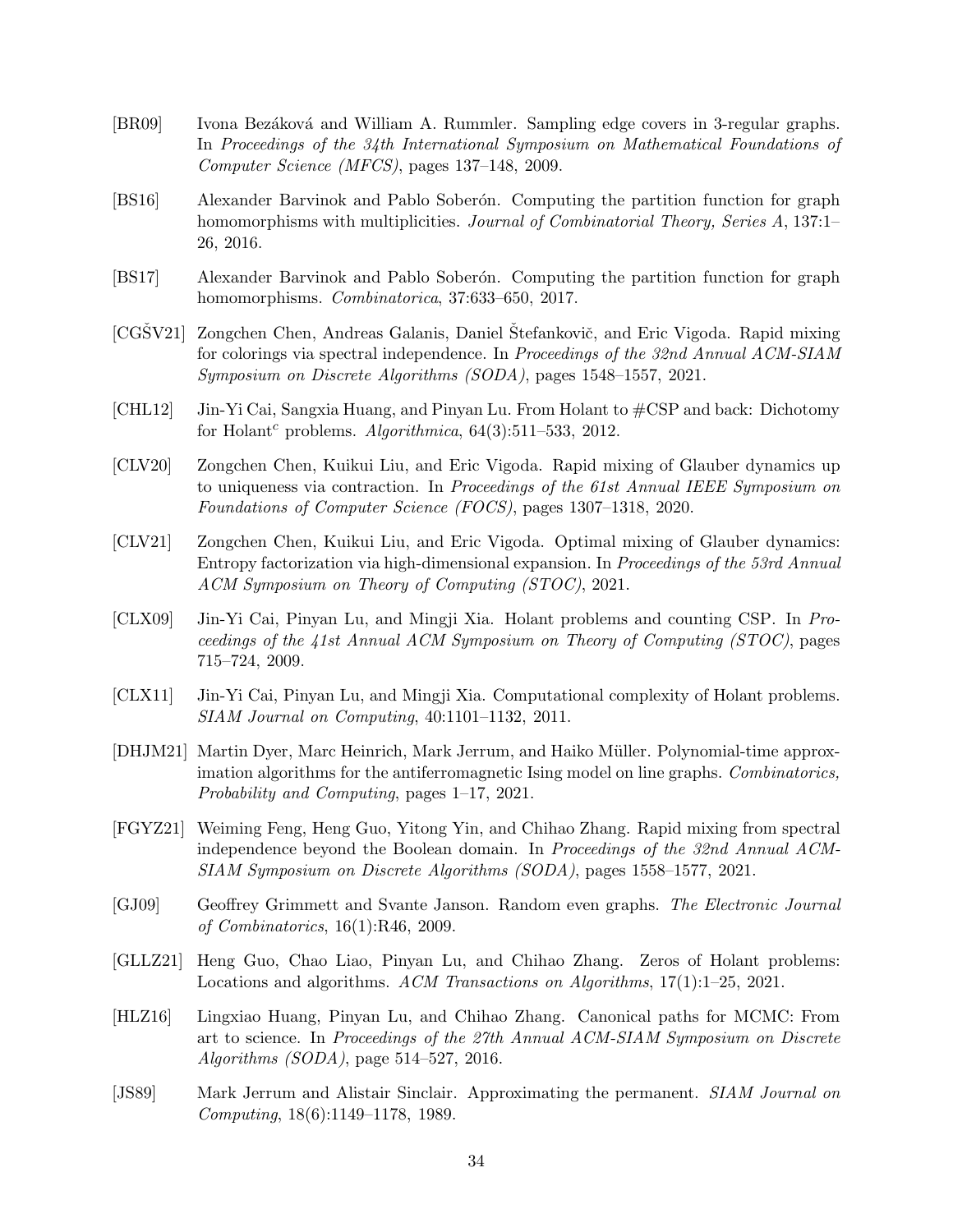- <span id="page-35-6"></span>[JS93] Mark Jerrum and Alistair Sinclair. Polynomial-time approximation algorithms for the Ising model. SIAM Journal on Computing, 22(5):1087–1116, 1993.
- <span id="page-35-11"></span>[KW17] Jacob Korevaar and Jan Wiegerinck. Several complex variables. Korteweg-de Vries Institute for Mathematics, 2017.
- <span id="page-35-2"></span>[Liu21] Kuikui Liu. From coupling to spectral independence and blackbox comparison with the down-up walk. arXiv preprint arXiv:2103.11609, 2021.
- <span id="page-35-4"></span>[LLL14] Chengyu Lin, Jingcheng Liu, and Pinyan Lu. A simple FPTAS for counting edge covers. In Proceedings of the 25th Annual ACM-SIAM Symposium on Discrete Algorithms (SODA), pages 341–348, 2014.
- <span id="page-35-5"></span>[LLZ14] Jingcheng Liu, Pinyan Lu, and Chihao Zhang. FPTAS for counting weighted edge covers. In Proceedings of the 22nd Annual European Symposium on Algorithms (ESA), pages 654–665, 2014.
- <span id="page-35-7"></span>[LSS19] Jingcheng Liu, Alistair Sinclair, and Piyush Srivastava. The Ising partition function: Zeros and deterministic approximation. Journal of Statistical Physics, 174(2):287–315, 2019.
- <span id="page-35-3"></span>[LY52] Tsung-Dao Lee and Chen-Ning Yang. Statistical theory of equations of state and phase transitions. II. Lattice gas and Ising model. Physical Review, 87(3):410–419, 1952.
- <span id="page-35-12"></span>[McQ13] Colin McQuillan. Approximating Holant problems by winding. arXiv preprint arXiv:1301.2880, 2013.
- <span id="page-35-13"></span>[MS08] Igor L. Markov and Yaoyun Shi. Simulating quantum computation by contracting tensor networks. SIAM Journal on Computing, 38:963–981, 2008.
- <span id="page-35-15"></span>[O'D14] Ryan O'Donnell. Analysis of Boolean Functions. Cambridge University Press, USA, 2014.
- <span id="page-35-14"></span>[Orú14] Román Orús. A practical introduction to tensor networks: Matrix product states and projected entangled pair states. Annals of Physics, 349:117–158, 2014.
- <span id="page-35-1"></span>[PR17] Viresh Patel and Guus Regts. Deterministic polynomial-time approximation algorithms for partition functions and graph polynomials. SIAM Journal on Computing, 46(6):1893–1919, 2017.
- <span id="page-35-10"></span>[Reg18] Guus Regts. Zero-free regions of partition functions with applications to algorithms and graph limits. Combinatorica, 38:987–1015, 2018.
- <span id="page-35-8"></span>[Rue71] David Ruelle. Extension of the Lee-Yang circle theorem. Physical Review Letters, 26(6):303–304, 1971.
- <span id="page-35-9"></span>[Wag09] David G. Wagner. Weighted enumeration of spanning subgraphs with degree constraints. Journal of Combinatorial Theory, Series B, 99(2):347–357, 2009.
- <span id="page-35-0"></span>[Wei06] Dror Weitz. Counting independent sets up to the tree threshold. In Proceedings of the 38th Annual ACM Symposium on Theory of Computing (STOC), pages 140–149, 2006.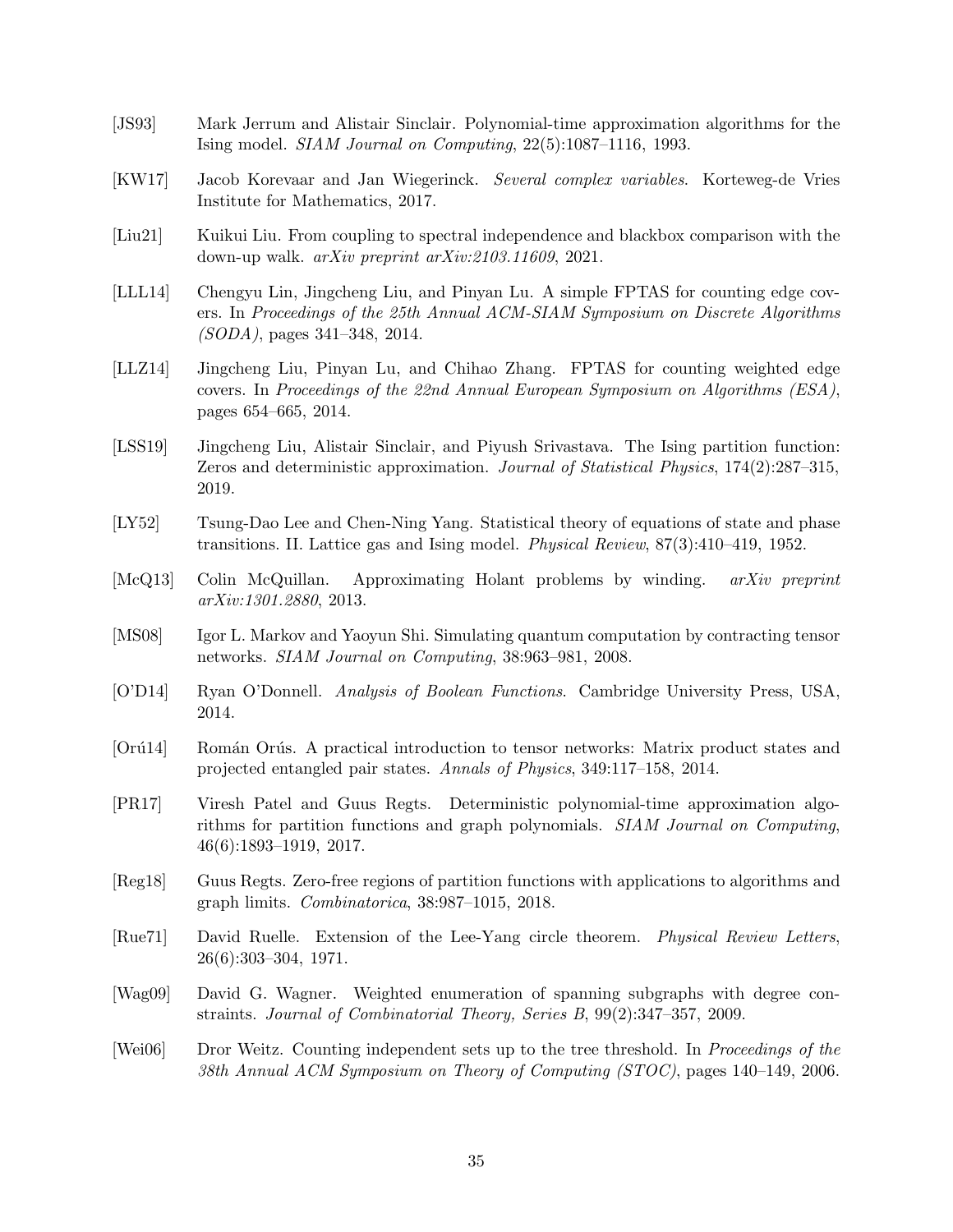# A Proofs of Zero-Free Results

In this section, we supply proofs of the main zero-free statements used in [Section 5.](#page-28-0) As noted earlier, for technical reasons, we need straightforward generalizations of prior results which do not make symmetry assumptions. We manage to adapt previous arguments without much additional effort, which we provide here for completeness.

The main idea in these zero-free proofs is to do induction by conditioning on the assignment of fewer and fewer vertices (respectively, edges) for weighted homomorphisms (respectively, tensor networks). However, one needs to strengthen the inductive hypothesis beyond simple zero-freeness. To the best of our knowledge, this type of argument was first pioneered by Barvinok, and has had a wide range of applications; see [\[Bar15,](#page-33-12) [Bar17a,](#page-33-7) [BDP20,](#page-33-13) [BB21\]](#page-33-14) for applications besides those discussed in this paper.

The crucial tool is the following geometric lemma, which provides a kind of "reverse triangle" inequality". The version below is due to Boris Bukh; a weaker version, with  $\cos(\theta/2)$  replaced by  $\sqrt{\cos \theta}$ , was known due to [\[Bar16b\]](#page-33-6). See [\[Bar16a\]](#page-33-0) for a proof.

<span id="page-36-1"></span>**Lemma 47** (Angle Lemma). Let  $x_1, \ldots, x_n \in \mathbb{C}$  be nonzero complex numbers viewed as vectors in  $\mathbb{R}^2$ . Suppose there is an angle  $0 \leq \theta < 2\pi/3$  such that for all i, j, the angle between  $x_i, x_j$  is at most  $\theta$ . Then we have the lower bound  $|\sum_{i=1}^n x_i| \geq \cos(\theta/2) \sum_{i=1}^n |x_i|$ .

# <span id="page-36-0"></span>A.1 Proofs for Weighted Graph Homomorphisms

Our goal in this subsection is to prove [Theorem 39,](#page-28-2) i.e. that the weighted graph homomorphism partition function

$$
Z_{\phi}^{S}(A) = \sum_{\substack{\sigma: V \to [q] \\ \sigma|_{S} = \phi}} \prod_{uv \in E} A^{uv}(\sigma(u), \sigma(v))
$$

is nonzero in a large polydisk around 1, where  $S \subseteq V, \phi : S \to [q]$ , and we view  $Z_{\phi}^{S}(A)$  as a polynomial with variables  $\{A^{uv}(j,k)\}_{uv\in E,j,k\in [q]}$ . For convenience, for a  $\delta > 0$ , define

$$
\mathcal{U}(\delta) = \{ A = \{ A^{uv} \}_{uv \in E} : |A^{uv}(j,k) - 1| < \delta, \forall uv \in E, \forall j, k \in [q] \}.
$$

Additionally, for a partial configuration  $\phi : S \to [q]$ , a vertex  $u \in V \setminus S$  and a spin  $j \in [q]$ , we write  $\phi_{u,j} : S \cup \{u\} \to [q]$  for the unique extension of  $\phi$  with  $\phi_{u,j}(u) = j$ .

<span id="page-36-2"></span>We will need the following lemmas to implement an inductive approach.

**Lemma 48** (Lemma 3.3 from [\[BS17\]](#page-34-11)). Let  $\tau, \delta > 0$ , and suppose  $A \in \mathcal{U}(\delta)$ . Let  $S \subseteq V$ ,  $\phi : S \rightarrow [q]$ ,  $u \in V \setminus S$  be arbitrary. Assume the following hold:

- (1)  $Z_{\phi_{u,j}}^{S\cup\{u\}}(A) \neq 0$  for every  $u \in V \setminus S$  and every  $j \in [q]$ ;
- (2) For every  $u \in V \setminus S$  and every  $j \in [q]$ , we have

$$
|Z_{\phi_{u,j}}^{S\cup\{u\}}(A)| \geq \frac{\tau}{\Delta} \sum_{v\sim u} \sum_{k\in[q]} |A^{uv}(j,k)| \cdot \left| \frac{\partial}{\partial A^{uv}(j,k)} Z_{\phi_{u,j}}^{S\cup\{u\}}(A) \right|.
$$

Then for every  $u \in V \setminus S$  and every  $j, k \in [q]$ , the angle between  $Z_{\phi_{u,j}}^{S \cup \{u\}}(A)$  and  $Z_{\phi_{u,k}}^{S \cup \{u\}}(A)$  in  $\mathbb C$  is at most  $\frac{2\delta\Delta}{\tau(1-\delta)}$ .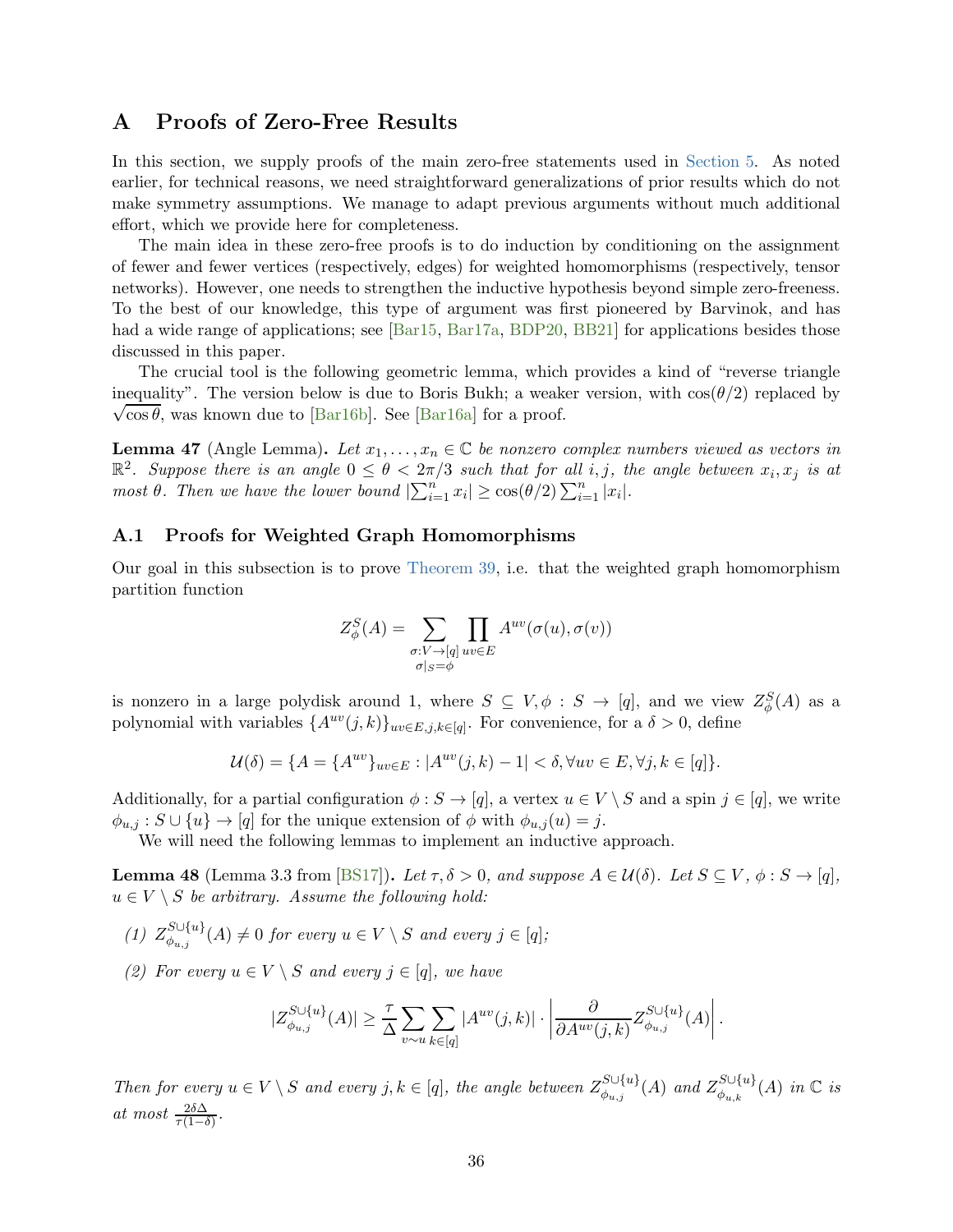*Proof.* By assumption  $(1)$ , the relevant partition functions are nonzero, and so the logarithm is welldefined when applied to these partition functions and we may bound the angle between  $Z_{\phi_{u,j}}^{S\cup\{u\}}(A)$ and  $Z_{\phi_{u,k}}^{S\cup\{u\}}(A)$  by

$$
\left| \log Z_{\phi_{u,j}}^{S \cup \{u\}}(A) - \log Z_{\phi_{u,k}}^{S \cup \{u\}}(A) \right|.
$$
 (26)

<span id="page-37-0"></span> $\Box$ 

The strategy is to write  $Z_{\phi_{u,k}}^{S\cup \{u\}}(A)$  as  $Z_{\phi_{u,j}}^{S\cup \{u\}}(\tilde{A})$  for some  $\tilde{A}\in\mathcal{U}(\delta)$  which differs from A by a small number of coordinates, and then apply the Fundamental Theorem of Calculus and assumption (2). For every  $v \sim u$ , we set  $\tilde{A}^{uv}(i,c) = A^{uv}(k,c)$  for every  $c \in [q]$ , and  $\tilde{A}^{uv}(\ell,c) = A^{uv}(\ell,c)$  for all  $\ell \neq j$ . For all other edges  $vw \in E$ , we set  $\tilde{A}^{vw} = A^{vw}$ .

It is clear that  $Z_{\phi_{u,k}}^{S\cup \{u\}}(A) = Z_{\phi_{u,j}}^{S\cup \{u\}}(\tilde{A})$ . By the Fundamental Theorem of Calculus, we may upper bound Eq.  $(26)$  by

$$
\max_{B \in \mathcal{U}(\delta)} \sum_{v \sim u} \sum_{c \in [q]} \left| \frac{\partial}{\partial A^{uv}(j,c)} \log Z_{\phi_{u,j}}^{S \cup \{u\}}(B) \right| \cdot \underbrace{\left| A^{uv}(j,c) - \tilde{A}^{uv}(j,c) \right|}_{\leq 2\delta \text{ since } A, \tilde{A} \in \mathcal{U}(\delta)}
$$
\n
$$
\leq \frac{2\delta}{1 - \delta} \max_{B \in \mathcal{U}(\delta)} \sum_{v \sim u} \sum_{c \in [q]} |A^{uv}(j,c)| \cdot \frac{1}{|Z_{\phi_{u,j}}^{S \cup \{u\}}(B)|} \cdot \left| \frac{\partial}{\partial A^{uv}(j,c)} Z_{\phi_{u,j}}^{S \cup \{u\}}(B) \right|
$$
\n
$$
\leq \Delta/\tau \text{ by assumption (2)}
$$
\n
$$
\leq \frac{2\delta \Delta}{\tau(1 - \delta)}.
$$

<span id="page-37-1"></span>**Lemma 49** (Lemma 3.4 from [\[BS17\]](#page-34-11)). Let  $0 \le \theta < 2\pi/3$ ,  $\delta > 0$ , and suppose  $A \in \mathcal{U}(\delta)$ . Let  $S \subseteq V$ ,  $\phi : S \rightarrow [q]$  be arbitrary. Assume the following hold:

- (1)  $Z_{\phi_{u,j}}^{S\cup\{u\}}(A) \neq 0$  for every  $u \in V \setminus S$  and every  $j \in [q]$ ;
- (2) The angle between  $Z_{\phi_{u,j}}^{S\cup\{u\}}(A)$  and  $Z_{\phi_{u,k}}^{S\cup\{u\}}(A)$  in  $\mathbb C$  is at most  $\theta$ , for every  $u \in V\setminus S$  and every  $i, k \in [q]$ .

Then for every  $u \in S$ , we have the lower bound

$$
|Z^S_\phi(A)| \geq \frac{\cos(\theta/2)}{\Delta} \sum_{v\sim u} \sum_{k\in [q]} |A^{uv}(\phi(u),k)| \cdot \left|\frac{\partial}{\partial A^{uv}(\phi(u),k)} Z^S_\phi(A)\right|.
$$

*Proof.* If  $v \in S$  as well, then there is a unique  $k \in [q]$  for which  $\frac{\partial}{\partial A^{uv}(\phi(u),k)} Z_{\phi}^{S}(A) \neq 0$ , namely  $k = \phi(v)$ . In this case,  $A^{uv}(\phi(u), k) \cdot \frac{\partial}{\partial A^{uv}(\phi(u), k)} Z_{\phi}^S(A) = Z_{\phi}^S(A)$ . Otherwise,  $v \notin S$  and  $\frac{\partial}{\partial A^{uv}(\phi(u),k)} Z_{\phi}^{S}(A) = \frac{1}{A^{uv}(\phi(u),k)} \cdot Z_{\phi_{v,k}}^{S \cup \{v\}}(A)$ , where  $\phi_{v,k}$  is the unique extension of  $\phi$  mapping v to k.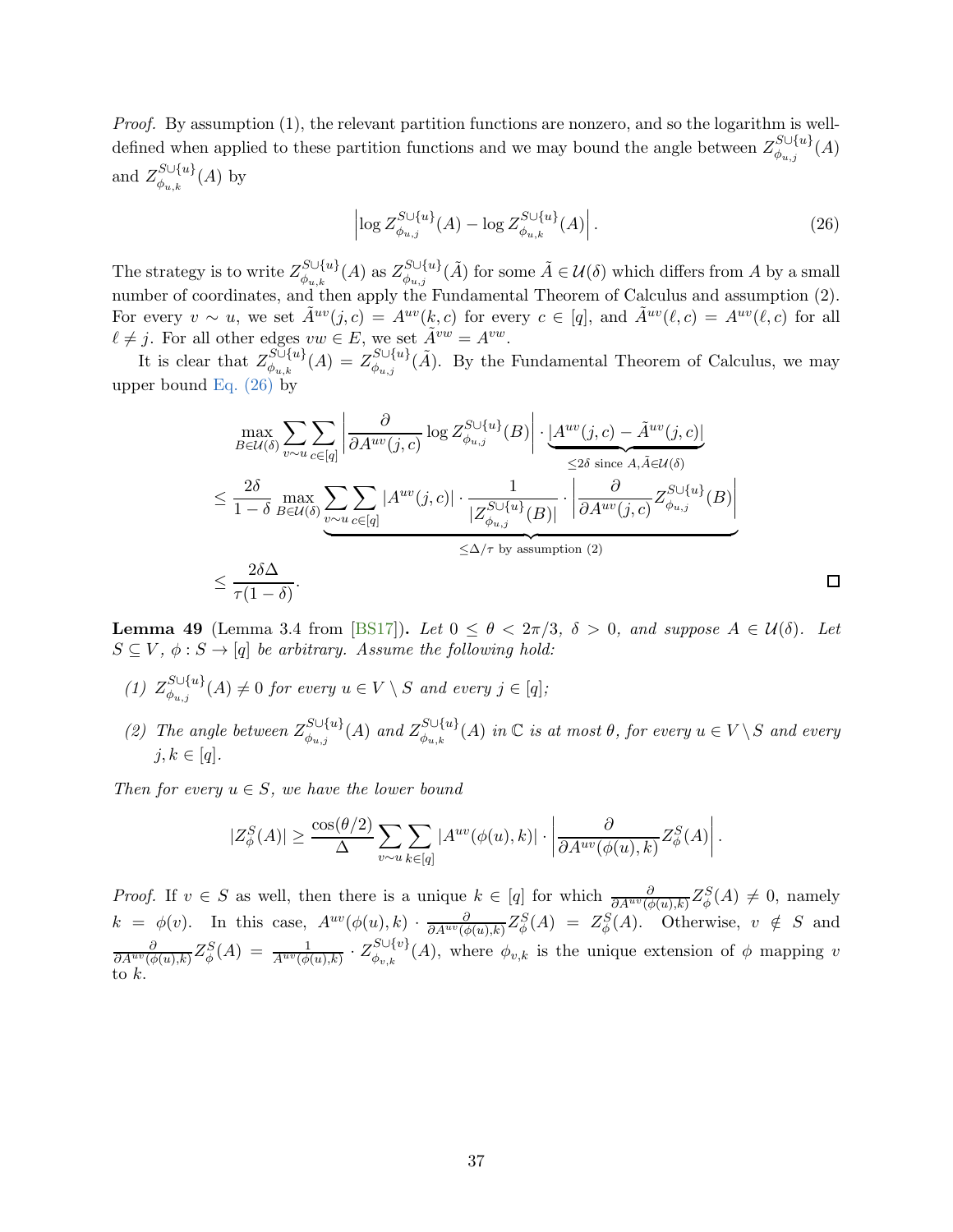Combining these two observations, we obtain

$$
\sum_{v \sim u} \sum_{k \in [q]} |A^{uv}(\phi(u), k)| \cdot \left| \frac{\partial}{\partial A^{uv}(\phi(u), k)} Z_{\phi}^{S}(A) \right|
$$
\n
$$
= |N(u) \cap S| \cdot |Z_{\phi}^{S}(A)| + \sum_{v \sim u:v \notin S} \sum_{k \in [q]} |Z_{\phi_{v,k}}^{S \cup \{v\}}(A)|
$$
\n
$$
\leq |N(u) \cap S| \cdot |Z_{\phi}^{S}(A)| + \frac{1}{\cos(\theta/2)} \left| \sum_{v \sim u:v \notin S} \sum_{k \in [q]} Z_{\phi_{v,k}}^{S \cup \{v\}}(A) \right|
$$
\n
$$
= |N(u) \setminus S| \cdot |Z_{\phi}^{S}(A)|
$$
\n
$$
\leq \frac{\Delta}{\cos(\theta/2)} \cdot |Z_{\phi}^{S}(A)|.
$$
\n(Lemma 47)

Rearranging yields the desired result.

With these lemmas in hand, we can now prove the main zero-free result.

Proof of [Theorem 39.](#page-28-2) Let  $0 < \theta < 2\pi/3$  be a parameter to be determined later, set  $\tau = \cos(\theta/2)$ , and let  $\delta > 0$  satisfy  $\theta = \frac{2\delta\Delta}{\tau(1-\delta)}$ ; in particular,  $\delta = \frac{\frac{1}{2\Delta}\theta\cos(\theta/2)}{1+\frac{1}{2\Delta}\theta\cos(\theta/2)}$  $\frac{2\Delta^{\sigma} \cos(\theta/2)}{1+\frac{1}{2\Delta}\theta \cos(\theta/2)}$ . We show by descending induction on  $|S|$  that the following three statements are all true.

- (i) For every  $S \subseteq V$ ,  $\phi : S \to [q]$  and  $A \in \mathcal{U}(\delta)$ , we have  $Z_{\phi}^{S}(A) \neq 0$ .
- (ii) For every  $S \subseteq V$ ,  $u \in V \setminus S$ ,  $\phi : S \to [q]$ ,  $A \in \mathcal{U}(\delta)$  and  $j, k \in [q]$ , the angle between  $Z_{\phi_{u,j}}^{S \cup \{u\}}(A)$ and  $Z_{\phi_{u,k}}^{S\cup \{u\}}(A)$  in  $\mathbb C$  is at most  $\theta$ .
- (iii) For every  $S \subseteq V$ ,  $u \in S$ ,  $A \in \mathcal{U}(\delta)$ , we have the inequality

$$
|Z^S_\phi(A)| \geq \frac{\cos(\theta/2)}{\Delta} \sum_{v\sim u} \sum_{k\in [q]} |A^{uv}(\phi(u),k)| \cdot \left|\frac{\partial}{\partial A^{uv}(\phi(u),k)} Z^S_\phi(A)\right|.
$$

The base case  $S = V$  is easily verified since  $Z_{\phi}^{S}(A) = \prod_{uv \in E} A^{uv}(\phi(u), \phi(v))$ , a product of nonzero complex numbers.

Now, let  $S \subseteq V$  with  $|S| < |V|$ .

- Proof of (i) Let  $u \in V \setminus S$ , which exists since  $|S| < |V|$ . It follows that (i) holds for  $S \cup \{u\}$  by the inductive hypothesis. Since  $Z_{\phi}^{S}(A) = \sum_{k \in [q]} Z_{\phi_{u,k}}^{S \cup \{u\}}(A)$ , [Lemma 47](#page-36-1) applied to  $Z_{\phi}^{S}(A)$  yields (i) assuming that (ii) holds. We prove (ii) below.
- Proof of (ii) Let  $u \in V \setminus S$ , which exists since  $|S| < |V|$ . Then (i) and (iii) hold for  $S \cup \{u\}$  by the inductive hypothesis. (ii) then follows by [Lemma 48.](#page-36-2)
- Proof of (iii) Let  $u \in S$ . Then (i) holds for  $S \cup \{u\}$  by the inductive hypothesis. Since (ii) holds for S (as proved earlier), we may then apply [Lemma 49,](#page-37-1) yielding (iii) for S.

Now, we choose  $0 < \theta < 2\pi/3$ . As we wish to maximize the size of our zero-free region, i.e.  $\delta$ , we need to maximize  $\theta \cos(\theta/2)$ . As shown in [\[Reg18\]](#page-35-10), the maximum is attained when  $2/\theta = \tan(\theta/2)$ , which has solution  $\theta^* \approx 1.72067$  and has objective value  $x^* = \theta^* \cos(\theta^*/2) \approx 1.12219$ . This yields  $\delta = \frac{x^*}{\Delta}$  $\Box$  $\frac{2}{\Delta + \frac{x^*}{2}}$  as claimed. 2

 $\Box$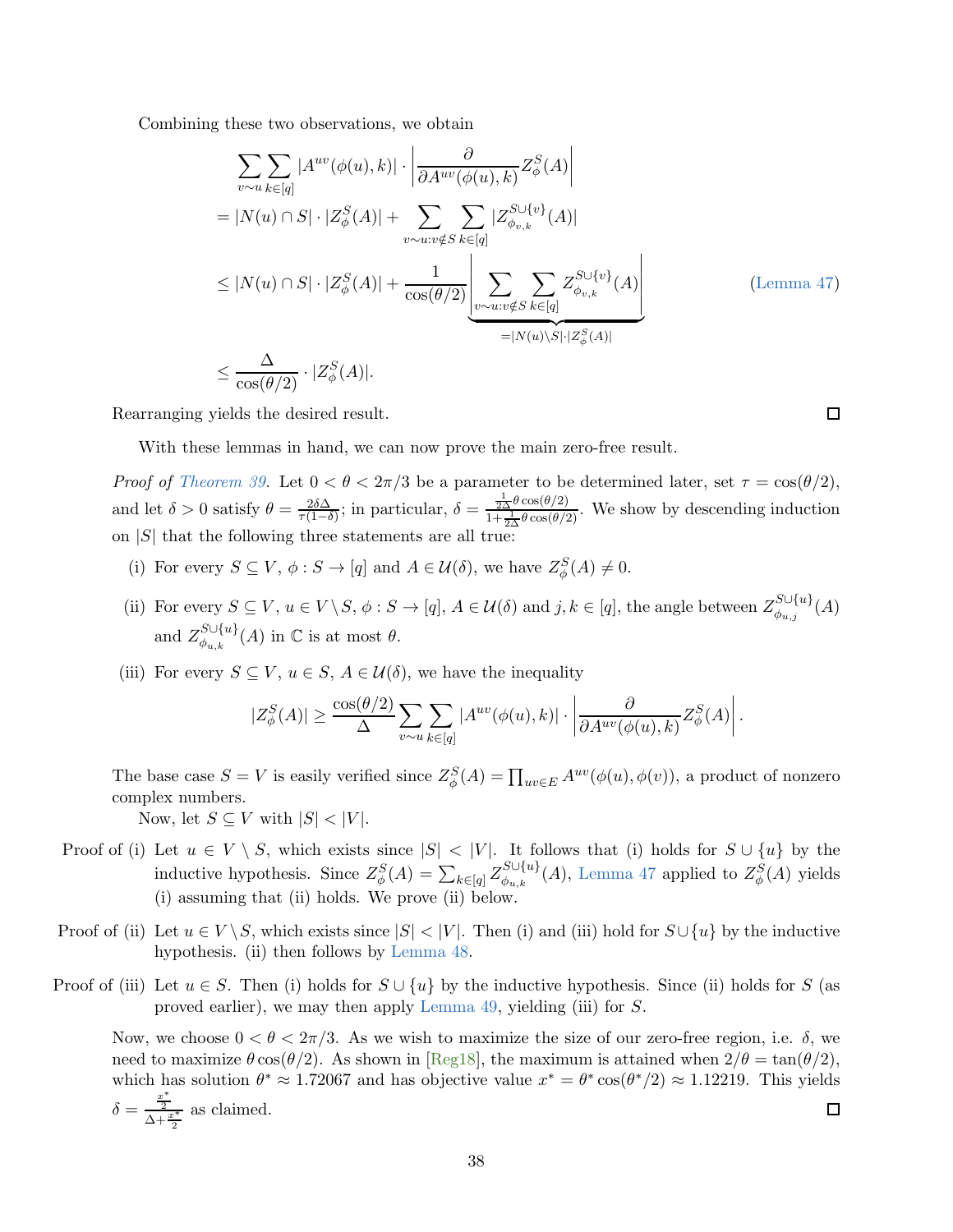# <span id="page-39-0"></span>A.2 Proofs for Tensor Network Contractions

Our goal in this subsection is to prove [Theorem 41,](#page-30-2) i.e. that the tensor network partition function

$$
Z_{\phi}^{F}(h) = \sum_{\substack{\sigma: E \to [q] \\ \sigma|_{F} = \phi}} \prod_{v \in V} h_{v}(\sigma |_{E(v)})
$$

<span id="page-39-1"></span>is nonzero in a large polydisk around 1, where  $F \subseteq E, \phi : F \to [q]$ , and we view  $Z_{\phi}^{F}(\cdot)$  as a polynomial with variables  $\{h_v(\alpha)\}_{v,\alpha}$ . We prove the following stronger result.

**Theorem 50** (Generalization of Theorem 6 from  $[Reg18]$ ). Let  $G = (V, E)$  be a graph of maximum degree  $\leq \Delta$ . Then for every  $F \subseteq E$ ,  $\phi : F \to [q]$ ,  $\eta > 0$ , and  $0 \leq \theta < 2\pi/3$ , the function  $Z_{\phi}^{F}(h)$  is nonzero whenever  $h \in \prod_{v \in V} S_v(\delta, \eta)$ , where

$$
S_v(\delta, \eta) = \left\{ h_v : [q]^{E(v)} \to \mathbb{C} : \frac{|h_v(\alpha) - h_v(\beta)| < \delta, \forall \alpha, \beta : E(v) \to [q], \beta : E(v) \to [q], \forall \alpha : E(v) \to [q] \right\}
$$

and  $\delta = \eta \cdot \min\left\{1, \frac{\theta \cos(\theta/2)}{\Delta + 1}\right\}.$ 

Before we prove this result, let us see how this gives [Theorem 41.](#page-30-2)

*Proof of [Theorem 41.](#page-30-2)* Observe that  $S_v(\delta, \eta)$  contains a disk around 1 of radius min $\{\delta/2, 1 - \eta\}.$ Using [Theorem 50](#page-39-1) and given that  $\delta = \eta \cdot \min\left\{1, \frac{\theta \cos(\theta/2)}{\Delta + 1}\right\}$ , where  $0 < \theta < 2\pi/3$ , our goal is to maximize  $\theta \cos(\theta/2)$  over  $0 < \theta < 2\pi/3$  to obtain the largest zero-free disk. As shown in [\[Reg18\]](#page-35-10), this maximum is attained when  $2/\theta = \tan(\theta/2)$ , which has solution  $\theta^* \approx 1.72067$  and has objective value  $x^* = \theta^* \cos(\theta^*/2) \approx 1.12219$ . Given this, to obtain the largest possible radius disk, we equalize 1 – η and  $\delta/2 = \eta \cdot \frac{x^*}{2(\Delta+1)}$ . Solving, we obtain  $\eta = \frac{1}{1+\frac{x^*}{2(\Delta+1)}}$ , yielding radius  $\frac{\frac{x^*}{2(\Delta+1)}}{1+\frac{x}{2(\Delta+1)}}$  $rac{2(\Delta+1)}{1+\frac{x^*}{2(\Delta+1)}}$  as desired.

<span id="page-39-3"></span>It remains to prove [Theorem 50.](#page-39-1) We will need the following lemmas to implement an inductive approach.

**Lemma 51** (Lemma 8 from [\[Reg18\]](#page-35-10)). Let  $\tau > 0$ ,  $F \subseteq E$ ,  $\phi : F \to [q]$  and  $u \in V$  be arbitrary. Suppose for all  $h \in \prod_{v \in V} S_v(\delta, \eta)$  and all  $\psi : F \cup E(u) \to [q]$  extending  $\phi$ , the following hold:

- (1)  $Z_{\psi}^{F \cup E(u)}(h) \neq 0;$
- (2) For all  $v \in N(u) \cup \{u\}$ , we have

$$
|Z_{\psi}^{F \cup E(u)}(h)| \geq \tau \sum_{\substack{\alpha: E(v) \to [q] \\ compatible\ with\ \psi}} |h_v(\alpha)| \cdot \left| \frac{\partial}{\partial h_v(\alpha)} Z_{\psi}^{F \cup E(u)}(h) \right|.
$$

Then for all extensions  $\psi, \tilde{\psi}: F \cup E(u) \to \mathbb{C}$  of  $\phi$ , the angle between  $Z_{\psi}^{F \cup E(u)}$  and  $Z_{\tilde{\psi}}^{F \cup E(u)}$  $_{\tilde{\psi}}^{T \cup E(u)}(h)$  in  $\mathbb C$ is at most  $\frac{\delta(\Delta+1)}{\tau\eta}$ .

Proof. By assumption (1), the relevant partition functions are nonzero, and so the logarithm is welldefined when applied to these partition functions and we may bound the angle between  $Z_{\psi}^{F \cup E(u)}(h)$ and  $Z_{\tilde{\Lambda}}^{F \cup E(u)}$  $\tilde{\psi}^{F\cup E(u)}(h)$  by

<span id="page-39-2"></span>
$$
\left| \log Z_{\psi}^{F \cup E(u)}(h) - \log Z_{\tilde{\psi}}^{F \cup E(u)}(h) \right|.
$$
 (27)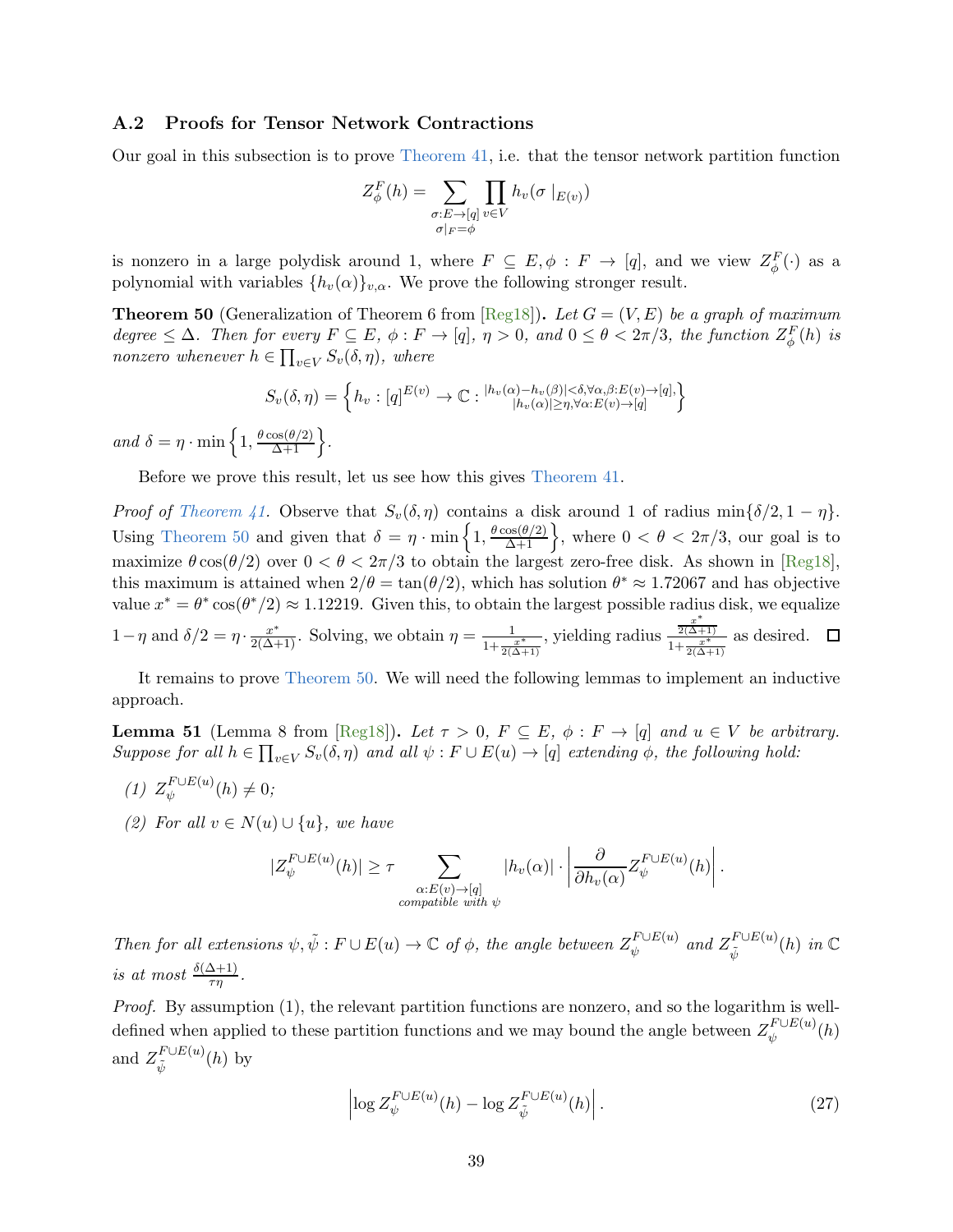The strategy is to write  $Z_{\tilde{\Lambda}}^{F \cup E(u)}$  $\tilde{\psi}^{F \cup E(u)}(h)$  as  $Z_{\psi}^{F \cup E(u)}(\tilde{h})$  for some  $\tilde{h} \in \prod_{v \in V} S_v(\delta, \eta)$  which differs from h by a small number of coordinates, and then apply the Fundamental Theorem of Calculus and assumption (2). Let  $v \in V$ . We consider three cases.

- $\mathbf{v} \notin \mathbf{N}(\mathbf{u}) \cup {\mathbf{u}}$ : In this case,  $\psi, \tilde{\psi}$  agree on  $E(v)$  and so we may simply take  $h_v = \tilde{h}_v$ .
- $\mathbf{v} \in \mathbf{N}(\mathbf{u})$ : In this case,  $\psi, \tilde{\psi}$  differ only on the single edge uv. If  $\alpha : E(v) \to [q]$  agrees with  $\psi$  on uv, then let  $\alpha' : E(v) \to [q]$  be given by replacing  $\alpha(uv) = \psi(uv)$  with  $\tilde{\psi}(uv)$ , and take  $\tilde{h}_v(\alpha) = h_v(\alpha')$ . Otherwise, just set  $\tilde{h}_v(\alpha) = h_v(\alpha)$ . (Note that it does not really matter what we set  $\tilde{h}_v(\alpha)$  to since  $Z_{\psi}^{F \cup E(u)}(h)$  only has the term  $h_v(\alpha)$  when  $\alpha$  agrees with  $\psi$  on  $uv$ . However, we wish to minimize the number of coordinates in which  $h, \tilde{h}$  differ.)
- $\mathbf{v} = \mathbf{u}$ : In this case, just set  $\tilde{h}_v(\psi \mid_{E(v)}) = h_v(\tilde{\psi} \mid_{E(v)})$  and  $\tilde{h}_v(\alpha) = h_v(\alpha)$  for all  $\alpha \neq \psi \mid_{E(v)}$ .

It is clear that  $Z_{\tilde{\Lambda}}^{F \cup E(u)}$  $\tilde{u}^{F \cup E(u)}_{\tilde{\psi}}(h) = Z_{\psi}^{F \cup E(u)}(\tilde{h}).$  By the Fundamental Theorem of Calculus, we may upper bound Eq.  $(27)$  by

$$
\max_{x \in \prod_{v \in V} S_v(\delta, \eta)} \sum_{v \in N(u) \cup \{u\}} \sum_{\substack{\alpha: E(v) \to [q] \\ \text{compatible with } \psi}} \left| \frac{\partial}{\partial h_v(\alpha)} \log Z_{\psi}^{F \cup E(u)}(x) \right| \cdot \left| h_v(\alpha) - \tilde{h}_v(\alpha) \right|
$$
  

$$
\leq \frac{\delta}{\eta} \max_{x \in \prod_{v \in V} S_v(\delta, \eta)} \sum_{\substack{v \in N(u) \cup \{u\} \\ \text{compatible with } \psi}} \sum_{\substack{\alpha: E(v) \to [q] \\ \text{compatible with } \psi}} |h_v(\alpha)| \cdot \frac{1}{|Z_{\psi}^{F \cup E(u)}(x)|} \cdot \left| \frac{\partial}{\partial h_v(\alpha)} Z_{\psi}^{F \cup E(u)}(x) \right|
$$
  

$$
\leq 1/\tau \text{ by assumption (2)}
$$
 (Definition of  $S_v(\delta, \eta)$ )

<span id="page-40-0"></span>**Lemma 52** (Lemma 9 from [\[Reg18\]](#page-35-10)). Let  $0 \le \theta < 2\pi/3$ ,  $u \in V$ ,  $F \subseteq E$  satisfying  $F \supseteq E(u)$ , and  $\phi: F \to [q]$ . Suppose for all  $v \in N(u) \cup \{u\}$ , all  $h \in \prod_{v \in V} S_v(\delta, \eta)$ , and all extensions  $\psi, \tilde{\psi}: F \cup E(v) \rightarrow [q]$  of  $\phi$ , the following hold:

- (1)  $Z_{\psi}^{F \cup E(v)}(h) \neq 0;$
- (2) The angle between  $Z_{\psi}^{F \cup E(v)}(h)$  and  $Z_{\tilde{\psi}}^{F \cup E(v)}$  $_{\tilde{\psi}}^{T \cup E(v)}(h)$  in  $\mathbb C$  is at most  $\theta$ .

Then for all  $v \in N(u) \cup \{u\}$  and all  $h \in \prod_{v \in V} S_v(\delta, \eta)$ , we have

$$
|Z_{\phi}^{F}(h)| \geq \cos(\theta/2) \sum_{\substack{\alpha: E(v) \to [q] \\ compatible\ with\ \phi}} |h_{v}(\alpha)| \cdot \left| \frac{\partial}{\partial h_{v}(\alpha)} Z_{\phi}^{F}(h) \right|.
$$

*Proof.* The conclusion is trivially true if  $v = u$ , since by the assumption  $E(u) \subseteq F$ , there is only one  $\alpha: E(v) \to [q]$  compatible with  $\phi$ , namely  $\phi|_{E(w)}$  itself. In this case,  $h_v(\alpha)$  divides  $Z_{\phi}^F(h)$  and we can replace  $\cos(\theta/2)$  by 1.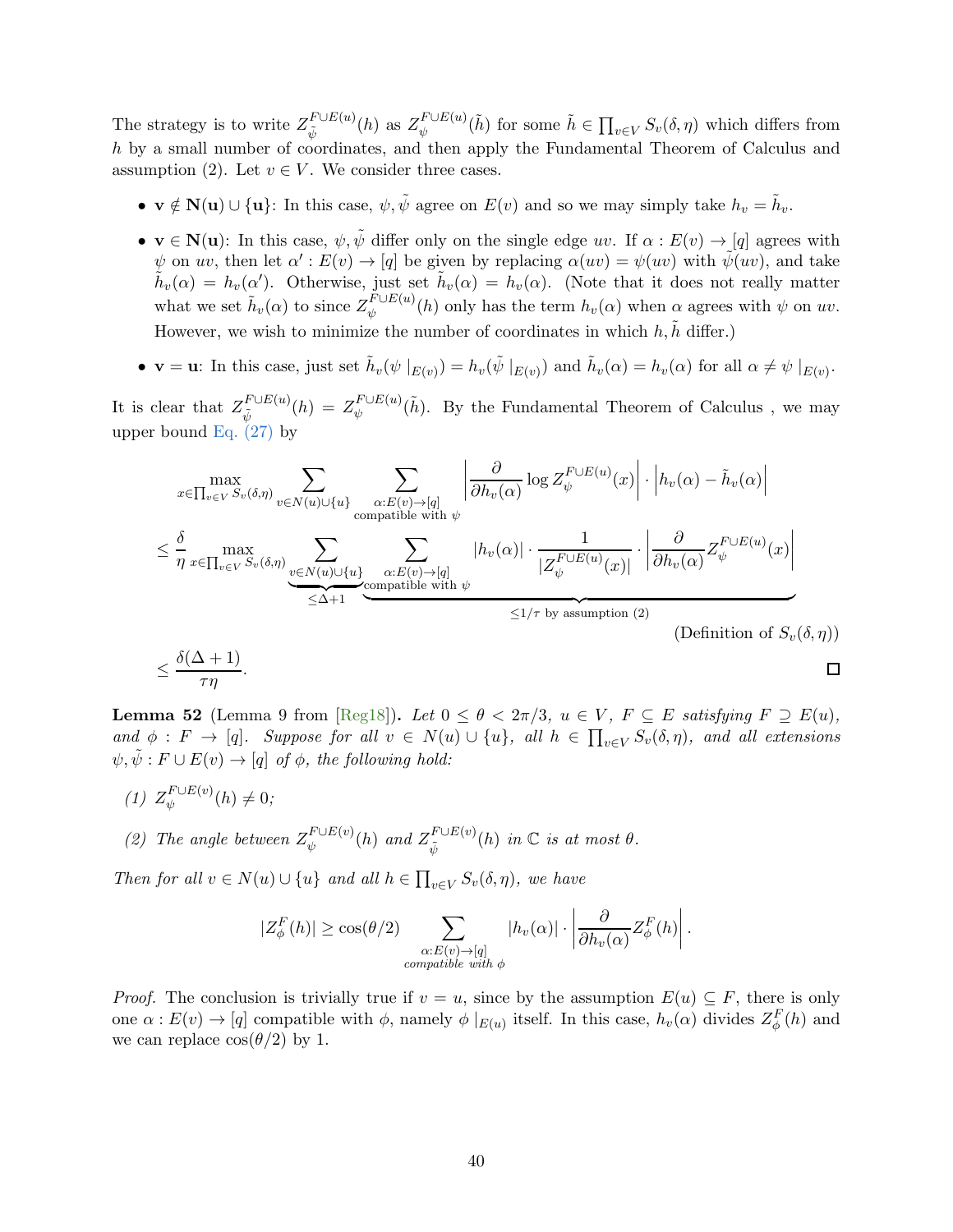Suppose  $v \in N(u)$ . Since  $Z_{\phi}^{F}(h) = \sum_{\psi: F \cup E(v) \to [q]}$  $\psi|_F = \phi$  $Z_{\psi}^{F \cup E(v)}(h)$ , assumptions (1) and (2) make [Lemma 47](#page-36-1) applicable, yielding

$$
|Z_{\phi}^{F}(h)| \ge \cos(\theta/2) \sum_{\substack{\psi: F \cup E(v) \to [q] \\ \psi|_{F} = \phi}} |Z_{\psi}^{F \cup E(v)}(h)|
$$
  
=  $\cos(\theta/2) \sum_{\substack{\alpha: E(v) \to [q] \\ \text{compatible with } \psi}} |h_{v}(\alpha)| \cdot \left| \frac{\partial}{\partial h_{v}(\alpha)} Z_{\phi}^{F}(h) \right|$ 

as desired.

With these lemmas in hand, we may now proceed with the proof of [Theorem 50.](#page-39-1)

Proof of [Theorem 50.](#page-39-1) Let  $\eta > 0$  and  $0 \le \theta < 2\pi/3$  be arbitrary, and take  $\tau = \cos(\theta/2)$ ,  $\delta =$  $\eta \cdot \min\left\{1, \frac{\theta\tau}{\Delta+1}\right\}$ . We show by descending induction on |F| that the following three statements are all true:

- (i) For every  $F \subseteq E$ ,  $\phi : F \to [q]$  and  $h \in \prod_{v \in V} S_v(\delta, \eta)$ , we have  $Z_{\phi}^F(h) \neq 0$ .
- (ii) For every  $F \subseteq E$ ,  $u \in V$ ,  $\phi : F \to [q]$ ,  $h \in \prod_{v \in V} S_v(\delta, \eta)$  and  $\psi, \tilde{\psi} : F \cup E(u) \to [q]$  extending  $\phi$ , the angle between  $Z_{\psi}^{F \cup E(u)}(h)$  and  $Z_{\tilde{\psi}}^{F \cup E(u)}$  $\tilde{\psi}^{T \cup E(u)}(h)$  in  $\mathbb C$  is at most  $\theta$ .
- (iii) For every  $F \subseteq E$ ,  $u \in V$  satisfying  $E(u) \subseteq F$ ,  $\phi : F \to [q]$ ,  $h \in \prod_{v \in V} S_v(\delta, \eta)$  and  $v \in V$  $N(u) \cup \{u\}$ , we have the inequality

$$
|Z_{\phi}^{F}(h)| \geq \cos(\theta/2) \sum_{\substack{\alpha: E(v) \to [q] \\ \text{compatible with } \phi}} |h_{v}(\alpha)| \cdot \left| \frac{\partial}{\partial h_{v}(\alpha)} Z_{\phi}^{F}(h) \right|.
$$

The base case  $F = E$  is easily verified since  $Z_{\phi}^{F}(h) = \prod_{v \in V} h_{v}(\phi |_{E(v)})$ , a product of nonzero complex numbers.

Now, let  $F \subseteq E$  with  $|F| < |E|$ .

- Proof of (i) Let  $v \in V$  with  $E(v) \nsubseteq F$ . Since  $|F \cup E(v)| > |F|$ , (i) holds for  $F \cup E(v)$  by the inductive hypothesis. Since  $Z_{\phi}^{F}(h) = \sum_{\psi: F \cup E(v) \to [q]}$  $\psi|_F = \phi$  $Z_{\psi}^{F \cup E(v)}(h)$ , [Lemma 47](#page-36-1) applied to  $Z_{\psi}^{F \cup E(v)}(h)$  yields (i) assuming that (ii) holds. We prove (ii) below.
- Proof of (ii) Let  $u \in V$  and  $\phi : F \to [q]$ . If  $E(u) \subseteq F$ , then the claim is trivially true since  $\psi = \psi = \phi$ . Otherwise, assume  $E(u) \nsubseteq F$  and let  $\psi, \tilde{\psi}: F \cup E(u) \rightarrow [q]$  extend  $\phi$ . Since  $|F \cup E(u)| > |F|$ , (i) and (iii) hold for  $F \cup E(u)$  by the inductive hypothesis. Applying [Lemma 51](#page-39-3) to  $F \cup E(u)$ then yields (ii).
- Proof of (iii) Let  $u \in V$  with  $E(u) \subseteq F$ . Without loss of generality, we may assume such an u exists since otherwise, there is nothing to prove. Let  $v \in N(u) \cup \{u\}$ . If  $E(v) \subseteq F$ , then (iii) trivially holds with  $\cos(\theta/2)$  replaced by 1, since there is only one term in the summation, namely  $\alpha = \phi |_{E(v)}$ . Hence, assume  $E(v) \not\subseteq F$ . In this case,  $|F \cup E(v)| > |F|$  and so (i) holds for  $F \cup E(v)$  by the inductive hypothesis. Since (ii) for F holds (as proved earlier), we may then apply [Lemma 52,](#page-40-0) yielding (iii) for  $F$ . 囗

 $\Box$